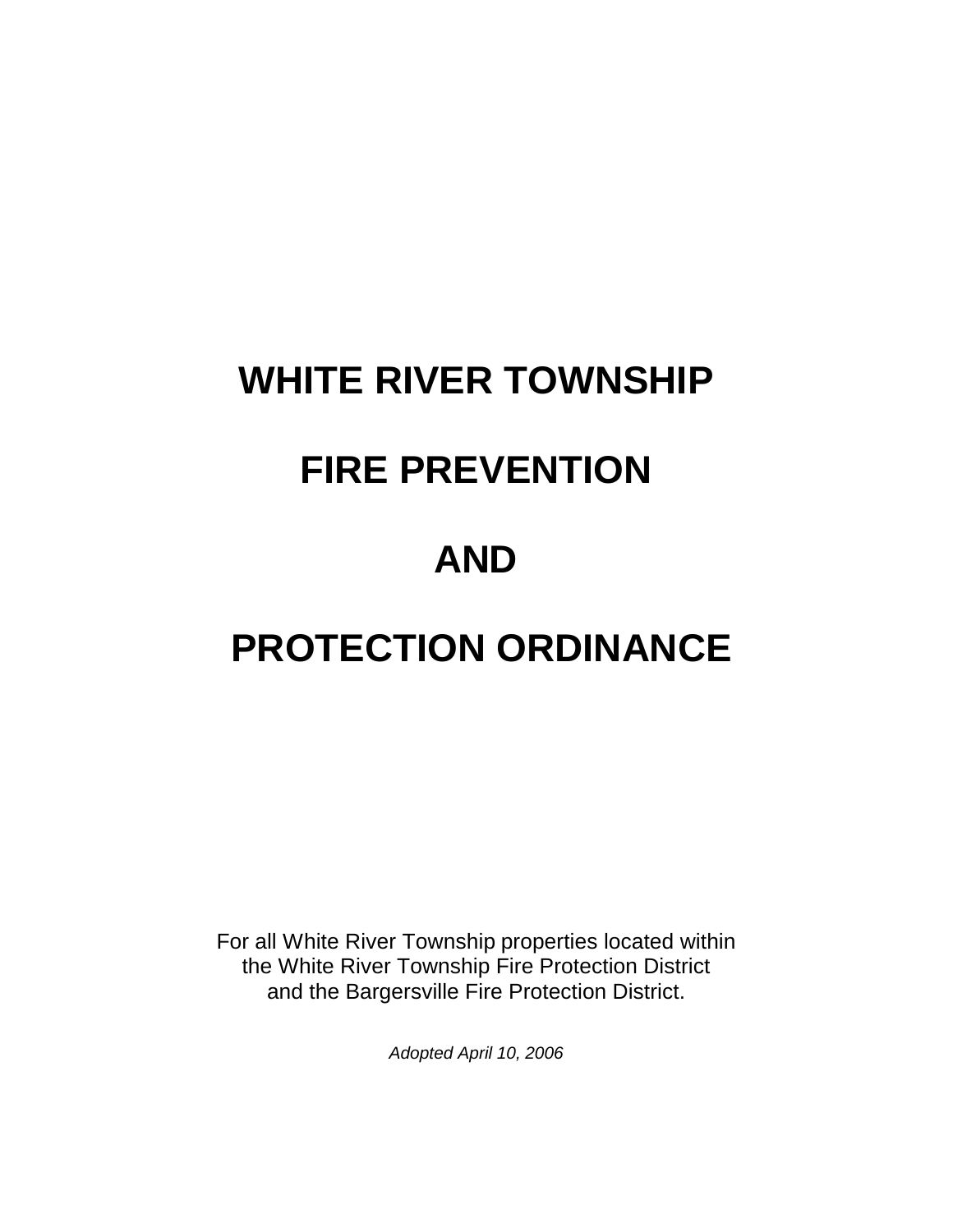# **Table of Contents**

| <b>ARTICLE I.</b>     |                                                       |  |
|-----------------------|-------------------------------------------------------|--|
| <b>ARTICLE II.</b>    |                                                       |  |
| <b>ARTICLE III.</b>   |                                                       |  |
| <b>ARTICLE IV.</b>    |                                                       |  |
| <b>ARTICLE V.</b>     |                                                       |  |
| <b>ARTICLE VI.</b>    |                                                       |  |
| <b>ARTICLE VII.</b>   |                                                       |  |
| <b>ARTICLE VIII.</b>  | Prohibited Parking and Removal of Obstructions  22    |  |
| <b>ARTICLE IX.</b>    | Open Burning, Recreational Fires and Use of Grills 23 |  |
| <b>ARTICLE X.</b>     |                                                       |  |
| <b>ARTICLE XI.</b>    |                                                       |  |
| <b>ARTICLE XII.</b>   |                                                       |  |
| <b>ARTICLE XIII.</b>  |                                                       |  |
| <b>ARTICLE XIV.</b>   |                                                       |  |
| <b>ARTICLE XV.</b>    |                                                       |  |
| <b>ARTICLE XVI.</b>   |                                                       |  |
| <b>ARTICLE XVII.</b>  |                                                       |  |
| <b>ARTICLE XVIII.</b> |                                                       |  |
| <b>ARTICLE XIX.</b>   |                                                       |  |
| <b>ARTICLE XX.</b>    |                                                       |  |
| <b>ARTICLE XXI.</b>   |                                                       |  |
|                       |                                                       |  |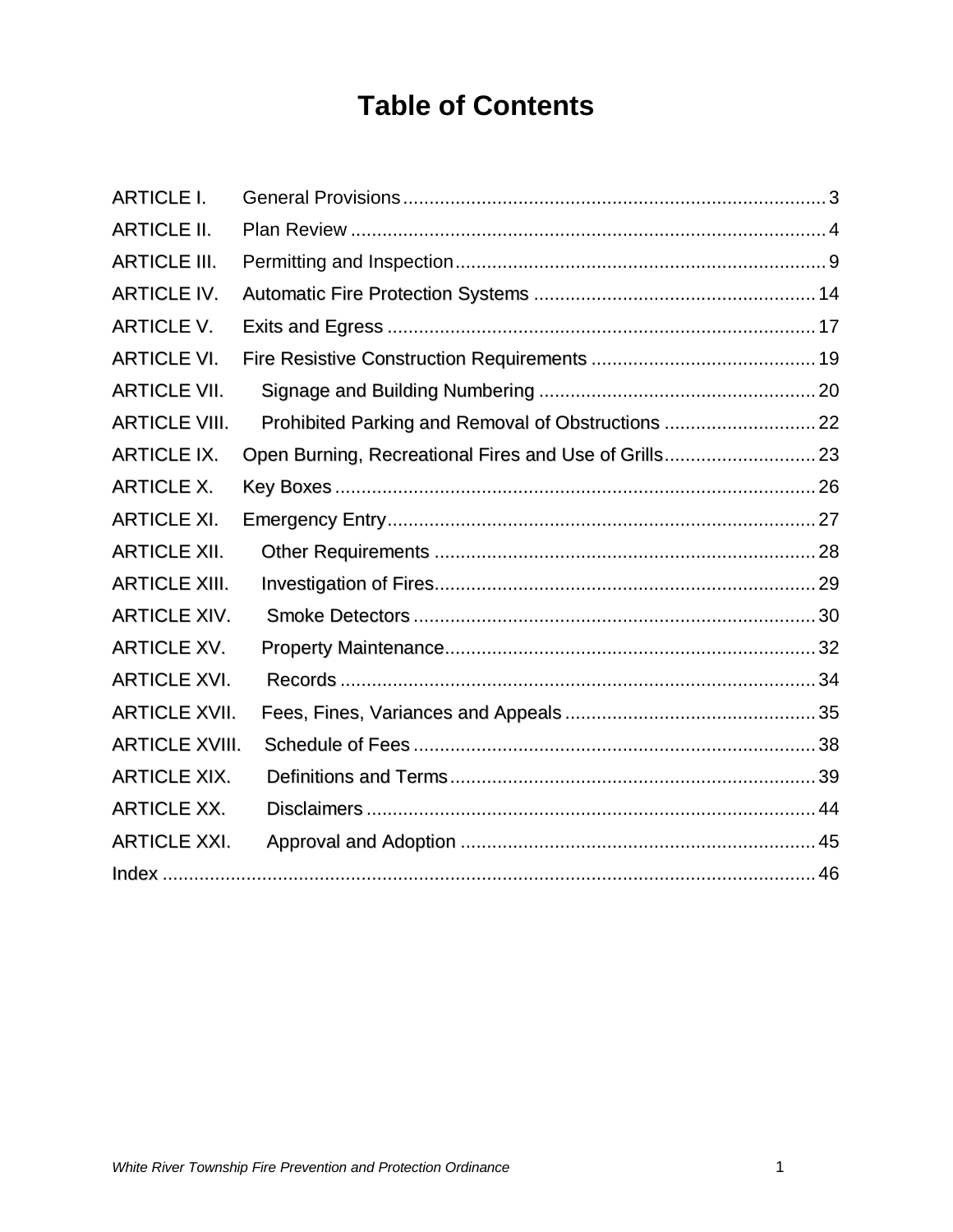### **WHITE RIVER TOWNSHIP FIRE PREVENTION AND PROTECTION ORDINANCE**

**WHEREAS**, the State Fire Marshal, pursuant to Indiana Statutes, has adopted the Indiana Fire Prevention Code and the Indiana Building Code which contains all fire safety laws and rules that pertain to the design, construction, erection, alteration, modification, repair and demolition of public and private buildings, structures, and facilities and the enforcement of such fire safety laws and rules; and

**WHEREAS**, White River Township is located in Johnson County, Indiana; and

**WHEREAS**, the Fire Protection Districts, desires to adopt local amendments to the Indiana Fire Prevention Code and the Indiana Building Code to strengthen the minimum requirements of said codes by providing for certain administrative matters;

### **NOW, THEREFORE, BE IT ENACTED BY THE COUNTY COMMISSIONERS OF JOHNSON COUNTY, INDIANA, AS FOLLOWS:**

**SECTION 1. Authority**. The Trustees of the Township Fire Districts and the agents of the White River Township Fire Department and the Bargersville Fire Department have the authority to adopt this Ordinance for all areas of the Township lying within the areas protected by the above fire departments.

**SECTION 2. Intent.** It is the intent of the Ordinance to prescribe regulations consistent with nationally recognized good practice for the safeguarding of life and property within the Township from the hazards of fire and explosion arising from the storage, handling and use of hazardous substances, materials, devices and from hazardous conditions in the use or occupancy of buildings or premises.

The Ordinance shall not be construed to hold the Districts Trustees or any of its agents responsible for any damage to persons or property by reason of the inspection or re-inspection authorized herein or failure to inspect or re-inspect or the permits issued or denied as herein provided or by reason of the approval or disapproval of any equipment authorized herein.

**SECTION 3.** The White River Township Fire Prevention and Protection Ordinance ("Ordinance") is hereby adopted as follows: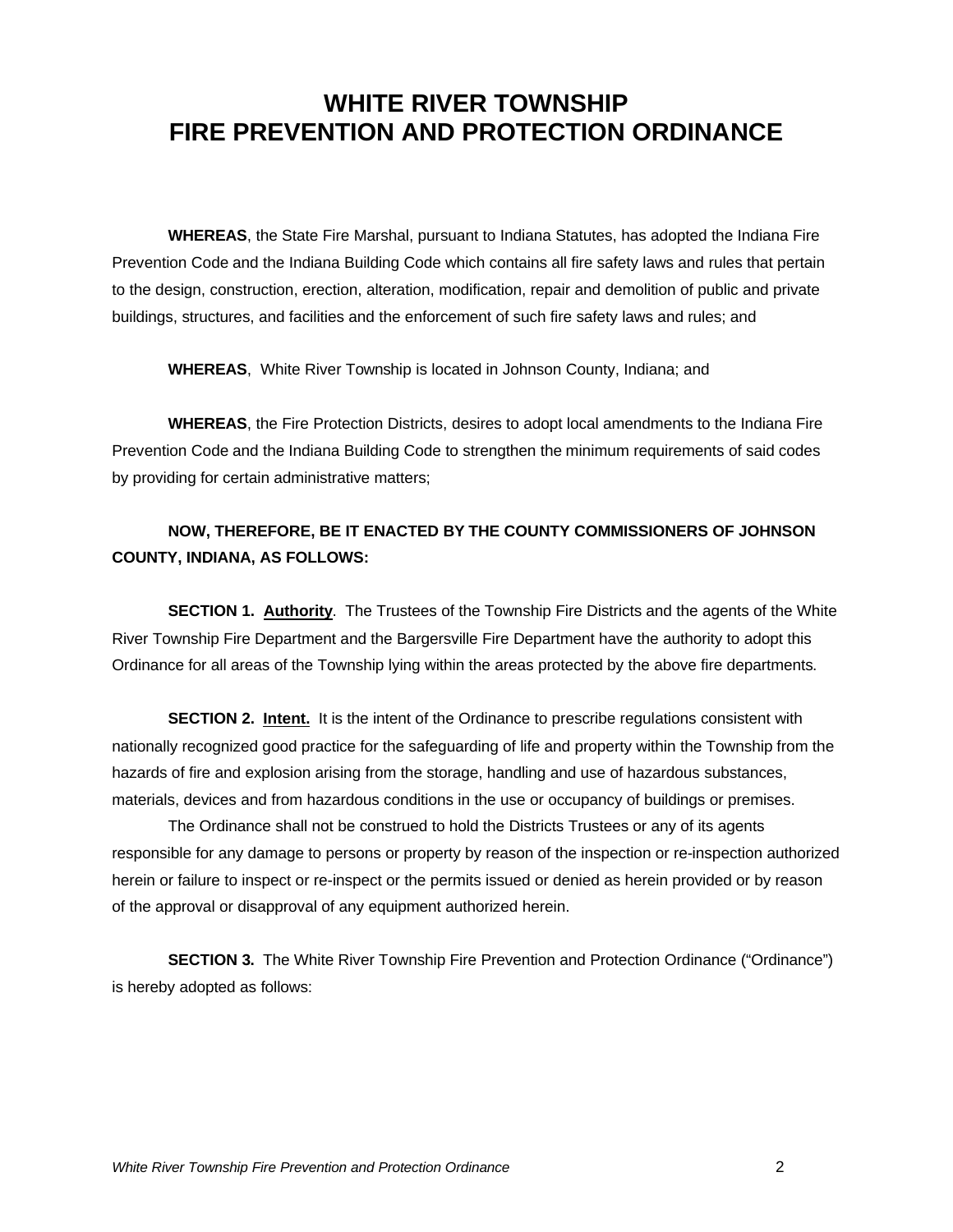### **ARTICLE I. General Provisions**

#### **SECTION 1. Purpose.**

This Ordinance is intended to be a local amendment to the Indiana Fire Prevention and Indiana Building Code which strengthens the requirements of the minimum fire safety code.

#### **SECTION 2. Applicability.**

The provisions of this Ordinance shall be supplemental to the Indiana Fire Code as adopted by the Indiana Fire Prevention and Building Safety Commission. When any provision of this Ordinance is found to be in conflict with any building, zoning, safety, health or other applicable law or code on the effective date of this Ordinance, the provision which established the higher standard for the promotion and protection of the safety and welfare of the public shall prevail. This Ordinance shall apply to, and be in force and effect within all areas of White River Township in Johnson County, Indiana that is served by the White River Township Fire Department or the Bargersville Fire Department.

#### **SECTION 3. Authority**.

As authorized by IC 36-8-17, a local Fire Prevention Bureau is hereby established within the White River Township Fire Department and the Bargersville Fire Department. The White River Township Fire Prevention and Protection Ordinance shall be enforced throughout the boundaries of the White River Township Fire Protection District and the Bargersville Fire Protection District by each District's Fire Marshal and/or his designee(s) from the Fire Prevention Bureau.

#### **SECTION 4. Organization**

The Fire Prevention Bureau of the Fire Department shall be operated under the executive control of the Fire Chief and the administrative supervision of the Fire Prevention Chief who serves as the Fire Marshal.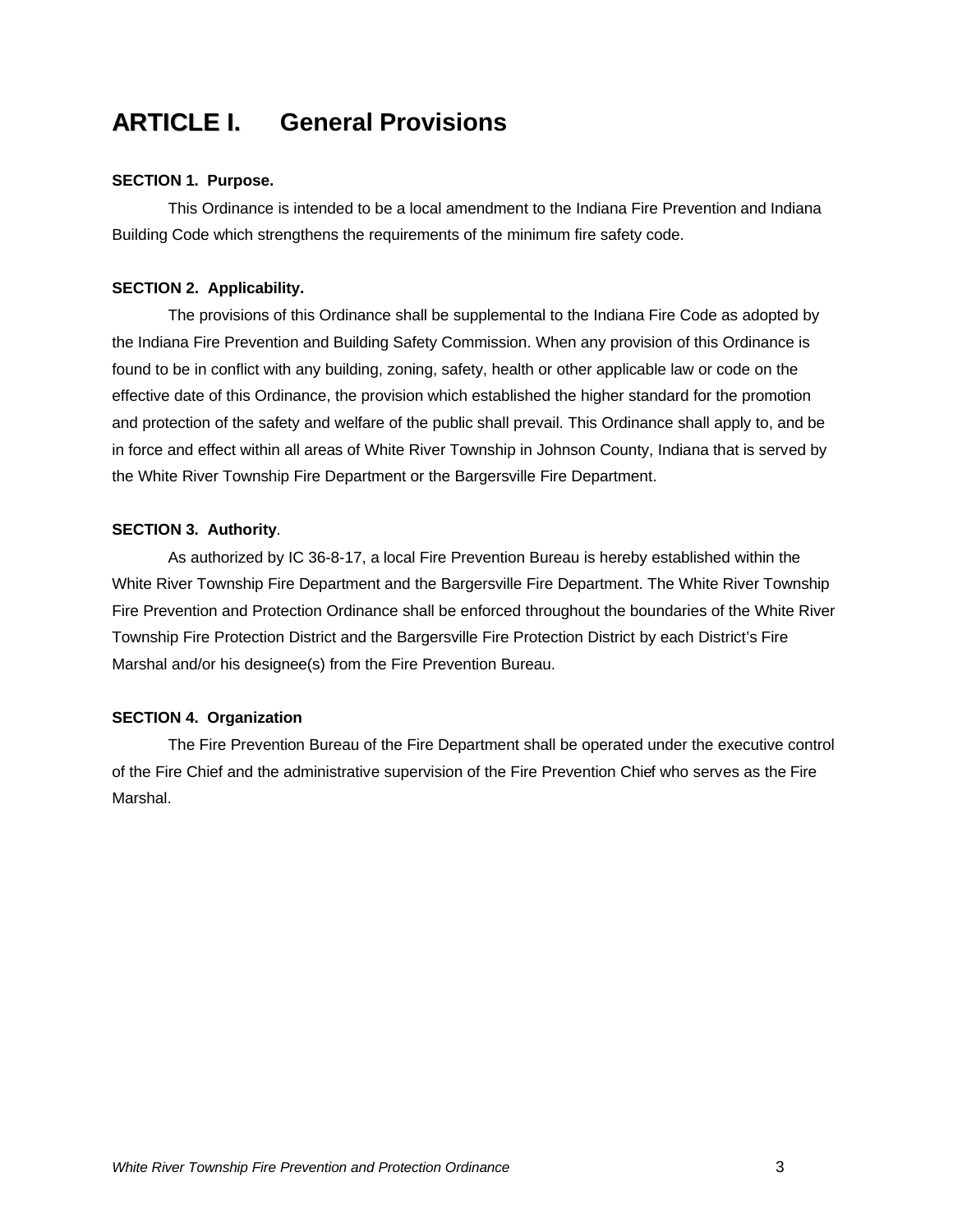### **ARTICLE II. Plan Review**

#### **SECTION 1. General.**

- A. The serving Fire Department shall perform a review of all pertinent building plans, site plans and fire protection system plans and specifications of any project within the boundaries of the White River Township Fire Protection District and the Bargersville Fire Protection District, in order to determine whether such plans and specifications comply with the applicable rules of the Fire Prevention and Building Safety Commission (FPBSC), this Ordinance and any other codes, standards or rules that may apply. Separate review and permits shall be required for fire protection systems.
- B. Plans shall be submitted both in traditional paper form and in digital format compatible with current Department software in order to assist the Department in the pre-fire planning of that structure.
- C. Fire Department Plan Review shall occur at the following phases: Site Plan, Sketch Plan, Construction Plan and Fire Protection Systems Plan. This review shall occur concurrent to the county, city, or town plan review and any issues or corrections that need to be made to the plans shall be completed by the developer prior to the approval of the Johnson County Planning and Zoning Office, the City of Greenwood Planning and Zoning Office or the Town of Bargersville Planning and Zoning Office. No permits shall be issued until Department review and compliance has occurred.
- D. Plans shall be submitted to the Fire Marshal prior to any alteration, remodel, addition or demolition of any part of a building that is equipped with an Automatic Fire Suppression System or Automatic Fire Detection or Fire Alarm System, regardless of the size of proposed project.

#### **SECTION 2. Fire Protection Requirements.**

- A. Fire Hydrants
	- 1. General

a.) Fire hydrants shall be installed pursuant to the requirements of the water utility having jurisdiction. Quantity and location of hydrants shall be determined by the Fire Marshal or his designee.

b.) Fire hydrant(s) shall be placed on eight inch or larger water main and outlets 18 inches above finished grade.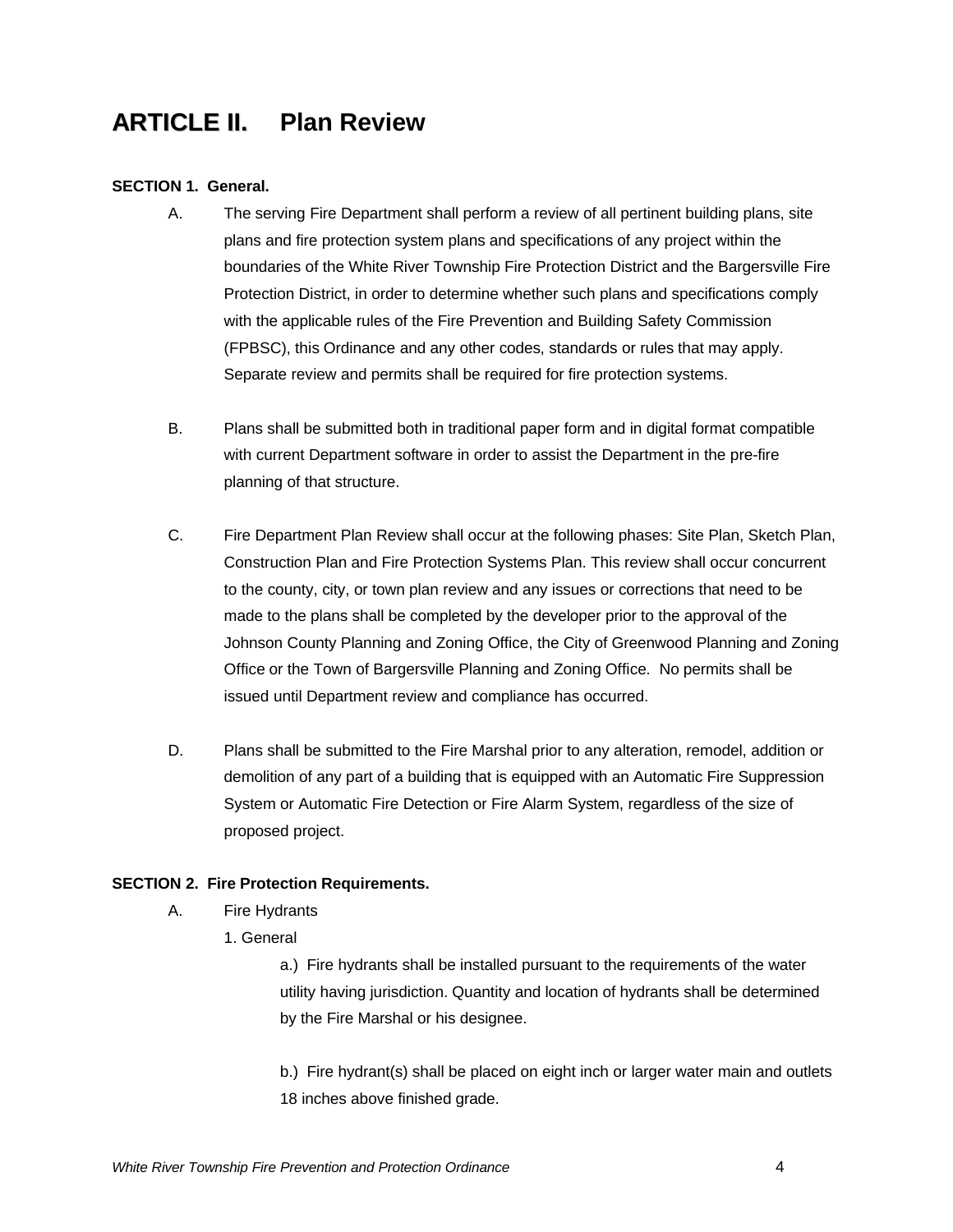c.) Fire hydrants shall be located not more than eight feet from the edge of pavement.

d.) If a temporary water system is to be used, prior approval shall be given by the Fire Marshal or his designee.

e.) Fire hydrants out of service shall be covered with a bag indicating "Out of Service".

f.) Fire hydrants shall only be used for Fire Protection, or as so directed by the water utility having jurisdiction.

g.) Fire hydrants shall be kept clear and accessible at all times.

h.) Fire hydrants shall be in service prior to any issuance of a building permit for the structure.

#### 2. Multiple Family, Commercial and Industrial Development

a.) Fire hydrants shall be installed no more than 300 feet apart on a public or private road. When any portion of a building being protected is in excess of 150 feet from a water supply on a public or private road, there shall be provided on site, mains and hydrants capable of supplying the required fire flow as required by the Fire Marshal or his designee. Required fire flow shall be calculated in accordance with National Fire Protection Association Standards 1231 and 1142.

b.) Required Water Supply for Fire Protection. A water supply capable of supplying the required fire flow, for firefighting purposes, as determined by local ordinance, shall be provided to all premises upon which a Class 1 building or a portion of Class 1 buildings are hereafter constructed. The water supply shall be provided as follows:

> (1) When a public water supply is available to a premises, there shall be provided fire hydrants and mains capable of supplying the required fire flow.

> (2) When a public water supply is not available to a premises, the water supply shall consist of a pond, stream, river, canal, lake, reservoir, quarry, pressure tank, elevated tank, swimming pool, other fixed systems, or fire department delivered portable system capable of providing the required fire flow.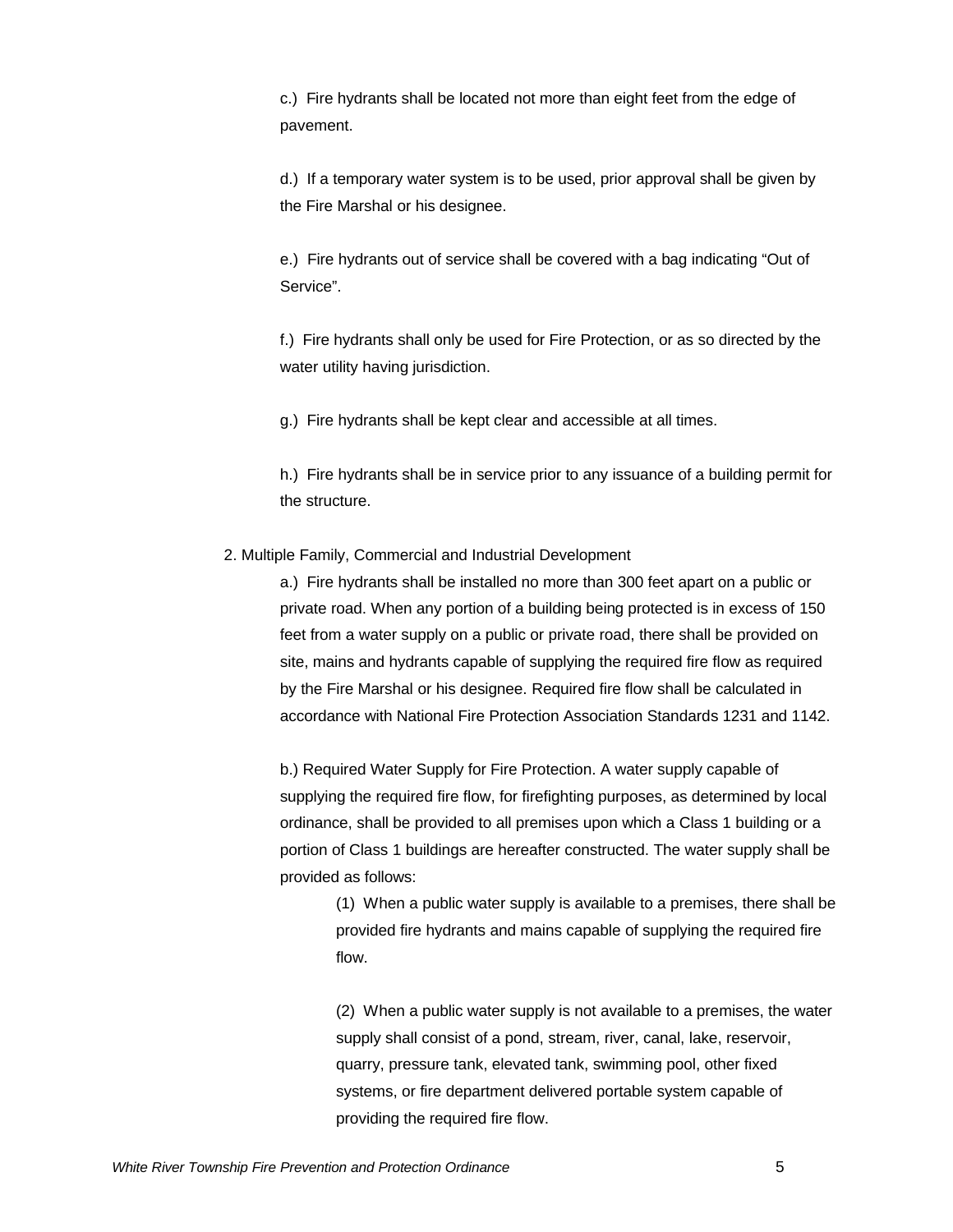The on-site water supply shall be accessible to the fire department and be located within one hundred fifty (150) feet of the Class 1 building or structure being protected with an automatic fire-extinguishing system. If the on-site water supply is not within one hundred fifty (150) feet of the structure being protected, the water supply shall be connected to on-site fire hydrants and mains capable of supplying the required fire flow. The owner shall verify the water supply requirements with the servicing fire department prior to final design and construction.

(3) As provided in the sections of the Indiana Fire Code.

#### 3. Single Family Residential Development

Fire hydrants shall be installed no more than 500 feet apart on a public or private road.

#### 4. Sprinkler Systems or Standpipes

Fire hydrants installed to provide fire suppression augmentation for sprinkler systems or standpipes shall be installed within 50 feet of Fire Department Connection or as required by the Fire Marshal or his designee.

#### 5. Dry Hydrants

a.) Dry hydrants may be required to be installed when an available static water supply is available in the development to be used as an additional water supply for fire protection. Dry hydrants are to be placed within eight feet of the roadway and 32 inches above grade.

b.) The connection is to be a six-inch male connection National Standard Thread with cap. Specifications of required installations are available through the Fire Marshal's office.

#### 6. Public and Private Fire Hydrants

a.) Public fire hydrants shall be painted "safety yellow" in accordance with the regulations of the water utility having jurisdiction. Private fire hydrants shall be painted per current edition of NFPA 291 (Fire Flow Testing and Marking of Hydrants). The barrel is to be painted "safety yellow". The top portion (bonnet) and nozzle caps to be painted with the following color scheme to indicate flow capacity: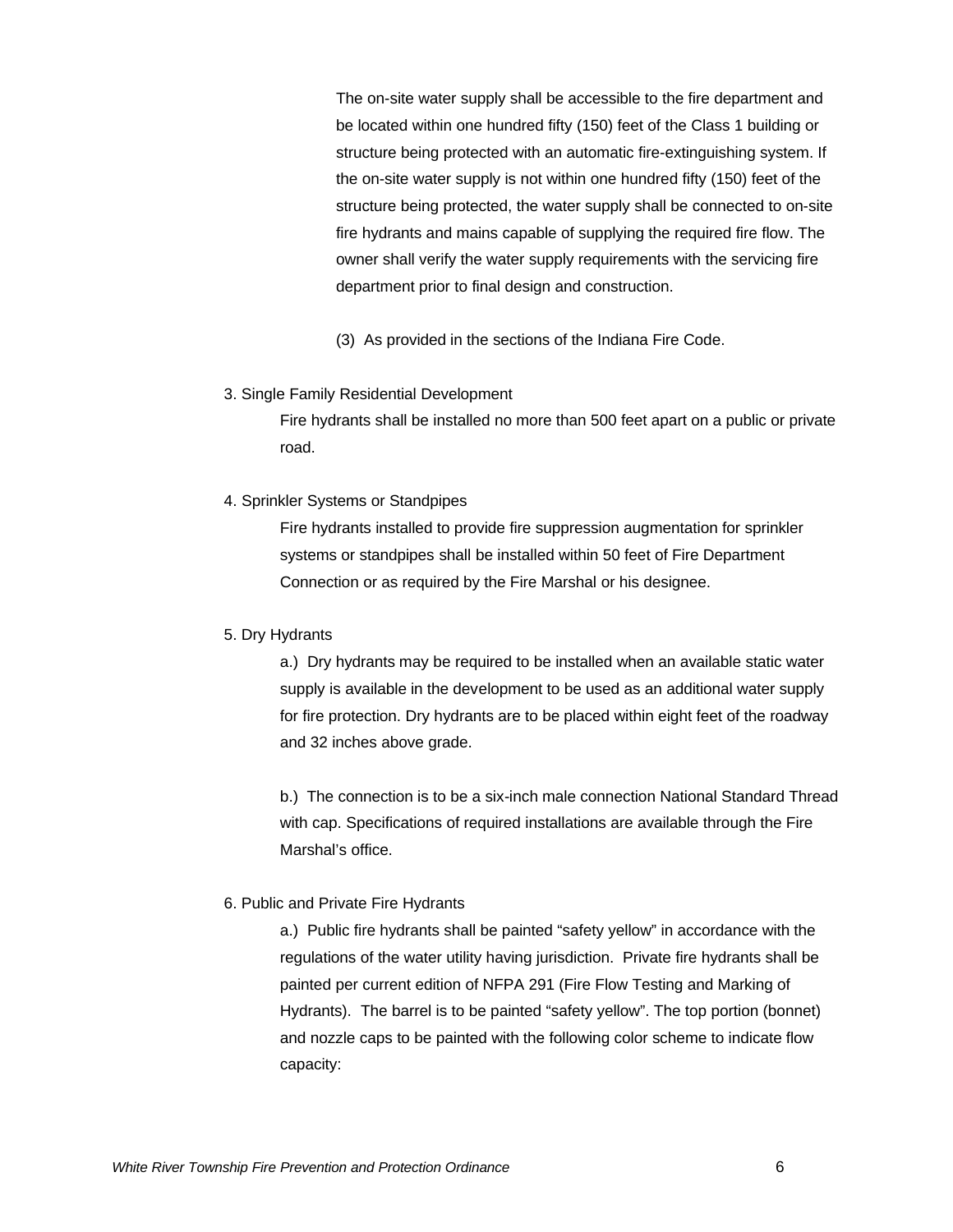#### Class Capacity Color

Class AA 1500 gpm or greater Light blue Class A 1000 gpm to 1400 gpm Green Class B 500 gpm to 999 gpm Orange Class C 499 gpm or less Red

b.) The type and model of fire hydrants to be installed shall be in accordance with the requirements of the water utility having jurisdiction.

#### B. Fire Department Access

A minimum of two means of access shall be provided for:

1. Any subdivision with 50 or more single or two-family residential lots;

2. Any development having one or more commercial, multi family, or industrial structures, three stories or greater in height; or

3. Any development having three or more commercial, multi family, or industrial structures of any height.

#### C. Fire Department Access Roads

Fire apparatus access roads shall have an unobstructed width of not less than 20 feet (6096 mm), except for approved security gates in accordance with Section 503.6 of the IFC, and an unobstructed vertical clearance of not less than 13 feet 6 inches (4115 mm).

Dead-end fire apparatus access roads in excess of one hundred fifty (150) feet in length shall be designed and constructed so as to allow the turning around of the longest piece of fire apparatus available to the fire department.

The turning radius of a fire apparatus access road shall be determined after consultation with the servicing fire department and shall be at least equal to the minimum required radius for the fire apparatus. Such roads shall be designed and constructed to permit turning of the longest piece of fire apparatus available to the fire department.

When fire apparatus access roads or a water supply for fire protection is required to be installed, such protection shall be installed and made serviceable prior to and during the time of construction except when approved alternative methods of protection are provided.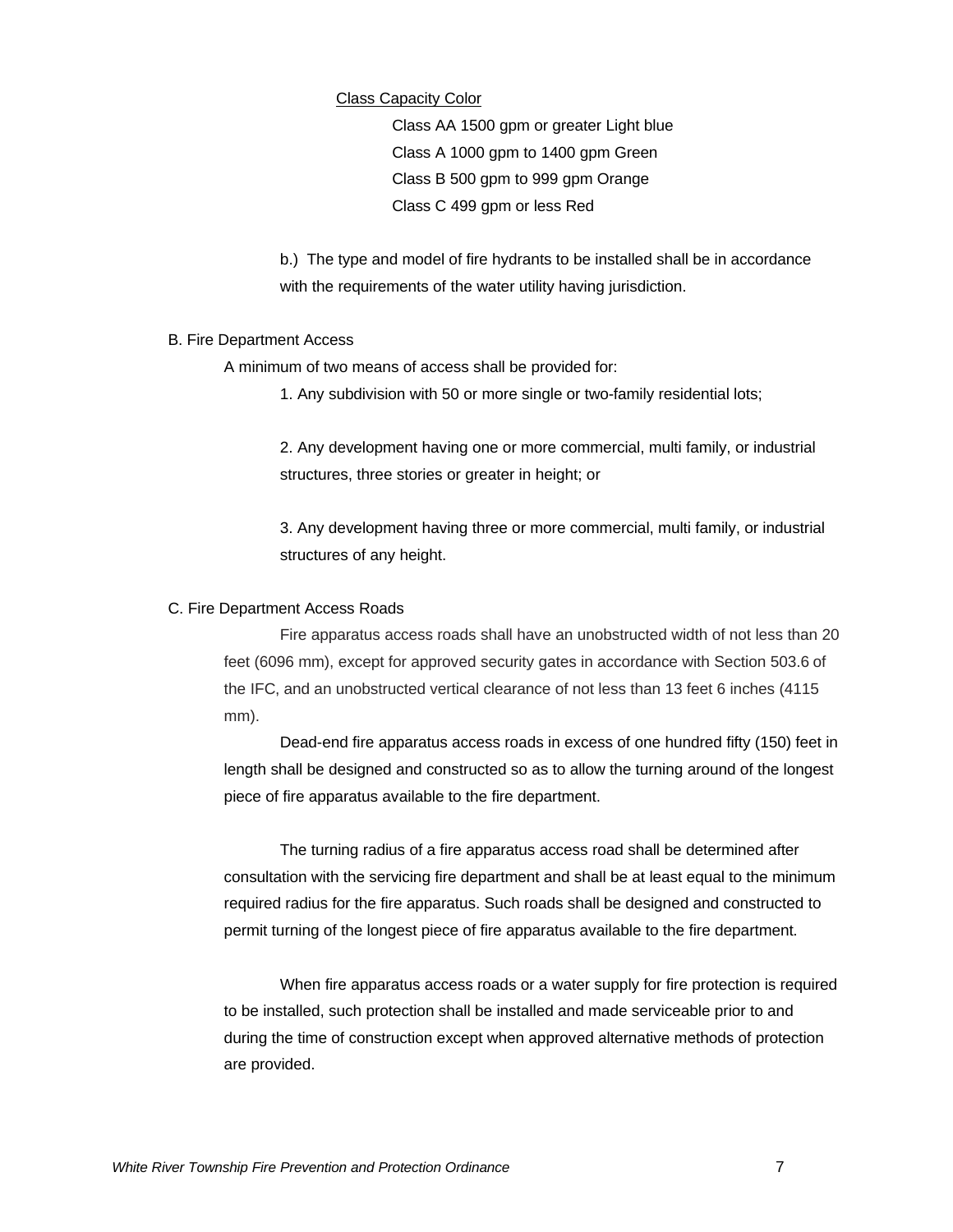#### D. Gates and Other Traffic Controlling Devices

When a traffic control device (i.e.: gates, islands, or curbing) is proposed to be installed in a new development, the Fire Marshal shall review the plans to assure that fire apparatus access will not be obstructed.

If a gated entrance is proposed on any project, the access drive and radiuses shall be reviewed and shall meet the requirements of this ordinance. A Fire Department Key Box, Access Code or Opticom system shall be provided to the fire department for immediate access to the property.

#### E. Response Map Updates

Any new development, which necessitates updating of emergency response maps by virtue of new structures, hydrants, roadways or similar features, shall be required to provide map updates in a digital format compatible with current Department software.

#### F. Fees.

In addition to any fees paid at the time of application for a building permit pursuant to county and state ordinances, at the time of such application, the applicant shall also pay a nonrefundable plan review fee to the serving Fire Department as set forth in Article XVIII of this Ordinance.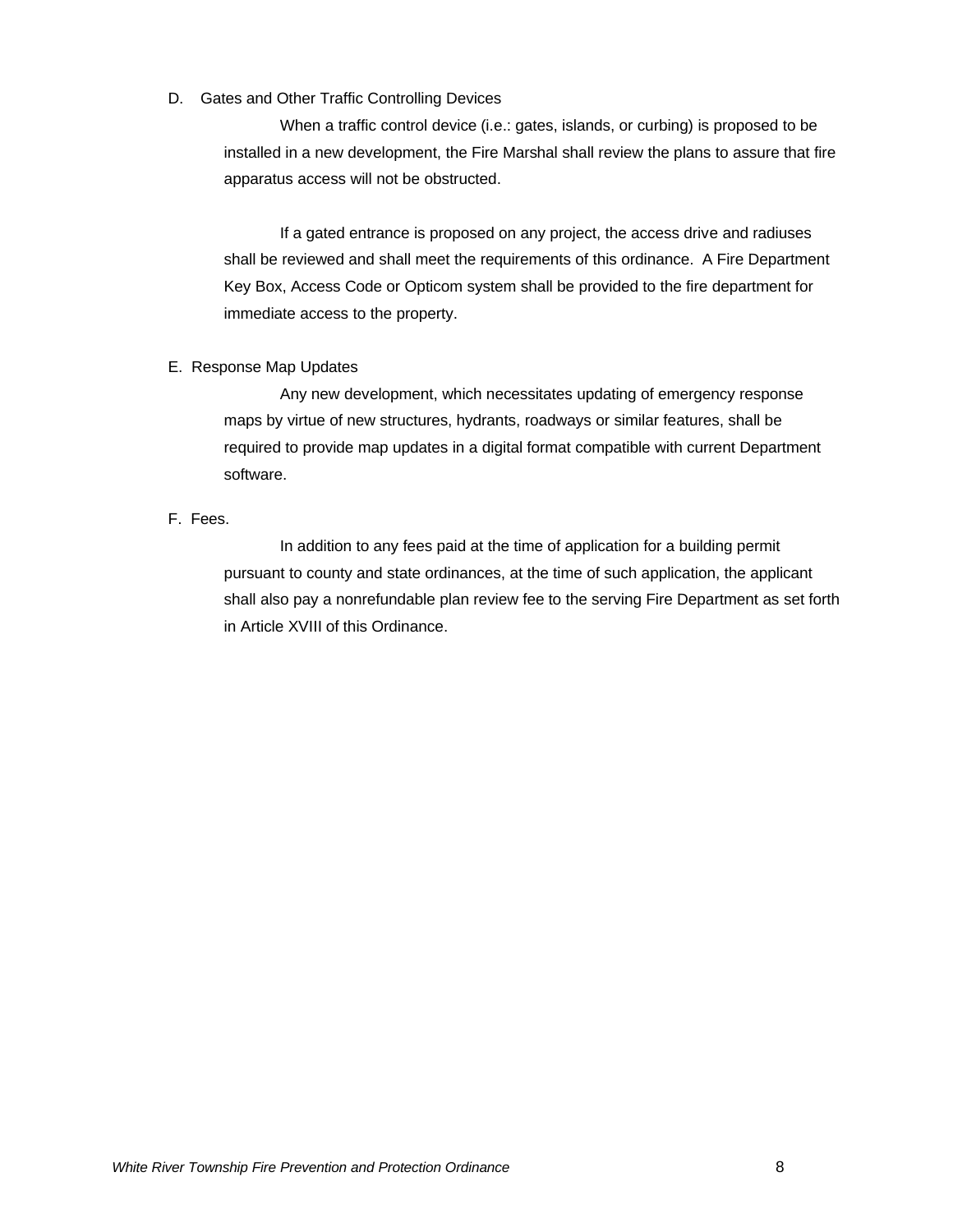### **ARTICLE III. Permitting and Inspection**

#### **SECTION 1. General**

Pursuant to IC 36-8-17 the White River Township Fire Department and the Bargersville Fire Department, subject to the limitations and conditions stated in the applicable rules of the FPBSC and IC 36-8-17, it shall be the duty of the Fire Marshal or his designees to inspect or cause to be inspected as often as he may deem necessary or appropriate, all Class 1 structures, and the common areas of all multi-family dwelling buildings within his jurisdiction for the purposes of ascertaining and causing to be corrected any condition which may cause fire or explosion, endanger life from fire or explosion, or any violations of the provisions of the ordinance, or any other ordinances, standards or rules that may apply pertaining to life safety, fire or explosion hazards. The maximum time between routine fire inspections should normally not exceed 12 months. Some occupancies such as high risk, educational, assembly or day-care facilities may require the maximum time between routine inspections not to exceed 6 months between inspections.

#### **SECTION 2. Right of Entry**

Where it is necessary to make an inspection to enforce the provisions of this ordinance, the applicable rules of FPBSC and IC 36-8-17, or where the fire marshal has reasonable cause to believe that there exists in a structure or upon a premises a condition which is contrary to or in violation of this ordinance which makes the structure or premises unsafe, dangerous or hazardous, the Fire Marshal is authorized to enter the structure or premises at reasonable times to inspect or to perform the duties imposed by this ordinance, provided that if such structure or premises be occupied that credentials be presented to the occupant and entry requested. If such structure or premises be unoccupied, the Fire Marshal shall first make a reasonable effort to locate the owner or other person having charge or control of the structure or premises and request entry. If entry is refused, the fire marshal shall have recourse to the remedies provided by law to secure entry.

#### **SECTION 3. Inspection Process**

A. New Construction

The serving Fire Marshal or his designee shall conduct the following inspections on all new class 1 structures located within the boundaries of the White River Township Fire Protection District or the Bargersville Fire Protection District with the local building department inspector having jurisdiction:

- 1. Framing Inspection
- 2. Electrical Rough-in
- 3. Drywall
- 4. Occupancy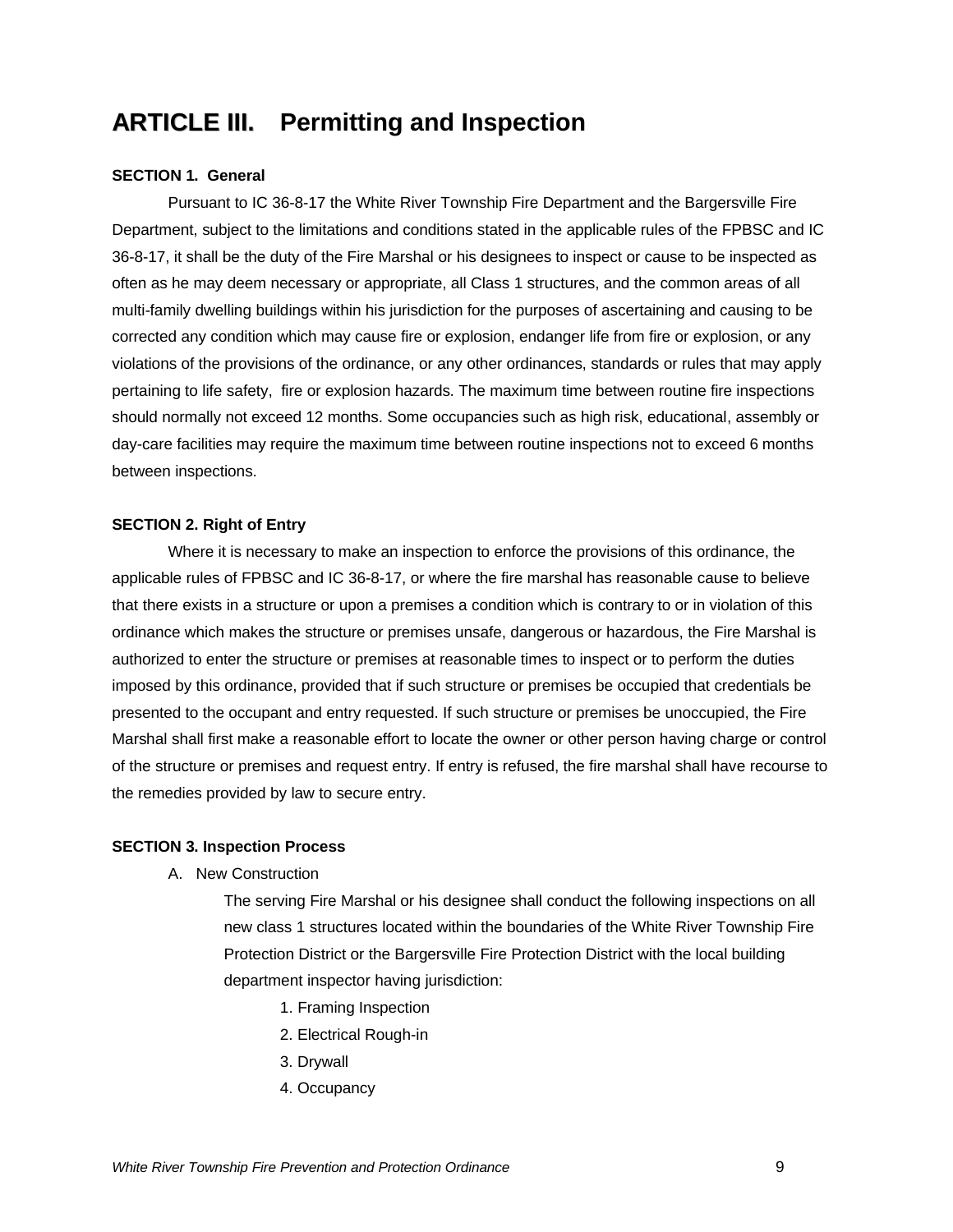Prior to the issuance of a Certificate of Occupancy for a new building or tenant space, the Fire Marshal or his designee shall conduct the Pre-Occupancy Inspection with the local Building Inspector and then sign the Certificate of Occupancy.

#### B. Existing Class 1 Structures

A routine fire inspection should occur at a sequence not to exceed 12 months. The inspection is completed by an Indiana certified Inspector.

At the time the inspection occurs, the inspector will evaluate the premises for violations of the applicable rules of FPBSC, this Ordinance and any other life safety concerns. At the completion of the inspection, the inspector will review the results with the occupant and leave a copy of the Inspection Report with the occupant.

At the end of the correction period, a re-inspection will occur to determine if the violations have been corrected. If the previously cited violations are found to be corrected, no other action shall be needed. If violations are found to still exist after this first re-inspection, then a copy of the inspection form will be left with the occupant and the results reviewed with the occupant, the occupant shall then forward to the owner.

A second re-inspection will occur in 14 days and a fee as per Article XVIII of this ordinance, shall be assessed. If the previous cited violations are corrected at this reinspection, then no further action shall be required. If previously cited violations are found, a fee shall be assessed and a third re-inspection will occur in 7 days.

If those violations are not corrected, a fee shall be assessed for each reinspection and those re-inspections will occur every 7 days until the violations are corrected.

If at anytime an Inspector completes an inspection and finds an immediate fire or life safety hazard, the violation shall be corrected immediately. In the event the violation can not be corrected immediately, a Fire Safety Law ORDER will be issued and the violation must be corrected by the date on the ORDER. Failure to correct the violation by the date on the ORDER will result in a fee and may cause further legal action to be taken against the violator.

Please note that the fees/fines of this ordinance are in addition to those fines/fees that may be levied by the State of Indiana, County of Johnson, City of Greenwood and Town of Bargersville.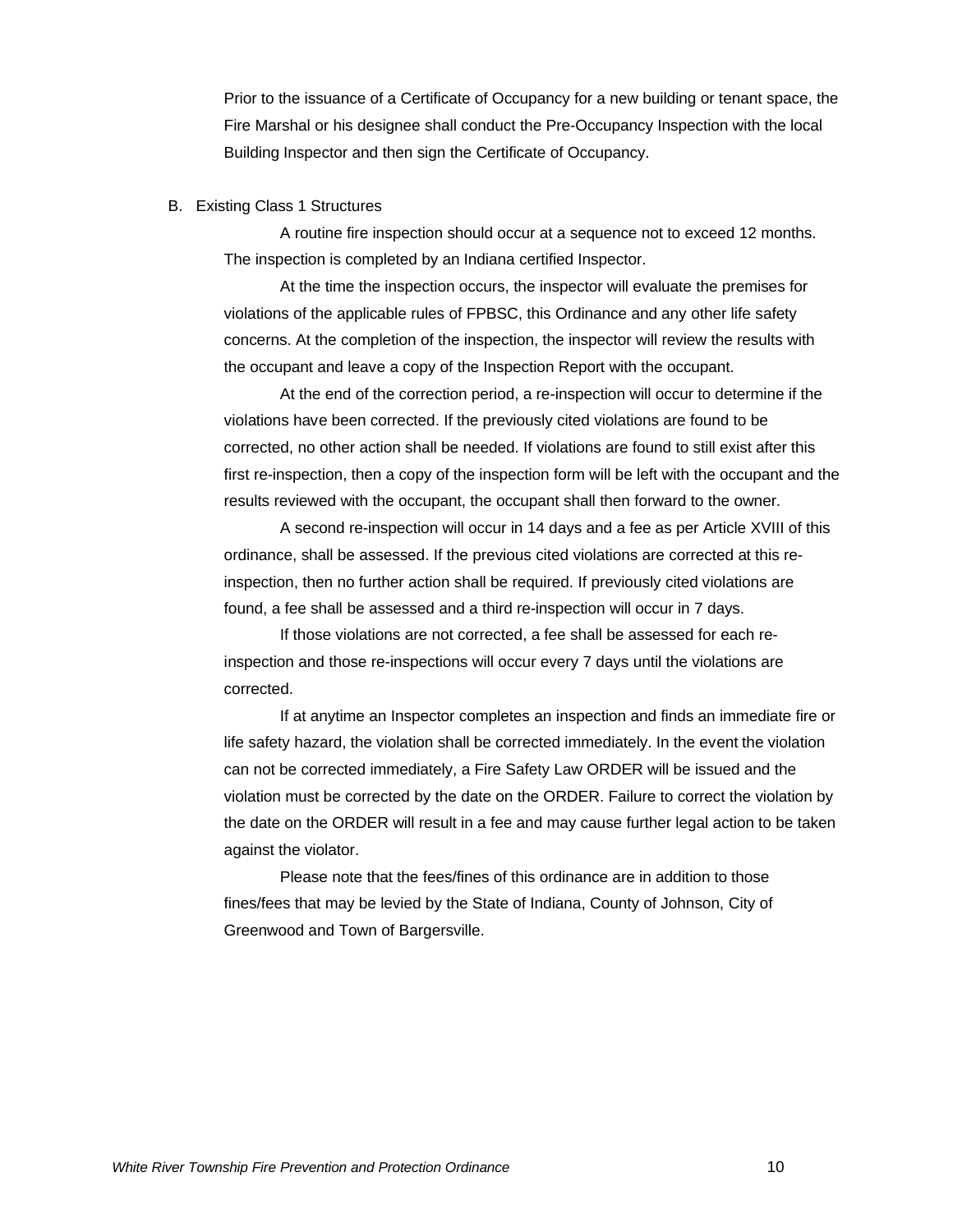#### **SECTION 4. Limits**

The inspection or permitting of any building, system or plan by the Fire Department, under the requirements of this Article and the applicable rules of the FPBSC, shall not be construed as a warranty of the physical condition of such building, system or plan or the adequacy thereof, nor as an approval thereof. Neither the Districts, Fire Department nor any of its agents, shall be liable in tort for damages for any defect or hazardous or illegal condition or inadequacy in such building, system or plan, nor for any failure of any component of such, which may occur subsequent to such inspection or permitting.

#### **SECTION 5. Construal of Permit; Validity; Effect**

The issuance or granting of a permit or approval of plans and specifications shall not be deemed or construed to be a permit for or an approval of any violation of any of the provisions of this Ordinance, the applicable rules of the FPBSC or any other codes, standards or rules that may apply to the permit or review process. No permit presuming to give authority to violate or cancel the provisions of this section shall be valid, except so far as the work or use which it authorizes is lawful.

The issuance of a permit upon plans and specifications shall not prevent the serving Fire Department from thereafter requiring the correction of errors in such plans and specifications nor from prohibiting the starting or continuance of work there under when in violation of this section or of any other provisions of this Ordinance or the applicable rules of the FPBSC or any other codes, standards or rules that may apply that pertain to the project.

#### **SECTION 6. Service of Orders or Notices**

The service of orders or inspection notices for the correction of violations of the applicable rules of the FPBSC, or of this Ordinance shall be made upon the owner, occupant or other person responsible for the conditions, either by personally delivering a copy of same to such person or by delivering the same to and leaving it with any person in charge of the premises or by sending a copy of the order or notice by certified or registered mail to the owner's last known address.

When buildings or other premises are occupied by one other than the owner under a lease or other agreement, the orders or notices issued to correct violations of the Ordinance shall apply to the owner and occupant thereof; provided that where the order or notices require the making of additions to or changes in the premises themselves which may become part of the real property of the owner, then in such cases, the orders or notices shall also be issued to the owner of the premises or real property. The tenant shall be responsible to contacting the building owner to repair any issue that the tenant believes is the responsibility of the owner. Failure to deliver an order or notice to the owner, if other than the occupant shall not invalidate such order or notice.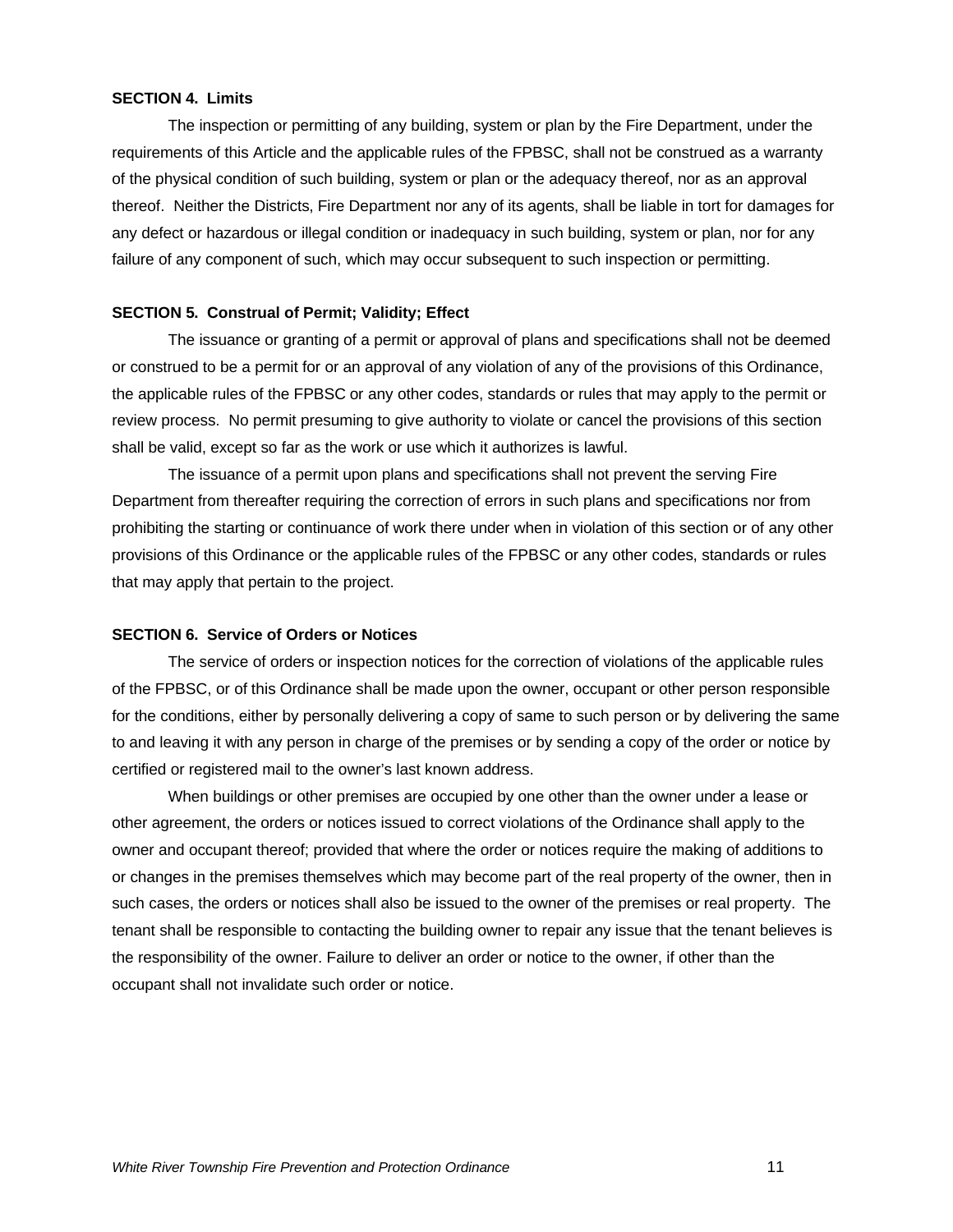#### **SECTION 7. Building Permit**

No permit shall be issued for construction, addition, alteration or demolition of any structure located within the jurisdiction limits of the White River Township Fire Protection District or the Bargersville Fire Protection District without the prior plan review and approval of the serving Fire Department's Fire Marshal's Office.

No permit for combustible construction shall be issued prior to the required water source and the required fire department access roads being in-service and tested by the serving Fire Marshal or his designee.

#### **SECTION 8. Occupancy Permit**

Prior to the occupancy of any non-construction related materials into the space of a newly constructed structure, an inspection and approval must be given by the serving Fire Marshal and local building inspector having jurisdiction. After the Final Inspection occurs, a Certificate of Occupancy shall be signed by both the serving Fire Marshal and the local building official.

This will then allow the occupant to start moving into that building. Occupancy prior to the Final inspection of the serving Fire Marshal and the issuance of Certificate of Occupancy shall result in a fee/fine as set forth in Article XVIII.

#### **SECTION 9. Stop Work ORDER**

Whenever the serving Fire Marshal finds any violation of this ordinance, rules of the FPBSC, or the work being performed is in a manner contrary to the provisions of these codes or in a dangerous or unsafe manner, the serving Fire Marshal is authorized to issue a Stop Work ORDER.

The Stop Work ORDER shall be in writing and shall be given to the owner of the property involved, or to the owner's agent, or to the person doing the work. Upon issuance of a stop work order, the cited work shall immediately cease. The Stop Work ORDER shall state the reason for the ORDER, and the conditions under which the cited work will be permitted to resume. That ORDER shall require persons to leave the area that is affected by a violation and prohibit persons from entering the area until the violation is corrected.

Each person who continues any work after having been served with a Stop Work ORDER, except such work as that person is directed to perform to remove a violation or unsafe condition, shall be subject to a violation of ORDER fine and other penalties as prescribed by law. An order issued under sections of this chapter may be appealed to the commission under IC 4-21.5-3-7. A decision to deny a request to modify or reverse an order issued under section 10 of this chapter is not appealable.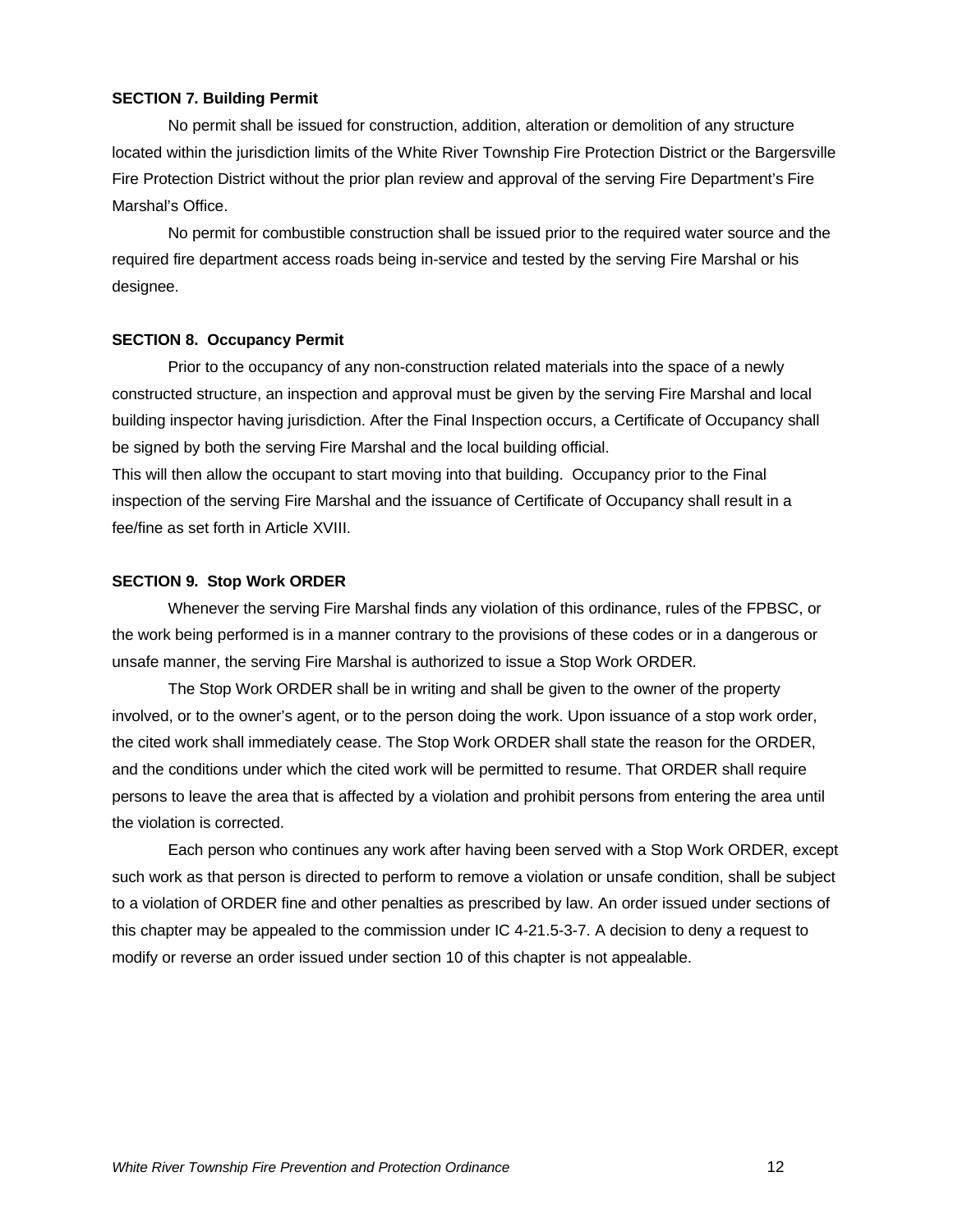#### **SECTION 10. Current Occupant Information**

- A. Each building occupant is required to supply the serving Fire Department with important emergency information. It is the responsibility of the Building owner to notify the serving Fire Marshal of a change of Tenant within 10 days of the change. The required information shall be submitted on the Occupant Emergency Contact Information Sheet as provided by the Fire Department.
- B. This emergency contact information is required anytime there is change of tenant or the occupancy becomes vacant. Failure to notify the Fire District within 10 days of the change shall result in a fee/fine as set forth in Article XVII.
- C. It shall be the responsibility of the occupant to immediately notify the serving Fire Marshal anytime a change in any of the emergency contacts occurs.

#### **SECTION 11. Fees**

Fees for inspections, re-inspections, plans review, and permits required in this Ordinance are set forth in Article XVIII of this Ordinance. Please note that the fees/fines of this ordinance are in addition to those fines/fees that may be levied by the State of Indiana, County of Johnson, City of Greenwood and Town of Bargersville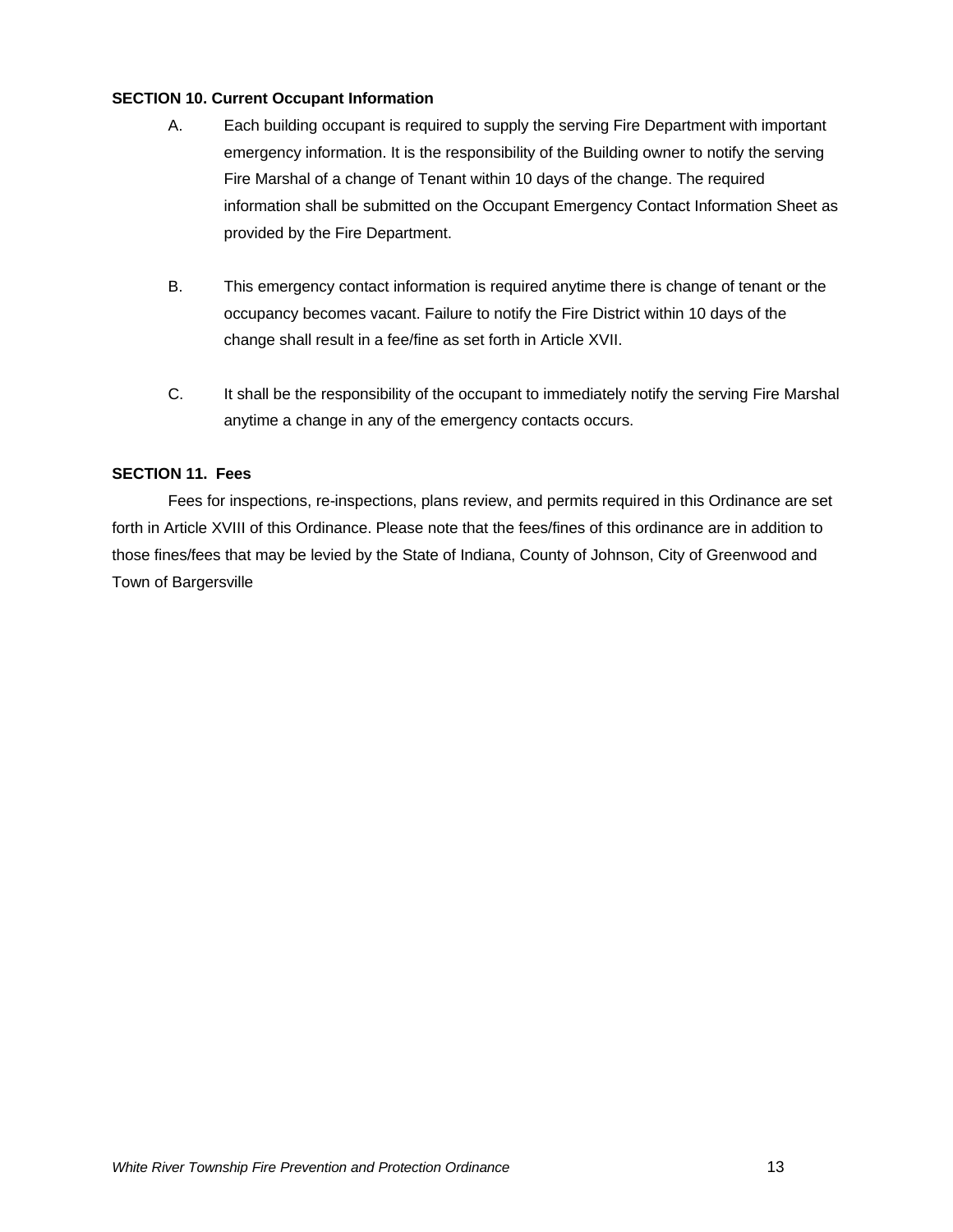### **ARTICLE IV. Automatic Fire Protection Systems**

#### **SECTION 1. General**

For the purpose of this Article, the following definitions apply to the intent and meaning of the requirements of this Section:

A. BUILDING – All Class 1and Class 2 structures as defined in IC-22-12-1.

#### **SECTION 2. Hood Suppression Systems**

- A. A Type I hood shall be installed at or above all commercial food heat-processing appliances that produce grease vapors or smoke as required in the Indiana Mechanical Code, (675 IAC 18). Domestic cooking appliances utilized for commercial cooking operations shall be provided with Type I or II hoods as required for the type of appliances and processes in accordance with the IMC.
- B Systems shall be inspected and tested for proper operation at 6-month intervals. Tests shall include a check of the detection system, alarms and releasing devices, including manual stations and other associated equipment. Extinguishing system units shall be weighed and the required amount of agent verified. Stored pressure-type units shall be checked for the required pressure. The cartridge of cartridge-operated units shall be weighed and replaced at intervals indicated by the manufacturer. A copy of test record shall be submitted to the serving Fire Marshal for review.

#### **SECTION 3. Fire Protection Systems Installation and Testing**

- A. Installation of Fire Protection systems shall be in accordance with the applicable rules of the FPBSC.
- B. Fire detection and alarm systems, fire-extinguishing systems, fire hydrant systems, fire standpipe systems, fire pump systems, private fire service main and all other fire protection systems and appurtenances thereto shall be subject to acceptance tests as contained in the installation standards and of the rules of the FPBSC. The serving Fire Marshal shall be notified at least 24 hours prior to any required acceptance testing.
- C. Fire protection systems shall be maintained in accordance with the original installation standards for that system and the rules of the FPBSC. Required fire protection systems shall be extended, altered, or augmented as necessary to maintain and continue protection whenever the building is altered, remodeled or added to. Alterations to fire protection systems shall be done in accordance with the rules of the FPBSC.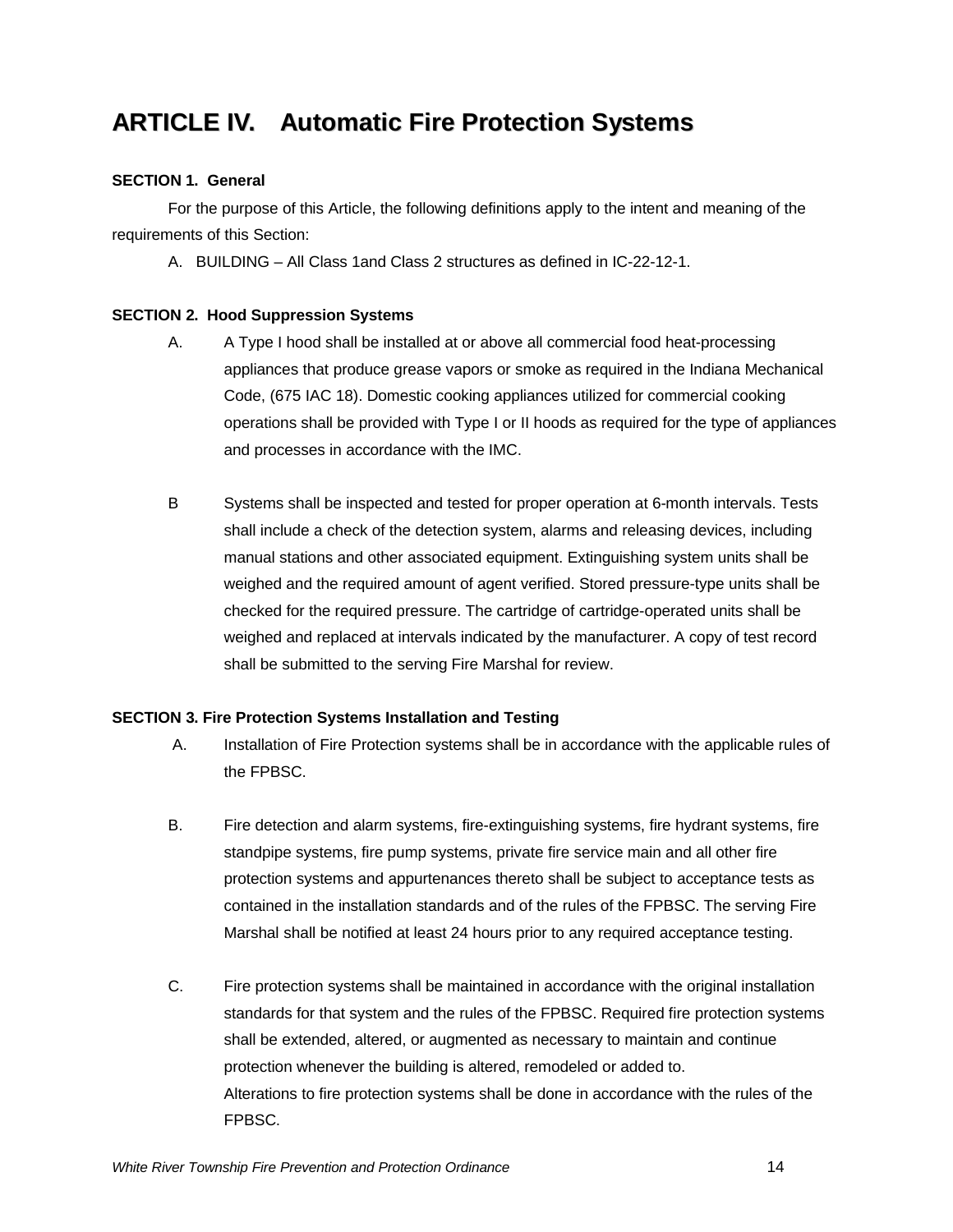- D. A copy of the Annual and Bi-annual Fire Protection Systems tests shall be provided to the serving Fire Marshal at the completion of the tests.
- E. Where a required fire protection system is out of service, the serving Fire Marshal shall be notified immediately and, the building shall either be evacuated or an approved Fire Watch shall be provided for all occupants left unprotected by the shut down until the fire protection system has been returned to service.
- F. When utilized, Fire Watches shall be provided with at least one approved means for notification of the fire department and their only duty shall be to perform constant patrols of the protected premises and keep watch for fires. Personnel used for fire watch shall be certified as a State of Indiana Firefighter and shall be approved by the serving Fire Marshal.

#### **SECTION 4. Tampering**

Any person who shall tamper with, damage, destroy, or temporarily remove from its storage place without authority or in the absence of an emergency, any fire extinguisher, fire extinguishing tools, equipment, chemicals or devices, fire sprinkler systems, smoke alarms, early fire warning devices, fire alarm box, wires or other apparatus in connection with any fire protection or safety devices whatsoever shall have violated this section and shall be subject to a fine as set forth in Article XVIII of this Ordinance.

#### **SECTION 5. Fire Appliance Obstruction**

- A. Fire Doors, Fire Walls, Fire Suppression Systems, Fire Alarm Components, Fire Hydrants, Fire Lanes, Fire Detection Devices, or any other device used to detect, suppress, contain, or protect the structure or its occupants from fire or smoke travel shall not be obstructed or otherwise rendered inoperative.
- B. Posts, fences, vehicles, growth, trash, storage and other materials or objects shall not be placed or kept near fire hydrants, fire department inlet connections or fire protection system control valves in a manner that would prevent such equipment or fire hydrants from being immediately discernible. The fire department shall not be deterred or hindered from gaining immediate access to fire protection equipment or fire hydrants.
- C. A 3-foot (914 mm) clear space shall be maintained around the circumference of fire hydrants except as otherwise required or approved.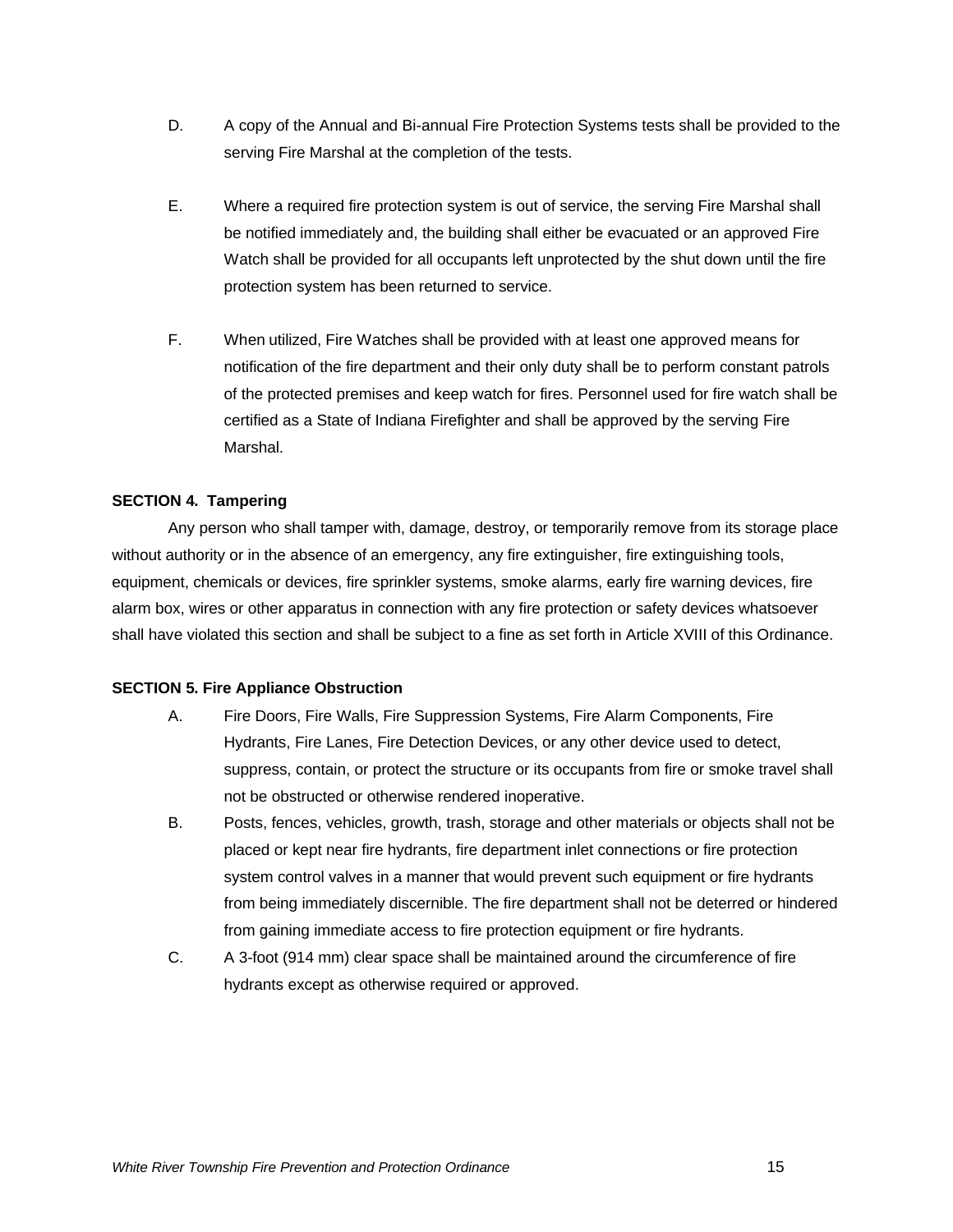#### **SECTION 6. False or Faulty Alarms**

- A. It shall be unlawful for any person to knowingly give, or cause to be given, any false alarm of fire, or to tamper with or set off any fire alarm or signal box with like intent; or tamper, meddle or interfere with any such fire alarm box; or intentionally cut, break, deface or remove any such box or any of the wires or supports thereof connected with the fire alarm system.
- B. The premises owner or the occupant of the premises shall not conduct a fire drill or test a monitored fire alarm system without first notifying the fire department and the fire dispatch Center. A false alarm fee shall be imposed after the third false alarm is received in a twelve (12) month period. That fee is set forth in Article XVII of this Ordinance, however additional fees may be assessed to the suspect and the owner if the activation is determined to be a malicious act.
- C. A person who gives a false alarm of fire to the fire department of a governmental entity, knowing the alarm to be false commits false informing, a Class B misdemeanor. However, the offense is a Class A misdemeanor if it substantially hinders any law enforcement process or if it results in harm to an innocent person.
- D. Where a required fire protection system is out of service, the fire department shall be notified immediately and the building shall either be evacuated or an approved fire watch shall be provided for all occupants left unprotected by the shut down until the fire protection system has been returned to service.
- E. Where utilized, fire watches shall be provided with at least one approved means for notification of the fire department and their only duty shall be to perform constant patrols of the protected premises and keep watch for fires.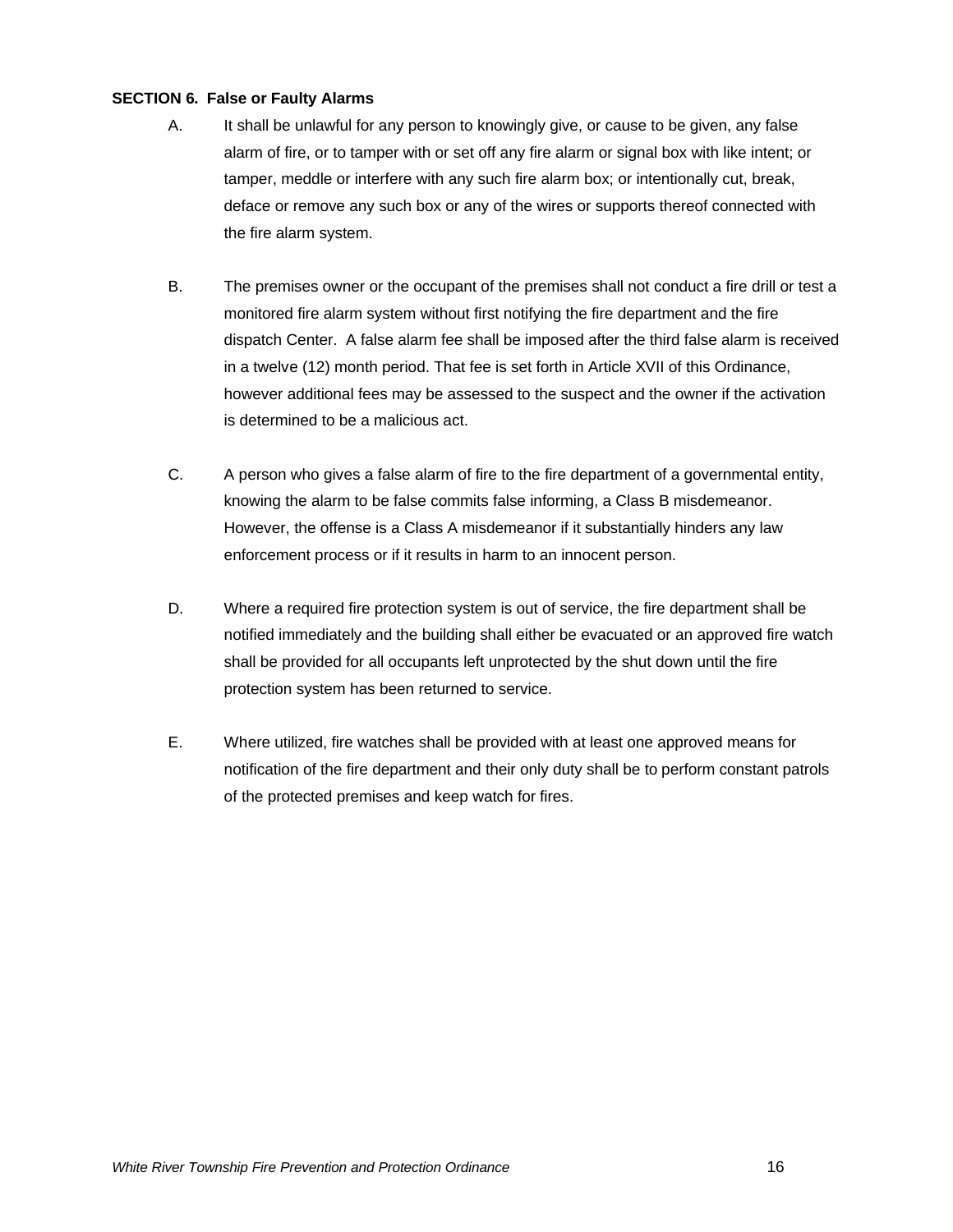## **ARTICLE V. Exits and Egress**

#### **SECTION 1. General**

- A. Any required means of egress shall not be obstructed or otherwise rendered inoperative. At no time shall any object be placed in front of an exit sign, exit path or exit door that would hamper the identification of or the access of such device.
- B. Means of egress continuity.

The path of egress travel along a means of egress shall not be interrupted by any building element other than a means of egress component as specified in this chapter. Obstructions shall not be placed in the required width of a means of egress except projections permitted by this chapter. The required capacity of a means of egress system shall not be diminished along the path of egress travel.

#### **SECTION 2. Locks and Latches**

- A. All Egress doors shall be readily openable from the egress side without the use of a key or special knowledge or effort.
- B. Each door in a means of egress from an occupancy of Group A or E having an occupant load of 100 or more and any occupancy of Group H-1, H-2, H-3 or H-5 shall comply with the applicable rules of the FPBSC and shall not be provided with a latch or lock unless it is panic hardware or fire exit hardware.

#### **SECTION 3. Occupant Load**

At no time shall the occupant, owner or person responsible for the event allow overcrowding or the exceeding the maximum occupant load of a structure. Violation of this section will result in a fine and may result in the immediate evacuation of the structure until the allowed occupant load is reached.

#### **SECTION 4. EXIT Signs**

- A. Exits and exit access doors shall be marked by an approved exit sign readily visible from any direction of egress travel. Access to exits shall be marked by readily visible exit signs in cases where the exit or the path of egress travel is not immediately visible to the occupants. Exit sign placement shall be such that no point in an exit access corridor is more than 100 feet (30 480 mm) from the nearest visible exit sign.
- B Exit signs shall be internally or externally illuminated. The face of an exit sign illuminated from an external source shall have an intensity of not less than 5 foot-candles (54 lux). Exit signs shall be illuminated at all times.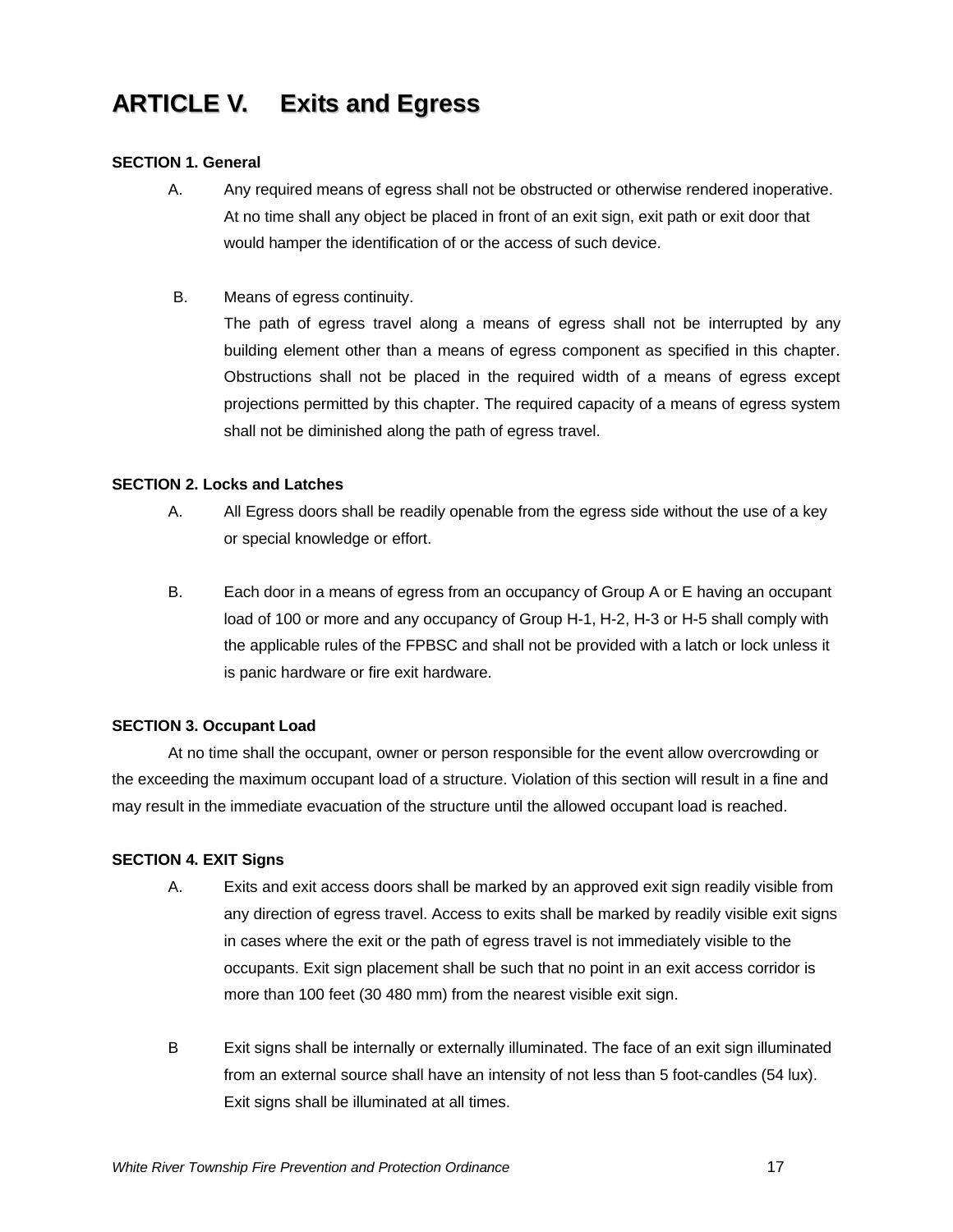C. To ensure continued illumination for duration of not less than 60 minutes in case of primary power loss, the exit signs shall be connected to an emergency electrical system provided from storage batteries, unit equipment or an on-site generator.

#### **SECTION 5. Egress Illumination**

The means of egress, including the exit discharge, shall be illuminated at all times the building space served by the means of egress is occupied. The means of egress illumination level shall not be less than 1 foot-candle (11 lux) at the floor level.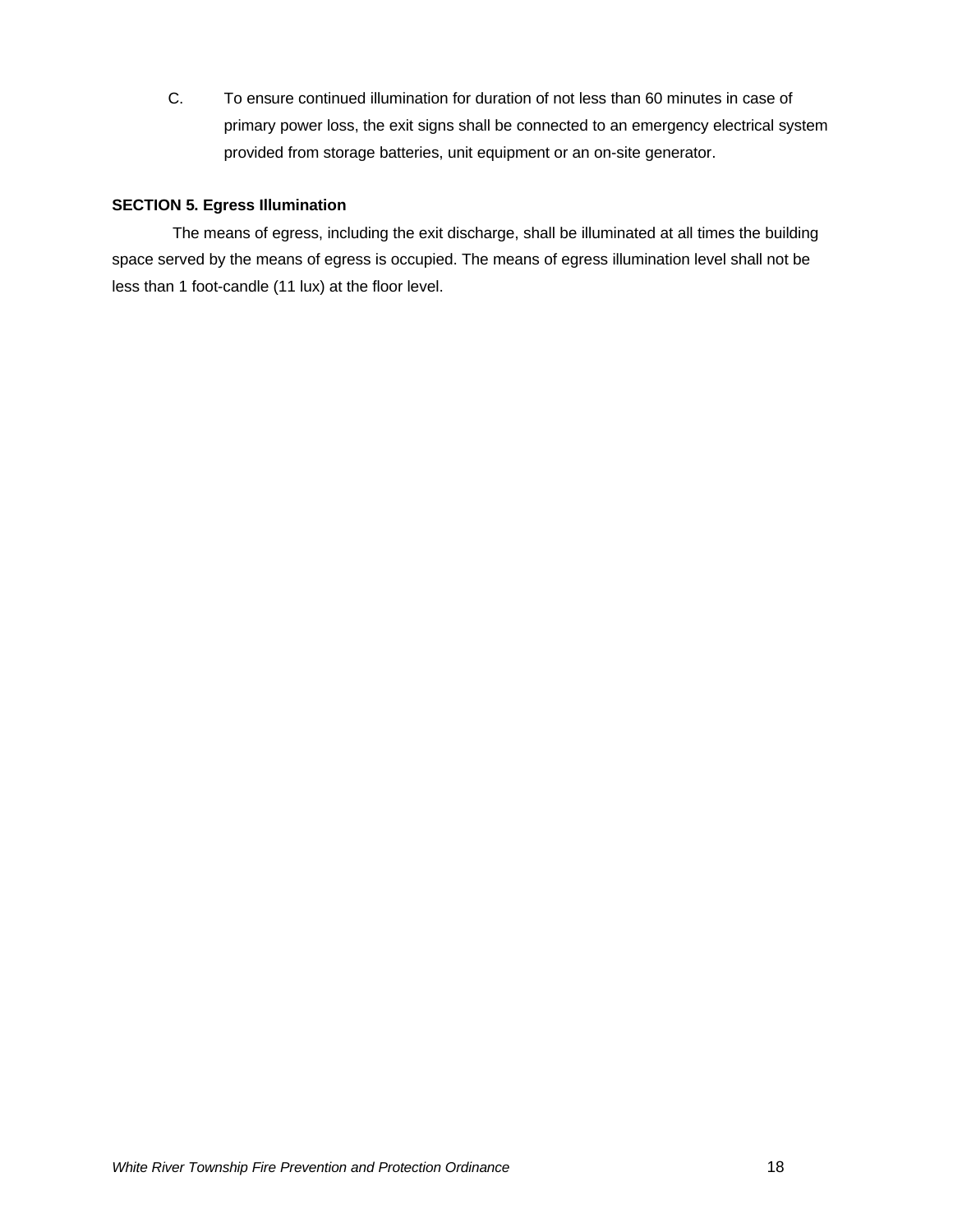### **ARTICLE VI. Fire Resistive Construction Requirements**

#### **SECTION 1. General**

The required fire-resistance rating of fire-resistance-rated construction (including walls, fire stops, shaft enclosures, partitions and floors) shall be maintained. Such elements shall be properly repaired, restored or replaced when damaged, altered, breached or penetrated. Openings made therein for the passage of pipes, electrical conduit, wires, ducts, air transfer openings, and holes made for any reason shall be protected with approved methods capable of resisting the passage of smoke and fire. Openings through fire-resistance-rated assemblies shall be protected by self-closing or automatic-closing doors of approved construction meeting the fire protection requirements for the assembly.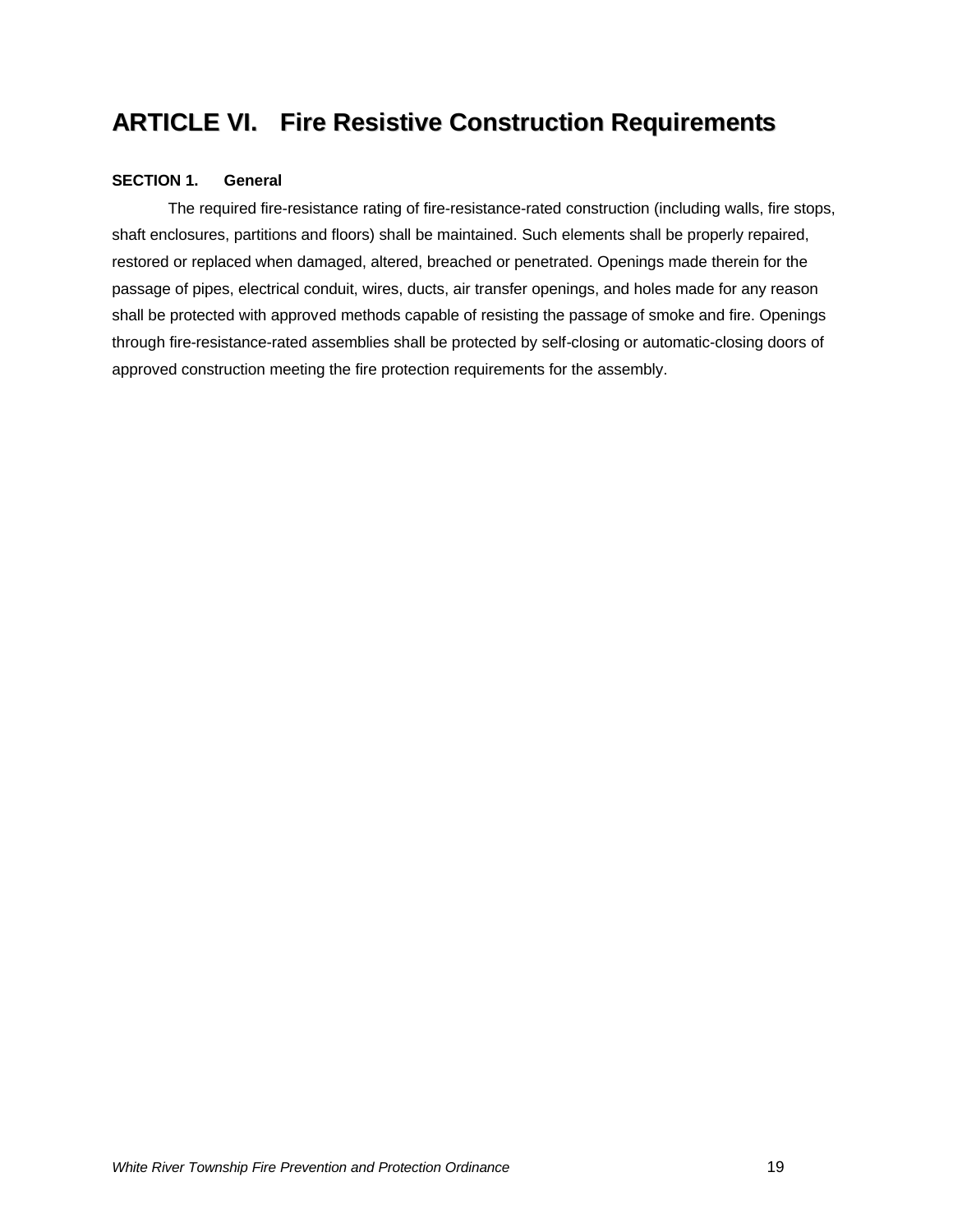### **ARTICLE VII. Signage and Building Numbering**

#### **SECTION 1. General**

New and existing buildings shall have approved address numbers, building numbers, or approved building identification placed in a position to be plainly legible and visible from the street or road fronting the property. These numbers shall contrast with their background. Address numbers shall be Arabic numerals or alphabet letters. Numbers shall be a minimum of 4 inches (102 mm) high with a minimum stroke width of 0.5 inch (12.7 mm).

#### **SECTION 2. Timing of Installation**

Streets and roads shall be identified with approved signs. Temporary signs shall be installed at each street intersection when construction of new roadways allows passage by vehicles. Signs shall be of an approved size, weather resistant and be maintained until replaced by permanent signs. Temporary street signs shall be installed at each street intersection when construction of new roadways allows passage by vehicles.

#### **SECTION 3. Size of Letters, Numbers and Symbols for Street and Road Signs**

Size of letters, numbers and symbols for street and road signs shall be a minimum of three inch (3") letter height, three eighths inch (3/8") stroke, reflectorized, contrasting with the background color of the sign as per INDOT and Johnson County Highway Department.

#### **SECTION 4. Visibility and Legibility of Street and Road Signs**

Street and road signs shall be visible and legible from both directions of vehicle travel for a distance of at least one hundred feet (100').

#### **SECTION 5. Height of Street and Road Signs**

Height of street and road signs shall be uniform district wide and meet the visibility and legibility standards of this Ordinance.

#### **SECTION 6. Names and Numbers on Street and Road Signs**

Newly constructed or approved public and private roads and streets must be identified by a name or number through a consistent district wide system that provides for sequenced or patterned numbering and/or non-duplicating naming. All signs shall be mounted and oriented in a uniform manner. This Article does not require any entity to rename or renumber existing roads or streets, nor shall a roadway providing access only to a single commercial or industrial occupancy require naming or numbering.

Where a roadway provides access solely to a single commercial or industrial business, the address sign shall be placed at the nearest road intersection providing access to that site.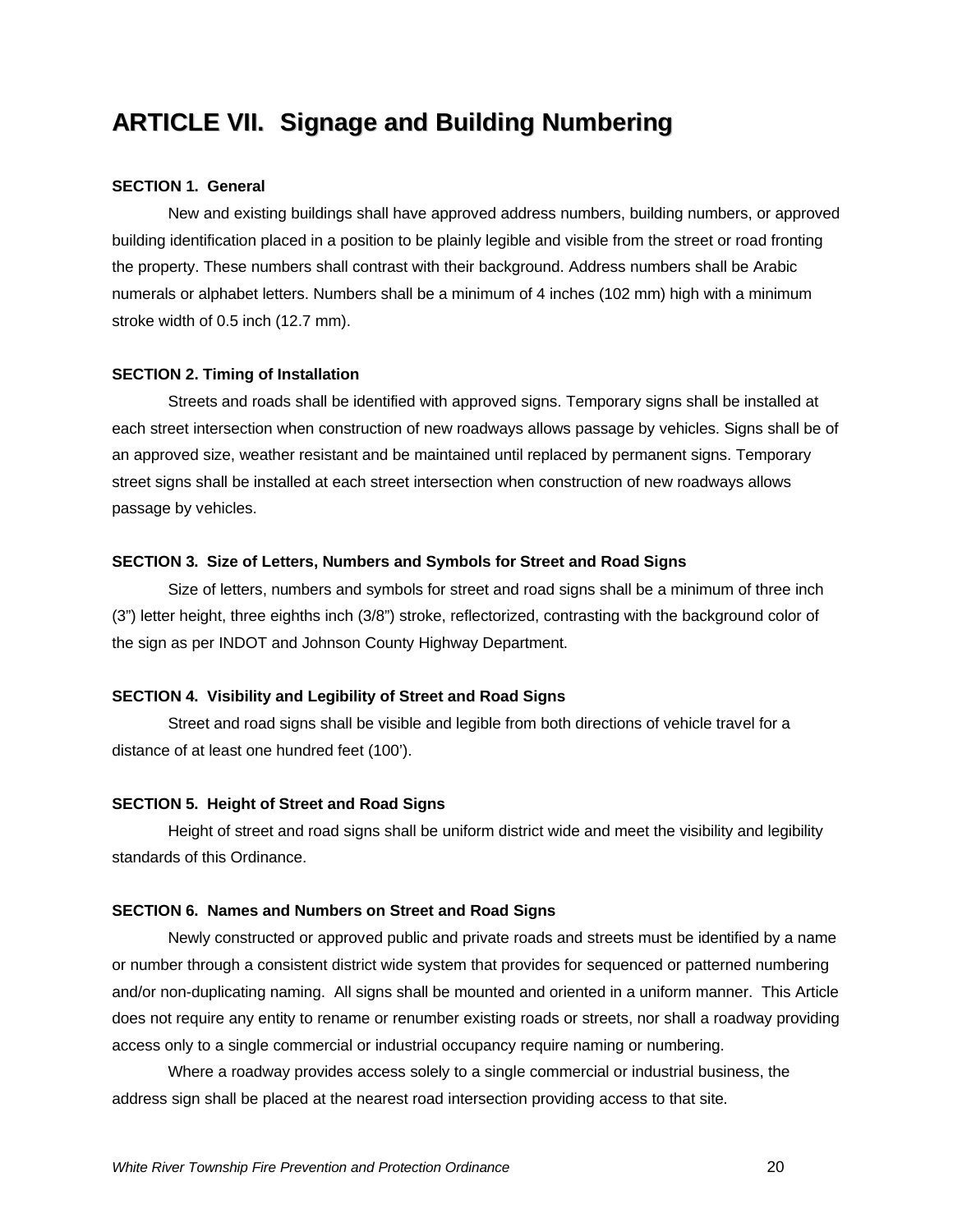#### **SECTION 7. Addresses for Buildings**

All buildings shall be issued an address by the Johnson County E911 coordinator, which conforms to the overall address system of the Township. Accessory buildings will not be required to have a separate address; however, each dwelling unit within a building shall be separately identified. Where multiple addresses are required at a single driveway, they shall be mounted on a single post.

#### **SECTION 8. Citation Fee**

A citation fee as set forth in Article XVIII, will be issued for those Class 1 Structures that do not comply with this Ordinance.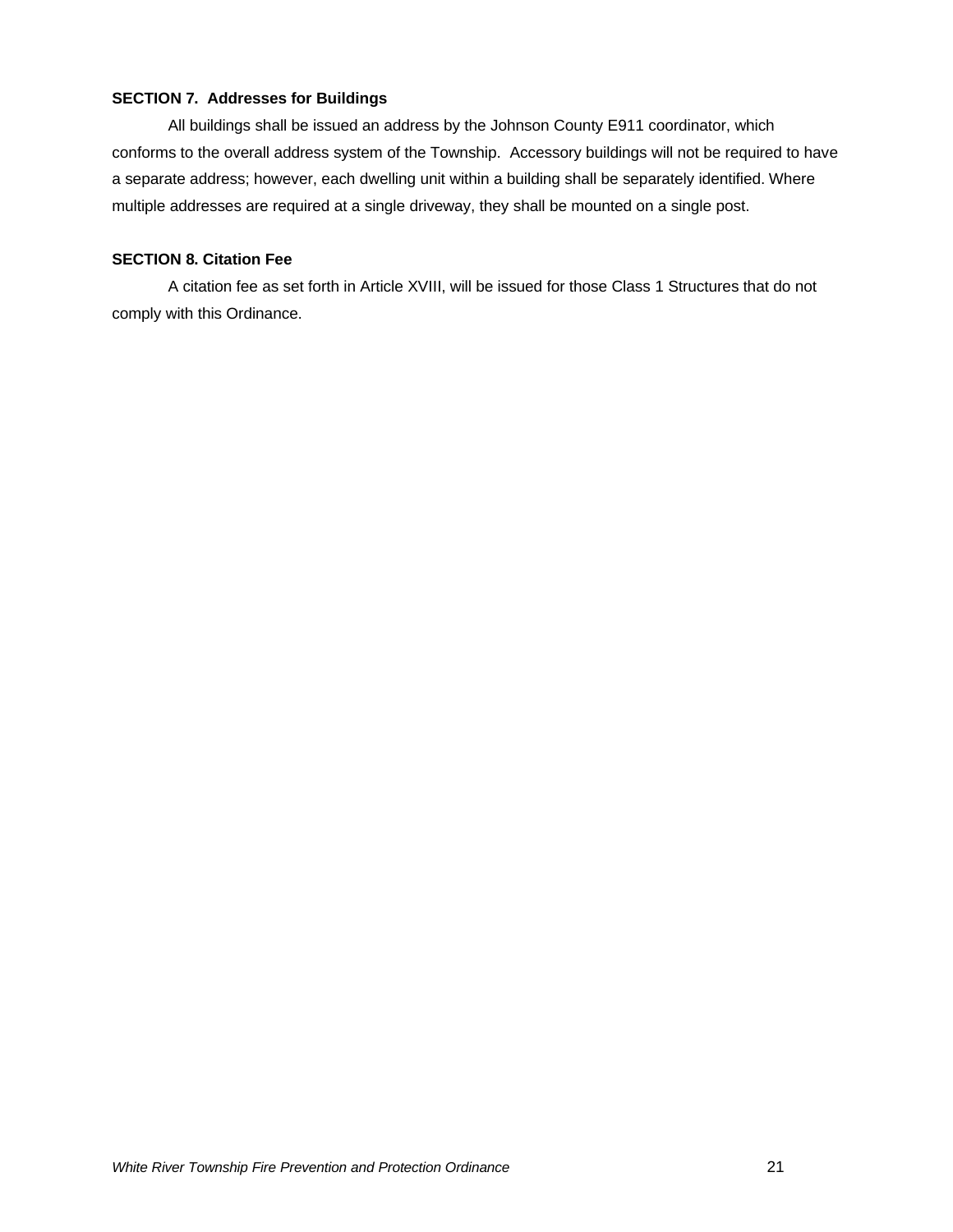### **ARTICLE VIII. Prohibited Parking and Removal of Obstructions**

#### **SECTION 1. General**

 A person may not stop, stand, or park a vehicle in a fire lane. A fire lane is a designated emergency access lane that is for FIRE and EMS vehicle use only. It is marked with the words "No Parking Fire Lane" in white or yellow letters and a stripe of at least four (4) inches in width, and or with other "No Parking Fire Lane" signage in conformance with the Indiana Manual on Uniform Traffic Control Devices. Parking in a fire lane will result in a fine as set forth in Article XVII and that person commits a Class C infraction.

#### **SECTION 2. Removal**

Any vehicle found obstructing any fire hydrant, fire protection equipment, designated and marked fire lane, or fire station may be removed or towed away by or under the direction of the serving Fire Marshal.

The owner of such vehicle maintains responsibility for that vehicle and shall pay all reasonable costs incidental to the removal and storage of the vehicle due to the violation of prohibited parking.

At no time will the Fire District or any of its agents assume any responsibility for such vehicle and its contents.

#### **SECTION 3. Other Obstructions**

Posts, fences, vehicles, growth, trash, storage and other materials or objects shall not be placed or kept near fire hydrants, fire department inlet connections or fire protection system control valves in a manner that would prevent such equipment or fire hydrants from being immediately discernible. The fire department shall not be deterred or hindered from gaining immediate access to fire protection equipment or fire hydrants.

A 3-foot (914 mm) clear space shall be maintained around the circumference of fire hydrants except as otherwise required or approved.

#### **SECTION 4. Citations**

A written citation may be issued to any person who obstructs the fire lane by stopping, standing, parking or by any other means. A written citation may also be issued to any person who obstructs any other fire protection device such as: fire hydrants and fire department connections. This citation fee shall be as set forth in Article XVIIII of this ordinance.

Additional fees for reoccurring violations shall be assessed as per Article XVIIII of this ordinance.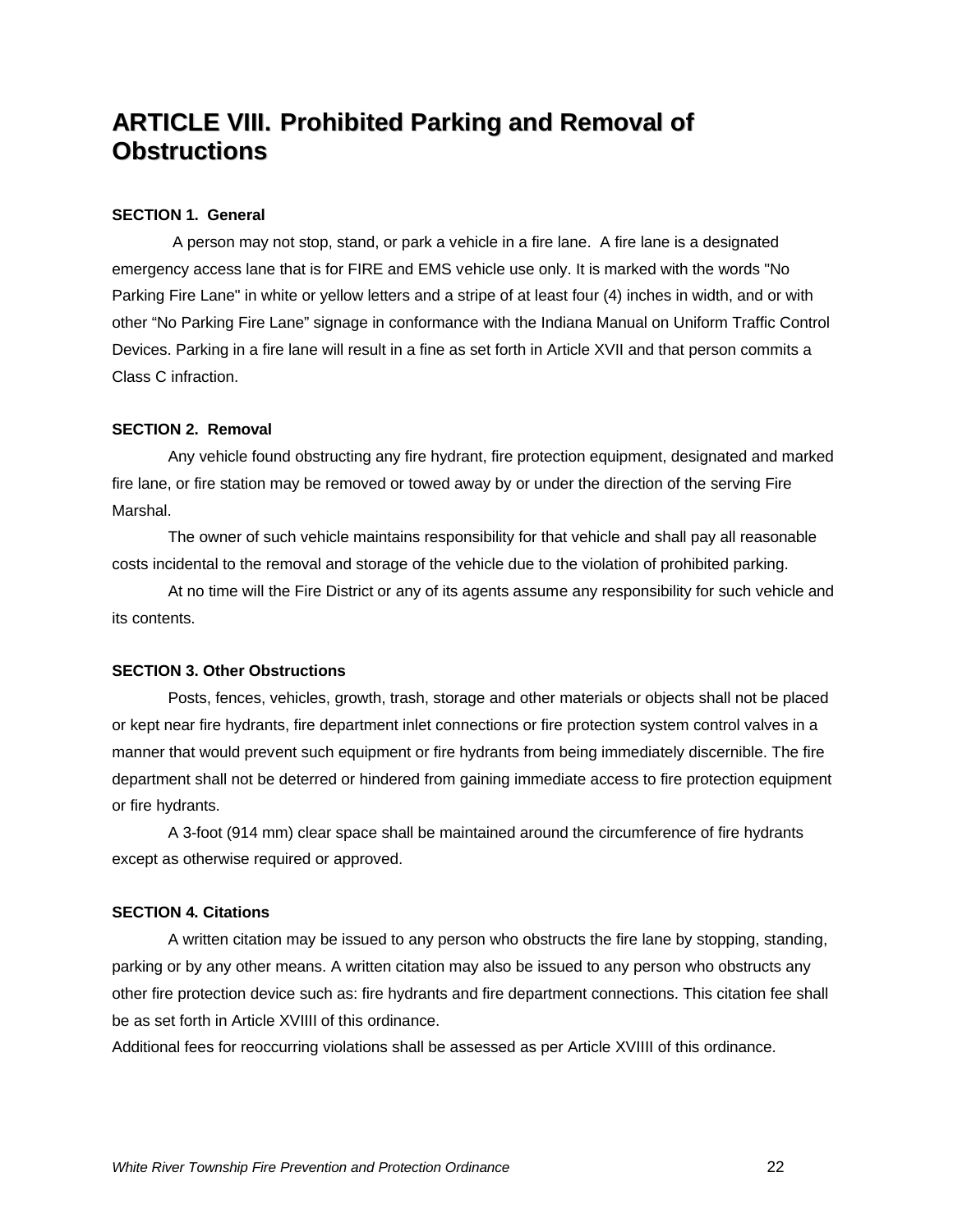### **ARTICLE IX. Open Burning, Recreational Fires and Use of Grills**

#### **SECTION 1. General**

It is unlawful for any person to cause, allow or permit any open burning, recreational fires, or use of open flame devices in a Class 1 Structure, except as permitted below.

#### **SECTION 2. Permitted Open Burning**

The following open fires are permitted, but shall follow the limitations and regulations as set forth in Section 3 and Section 4 below:

- (a) Fires used for celebrating Twelfth Night Ceremonies;
- (b) Fires used for celebrating school pep rallies;
- (c) Fires used for celebrating scouting activities;
- (d) Fires used for recreational and cooking purposes, i.e.: camp fires;
- (e) Farm burning;

#### **SECTION 3. Permit Required**

A permit must be obtained from the fire department before any open burning outside of a noncombustible container can occur.

This Open Burning Permit for areas within the White River Township Fire Protection District may be obtained from the White River Township Fire Department Headquarters located at 850 S. Mullinix Road, Greenwood. For areas located within the Bargersville Fire Protection District this permit may be obtained from the Bargersville Fire Department located at 51 S Baldwin Street, Bargersville. The charge for this permit is as set forth in Article XV of this ordinance.

At no time shall open burning outside of a non-combustible container be permitted without an Open Burning Permit issued by the serving Fire Department. The Citation Fee for Open Burning is set forth in Article XVII of this ordinance.

#### **SECTION 4. Limitations and Regulations**

The following limitations and regulations shall be adhered to:

(a) Open Burning is absolutely prohibited in apartment and condominium complexes and mobile home parks

(b) Open Burning shall be in a noncombustible container sufficiently vented to induce adequate primary combustion air with enclosed sides, a bottom, and a mesh covering with opening no larger than 1 % inch square;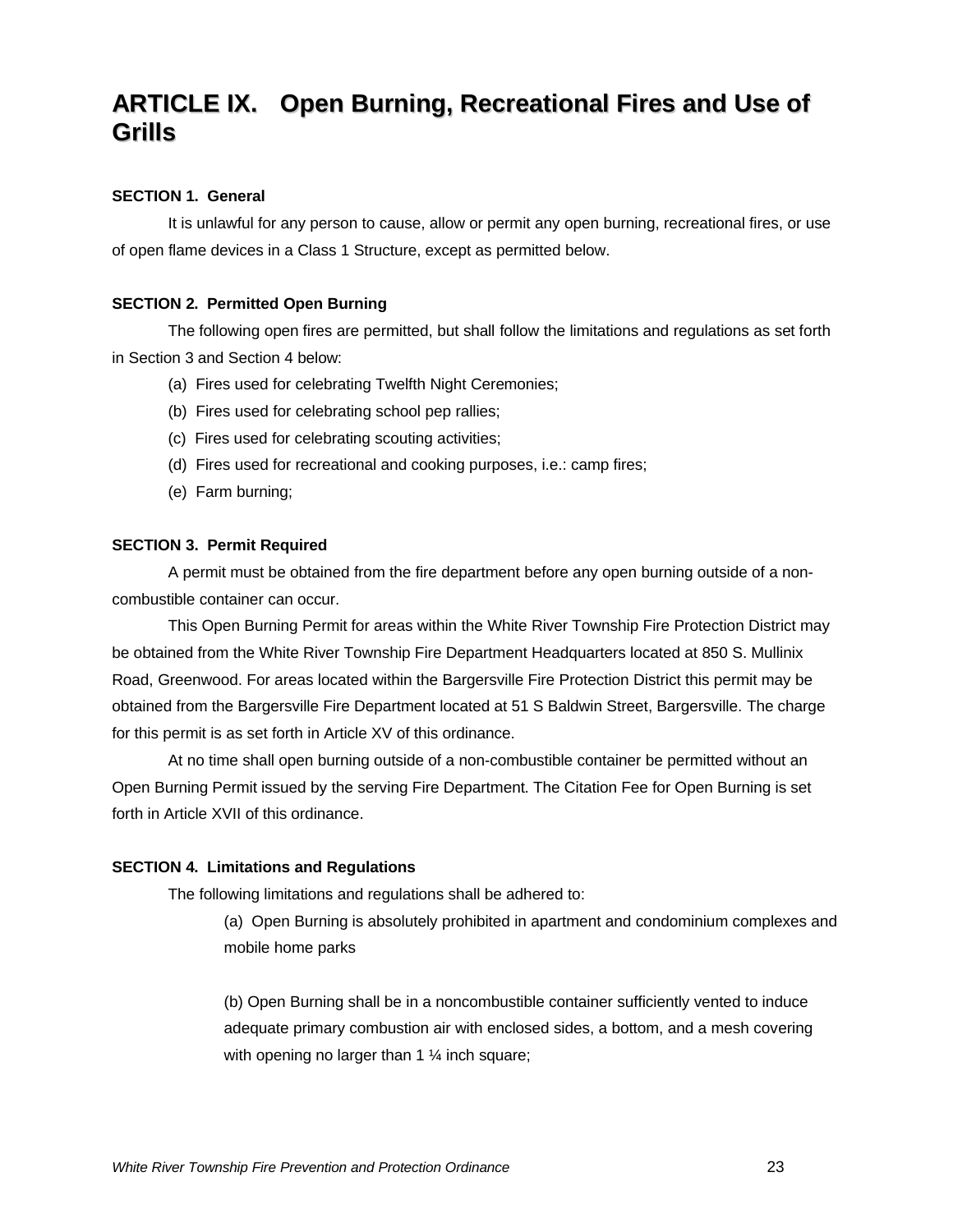(c) Open Burning shall be constantly attended by at least one adult having an attached working water hose (garden type) or a 10# ABC Fire Extinguisher present;

(d) Open Burning shall be conducted during day-light hours only;

(e) Open Burning is prohibited in areas that are within twenty-five feet (25') of any structure or public right-of-way;

(f) Farm open burning must be wood products derived from the following farm maintenance operations: clearing operations from fence rows, natural growth derived from clearing a drainage ditch, limbs and prunings cannot be diseased or infected so as not to present a contamination hazard;

(g) Open Burning Fires shall be attended at all times until completely extinguished;

(h) If Open Burning fires create an air pollution problem, a nuisance, or a fire hazard, they shall be extinguished;

(i) No burning shall be conducted during unfavorable meteorological conditions such as temperature inversions, high winds, air stagnation, etc.;

(j) No garbage, rubbish or other trash shall be burned. 326 IAC 4

#### **SECTION 5. Liability**

Any person who allows the accumulation or existence of combustible material which constitutes or contributes to a fire causing air pollution shall not be excused from responsibility thereof on the basis that said fire was set by vandals, was accidental or was an act of God.

#### **SECTION 6. Depositing of Hot Ashes and Other Dangerous Materials**

Hot ashes, cinders, smoldering coals or greasy or oily materials subject to spontaneous ignition shall not be deposited in a combustible receptacle, within 10 feet (3048 mm) of other combustible material including combustible walls and partitions or within 2 feet (610 mm) of openings to buildings. The minimum required separation distance to other combustible materials shall be 2 feet (610 mm) where the material is deposited in a covered, noncombustible receptacle placed on a noncombustible floor, ground surface or stand.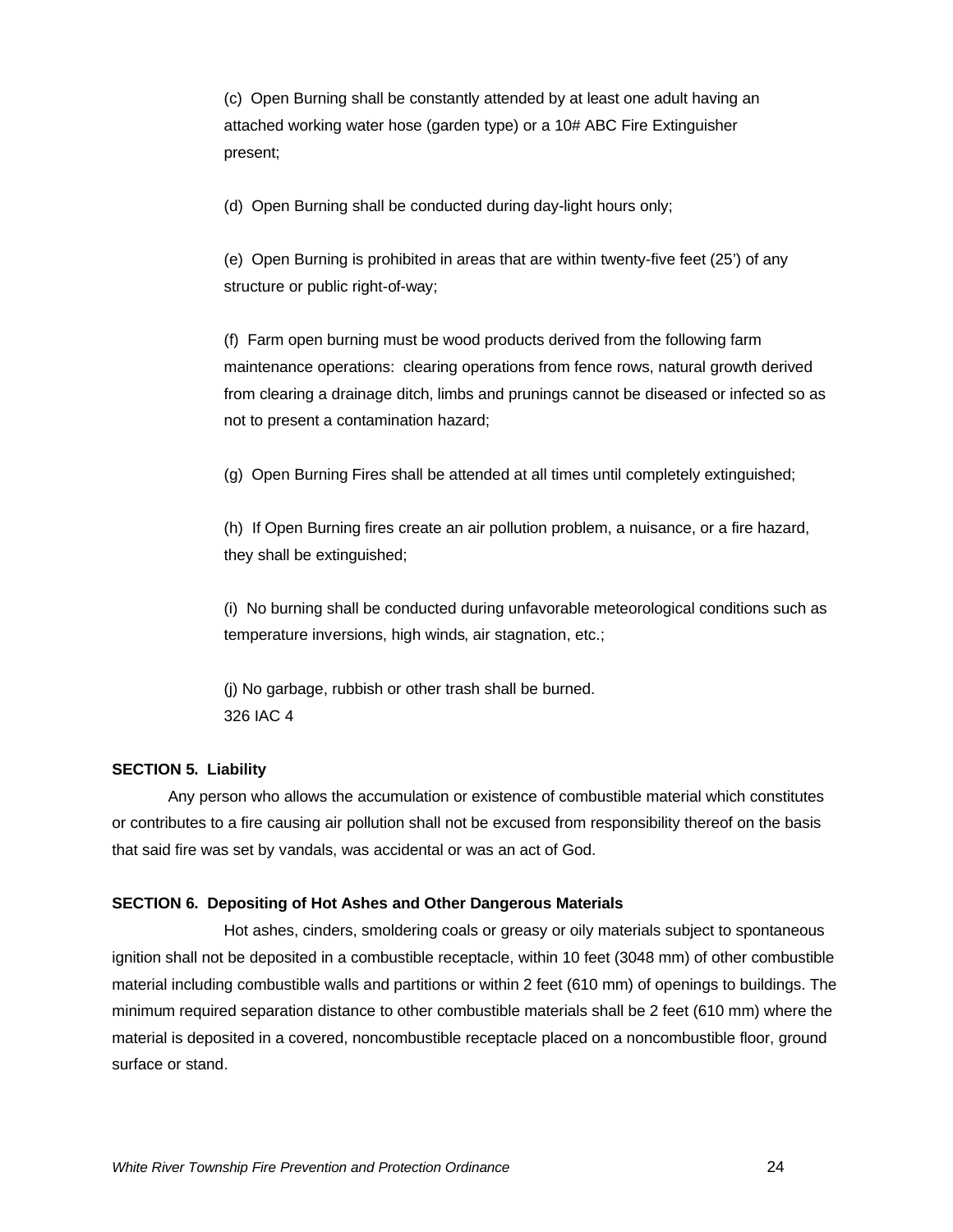#### **SECTION 7. Use of Grills**

- A. Charcoal burners and other open-flame cooking devices shall not be operated on combustible balconies or within 10 feet (3048 mm) of combustible construction.
- B. LP-gas burners having a LP-gas container with a water capacity greater than 2.5 pounds (1.14 kg) [nominal 1 pound (0.454 kg) LP-gas capacity] shall not be located on combustible balconies or within 10 feet (3048 mm) of combustible construction.
- C.

#### **SECTION 8. Use of Open Flame Devices**

A person shall not utilize or allow to be utilized, an open flame, fireworks or any pyrotechnics in connection with a public meeting or gathering for purposes of deliberation, worship, entertainment, amusement, instruction, education, recreation, awaiting transportation or similar purpose in assembly or educational occupancies without first obtaining a permit from the serving Fire Marshal.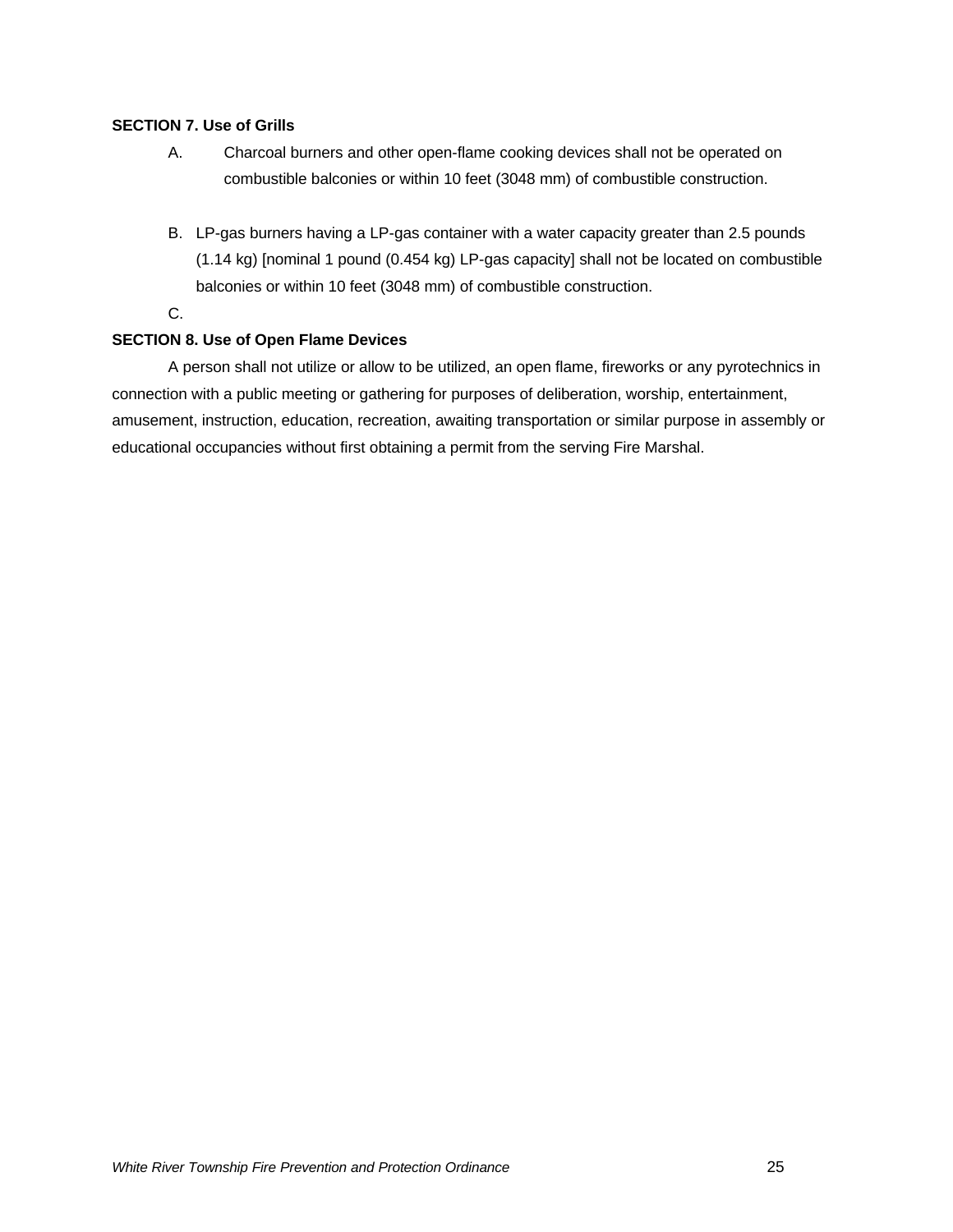## **ARTICLE X. Key Boxes**

#### **SECTION 1. General**

When access to, or within, a structure or an area on that property is unduly difficult because of secured opening, and where immediate access is necessary for life saving or firefighting purposes, the Fire Marshal may require a key box to be installed in an approved location. Or if the building is protected by a monitored fire detection or protection system a KNOX box key system shall be installed. The key box shall be one that is complaint with the Fire Department KNOX box Key system currently in use. The owner or occupant shall incur all necessary expenses for the key box and installation. The owner or occupant shall provide and maintain current keys for the structure(s) for fire department placement in the box, and shall notify the District in writing when the building is re-keyed.

#### **SECTION 2. Contents**

The key box shall contain:

- (a) Keys to locked points of ingress whether on the interior or exterior of such Buildings;
- (b) Keys to locked mechanical equipment rooms;
- (c) Keys to located electrical rooms;
- (d) Keys to elevator controls;
- (e) Keys to other areas as directed by the Fire Marshal and/or his designee(s).

#### **SECTION 3. Limitation**

This Article shall not apply to residential units.

#### **SECTION 4. Voluntary Compliance**

This Article is intended to apply prospectively to any new commercial construction within the Township. All existing buildings are requested to voluntarily comply with this Article. Notwithstanding this provision, any existing building which is remodeled or structurally altered in any way hereafter, shall comply with the terms and provisions of this section.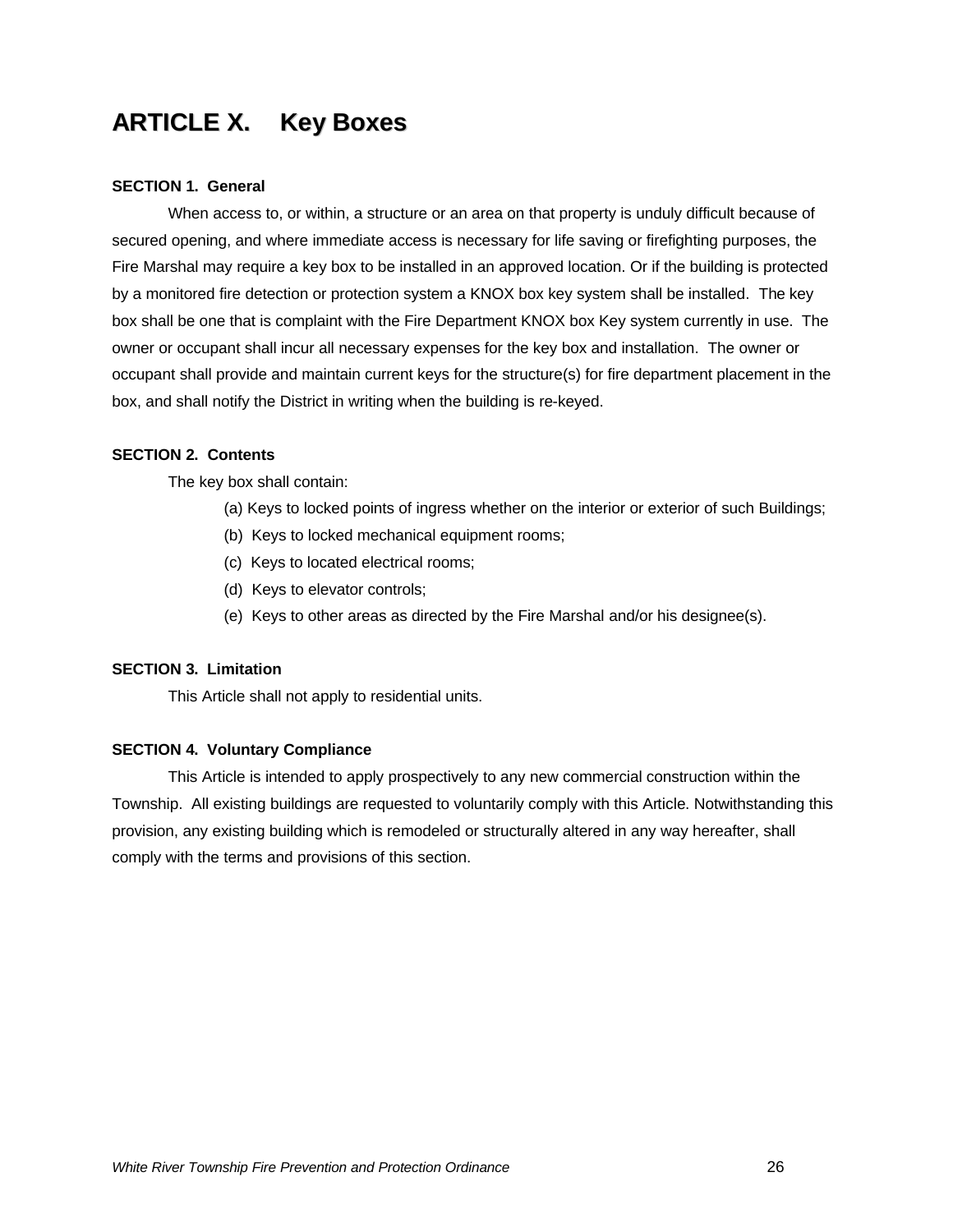## **ARTICLE XI. Emergency Entry**

#### **SECTION 1. General**

The Fire Department shall have the right to enter any building or premises without permission or warrant in the event of any emergency situation constituting a threat to human life, property or the public safety for the purpose of eliminating, controlling or abating the dangerous condition or situation.

#### **SECTION 2. Liability**

At no time will the Districts, Fire Departments or any of its agents be responsible for any damages as a result of an emergency entry. The Fire Department will notify the owner of the event and it will be the responsibility of the building owner to assure that the building is re-secured.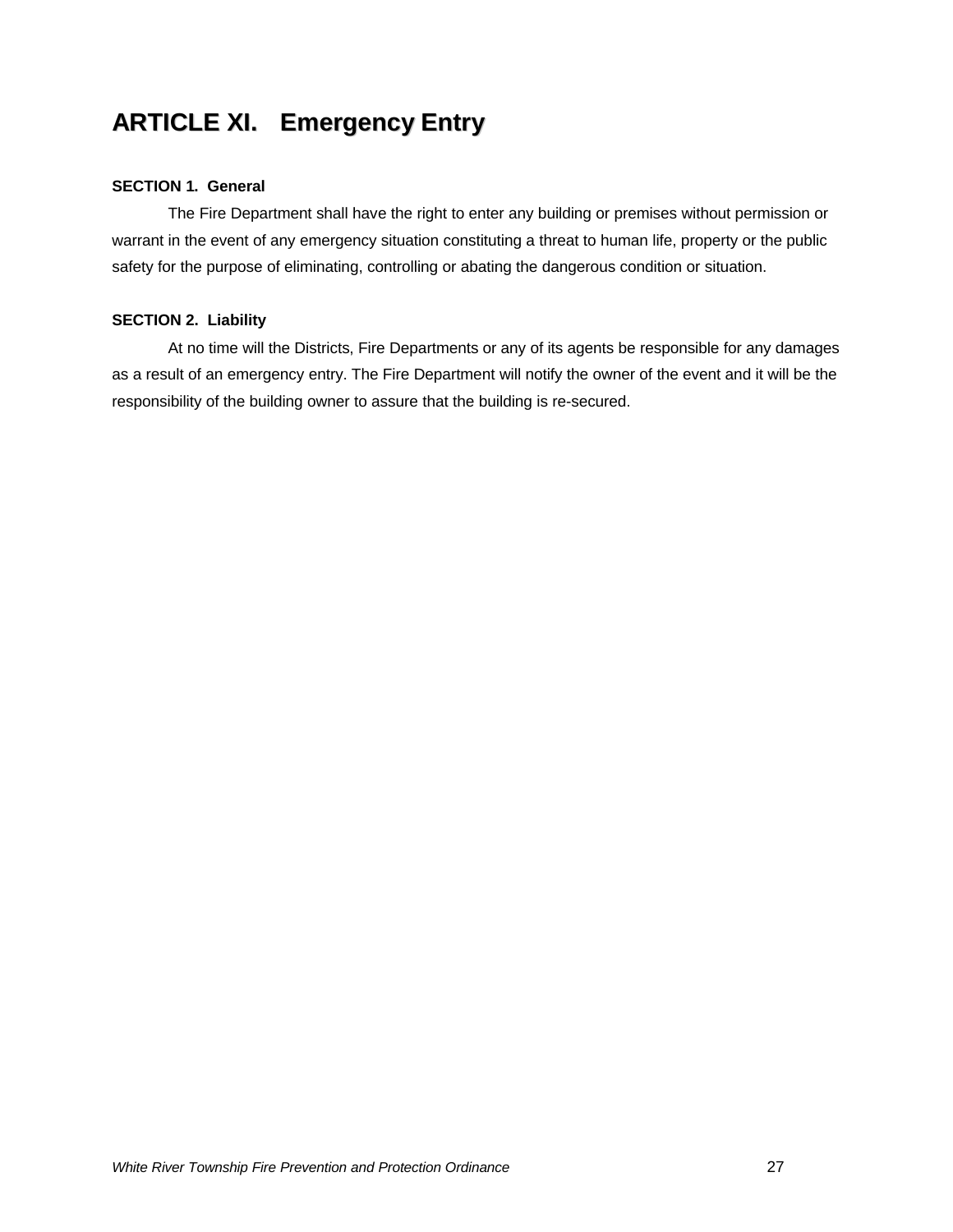### **ARTICLE XII. Other Requirements**

#### **SECTION 1. Traffic Signals**

Any time a new development is required to install a traffic control signal device, or upgrade an existing signal, the developer shall be responsible for installing the current emergency vehicle preemption signaling equipment on that new signal. Product identification and signaling information is available through the local Fire Marshal's Office.

#### **SECTION 2. Emergency Communications**

Any time a commercial building is being built in the District, the owner of the building shall contact the serving Fire Marshal for information on emergency communications equipment that will be required to be installed into the building. This equipment is a radio repeater system that is used to assist police and fire agencies inside the building. It will allow the Johnson County Emergency Communications Consortium 800MHZ radio system to function properly inside their new building.

#### **SECTION 3. Unlawful to Hinder District**

It shall be unlawful for any person to prevent, interfere with or in any manner hinder the District or any of its agents while engaged in the discharge of duties. A person who knowingly or intentionally obstructs or interferes with a firefighter performing or attempting to perform the firefighter's emergency functions or duties as a firefighter commits obstructing a firefighter, a Class A misdemeanor.

#### **SECTION 4. Driving Over Fire Hoses**

 A street car or vehicle may not be driven over an unprotected hose of a fire department when laid down on a street, private driveway, or street car track to be used at a fire or alarm of fire without the consent of the fire department official in command. A person who violates this section commits a Class C Infraction.

#### **SECTION 5. Following Fire Apparatus Prohibited**

A person who drives a vehicle that is not on official business may not do any of the following:

(1) Follow any fire apparatus traveling in response to a fire alarm at a distance closer than five hundred (500) feet;

(2) Drive into or park a vehicle within the block where fire apparatus has stopped in answer to a fire alarm commits a Class C infraction.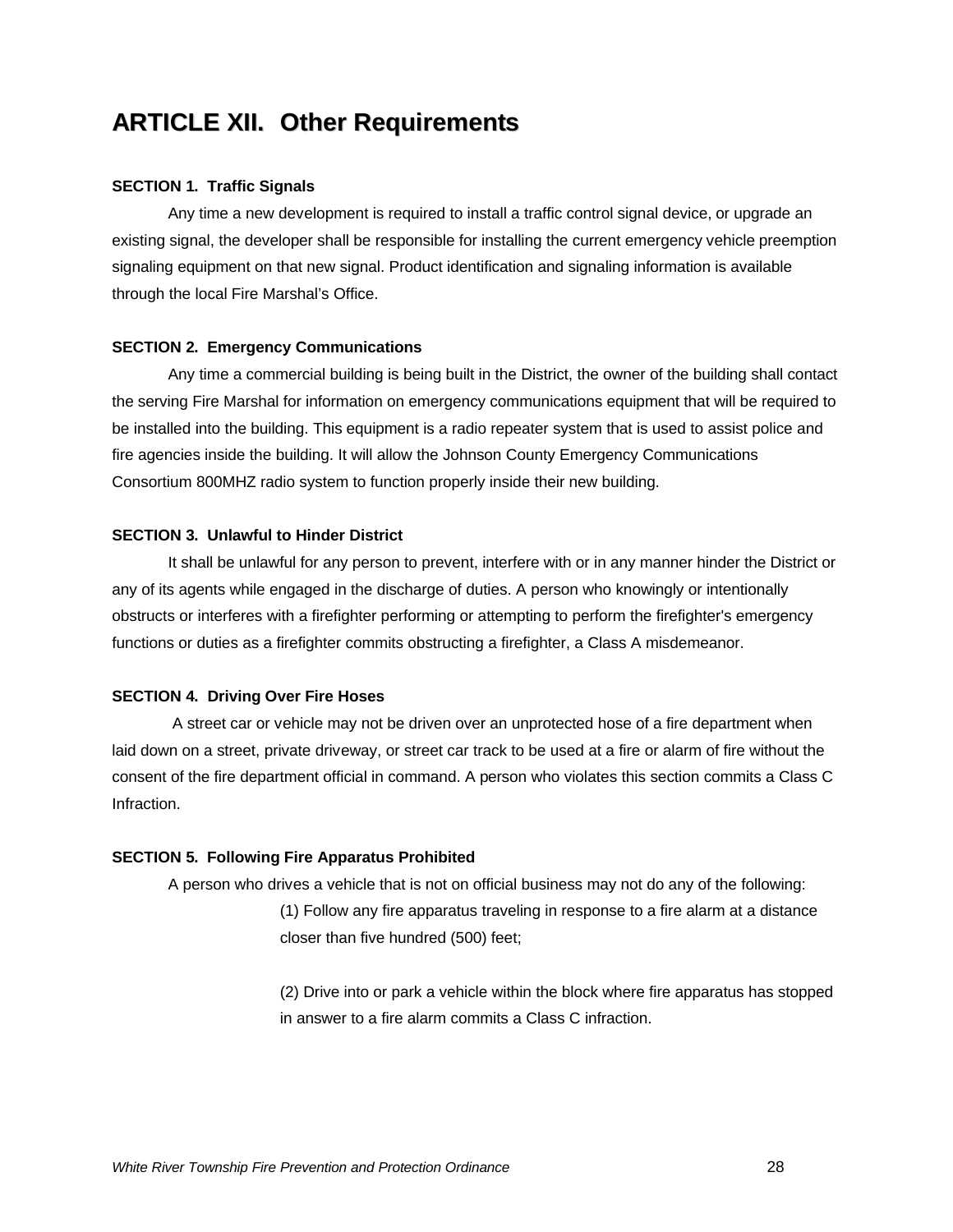## **ARTICLE XIII. Investigation of Fires**

#### **SECTION 1. General**

The serving Fire Department shall investigate the origin, cause, and circumstances of all fires as pursuant to IC 36-8-17-7, under the supervision of the Fire Marshal and/or his designee(s) all fires occurring in its district that meet any of the following criteria shall be investigated:

- a. Any fire of a suspicious nature;
- b. Any fire involving loss of life or injury to persons;
- c. When notified by any fire department;
- d. When circumstances warrant;
- e. When otherwise deemed necessary.

Such investigation will commence immediately upon the occurrence of such a fire and, if it appears that such fire is of suspicious origin, the Fire Marshal and/or his designee(s) shall immediately be notified and coordinate investigation activities with the fire department having jurisdiction. Any information obtained pursuant to any such investigation shall be confidential as authorized and required by law.

The local law enforcement agency, upon request of the Fire Marshal and/or his designee(s), may render such assistance as necessary in the investigation of any fire.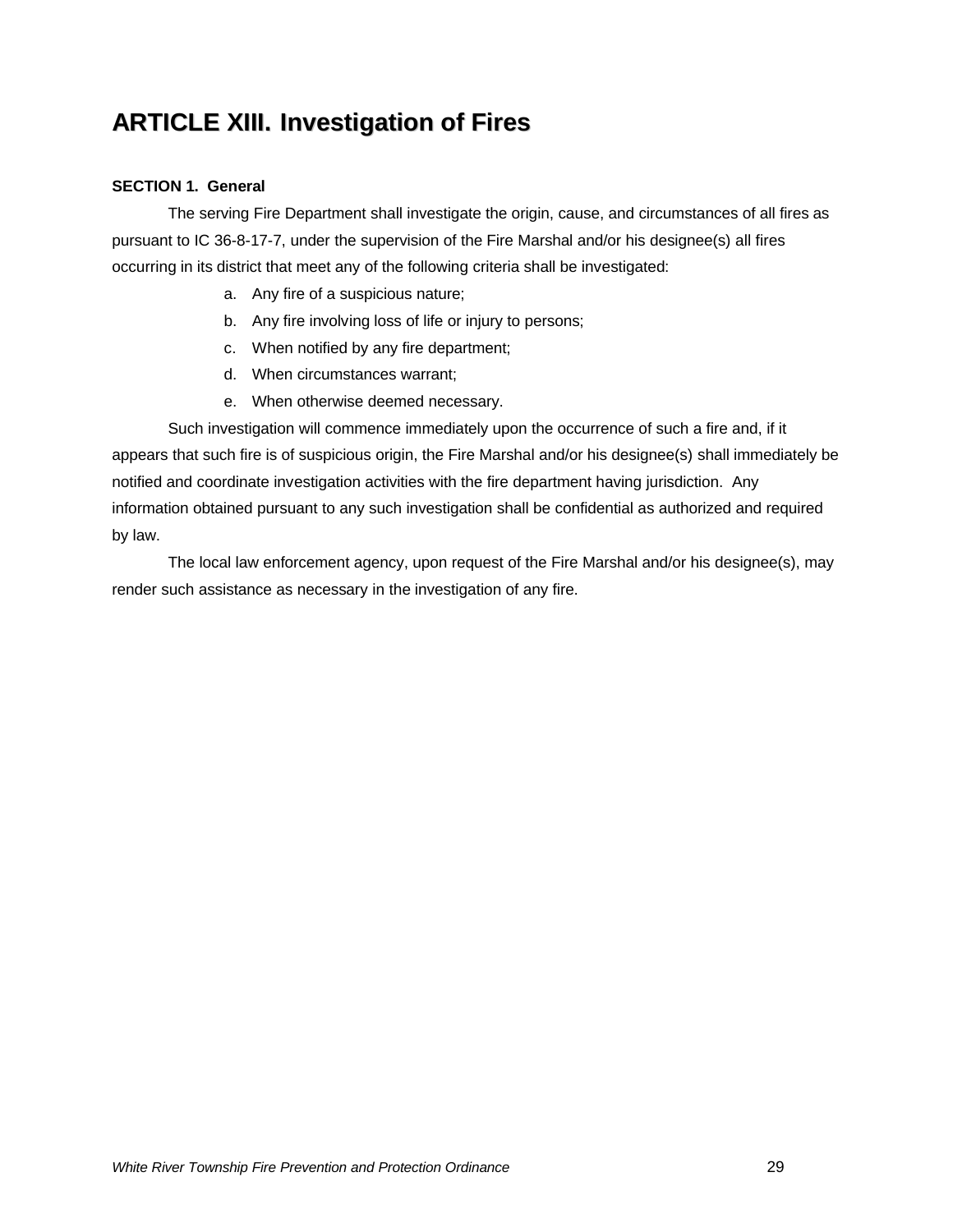### **ARTICLE XIV. Smoke Detectors**

#### **SECTION 1. General**

- A. Dwelling units, congregate residence, and hotel or lodging guest rooms and any other locations as required by the Indiana Fire and Building Code that are used for sleeping purposes shall have smoke detectors installed and in working order. Detectors shall be installed in accordance with the approved manufacturer's instructions.
- B. All smoke detectors in new residential structures shall be hard-wired into the building's electrical system and shall be equipped with a battery backup system that will allow the device to activate and sound in the event of the interruption of the building's house power.
- C. All detectors in new residential structures shall be wired in-series to allow one activation to sound all devices.

#### **SECTION 2. Locations Within Dwelling Units**

In dwelling units, a detector shall be installed in each sleeping room and at a point centrally located in the corridor or area giving access to each separate sleeping area. When the dwelling unit has more than one story and in dwellings with basements, a detector shall be installed on each story and in the basement. In dwelling units where a story or basement is split into two or more levels, the smoke detector shall be installed on the upper level, except that when the lower level contains a sleeping area, a detector shall be installed on each level. When sleeping rooms are on an upper level, the detector shall be placed at the ceiling of the upper level in close proximity to the stairway.

In dwelling units where the ceiling height of a room open to the hallway serving the bedrooms exceeds that of the hallway by 24 inches or more, smoke detectors shall be installed in the hallway and in the adjacent room. Detectors shall sound an alarm audible in all sleeping areas of the dwelling unit in which they are located.

#### **SECTION 3. Location in Efficiency Dwelling Units, Congregate Residences and Hotels**

In efficiency dwelling units hotel suits and in hotel and congregate residence sleeping rooms, detectors shall be located on the ceiling or wall of the main room or each sleeping room. When sleeping rooms within an efficiency dwelling unit or hotel suite are on an upper level, the detector shall be placed at the ceiling of the upper level in close proximity to the stairway. When actuated the detector shall sound an alarm audible within the sleeping area of the dwelling unit, hotel suite or sleeping room in which it is located.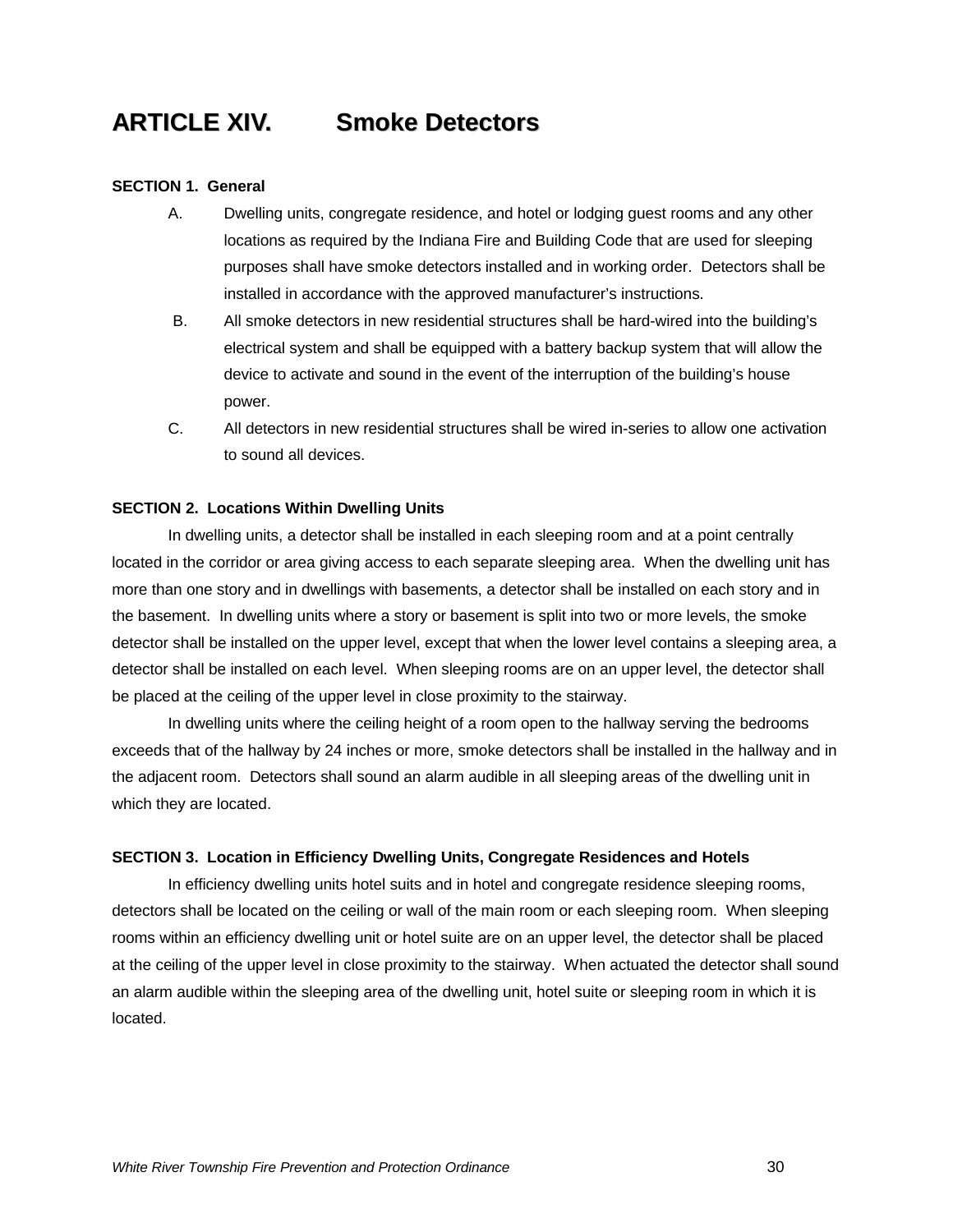#### **SECTION 4. Locations in Commercial Buildings**

All smoke, fire detection devices, fire alarm devices and other life safety devices shall be installed as required under the rules of the FPBSC. These devices shall also be kept in working order at all times. In the event of a system failure or trouble in the system, the Fire Marshal shall be notified.

#### **SECTION 5. Rental Properties**

It shall be the responsibility of the owner of any residential structure that is rented to anyone other the than the owner, to assure that there is working smoke detectors in the structure prior to the rental of any such structure. It shall be the responsibility of the occupant to maintain detectors in proper working order.

#### **SECTION 6. Maintenance and Testing**

The building owner shall comply with the applicable rules of the FPBSC to ensure that the fire and life safety systems are maintained in an operable condition at all times. Service personnel shall meet the qualification requirements of NFPA 72 as adopted by the FPBSC, for maintaining, inspecting and testing such systems. A written record shall be maintained and shall be made available to the Fire Marshal at the completion of the test. A non-working smoke detector will result in a fee as per Article XVIII. These tests shall be completed at least once annually.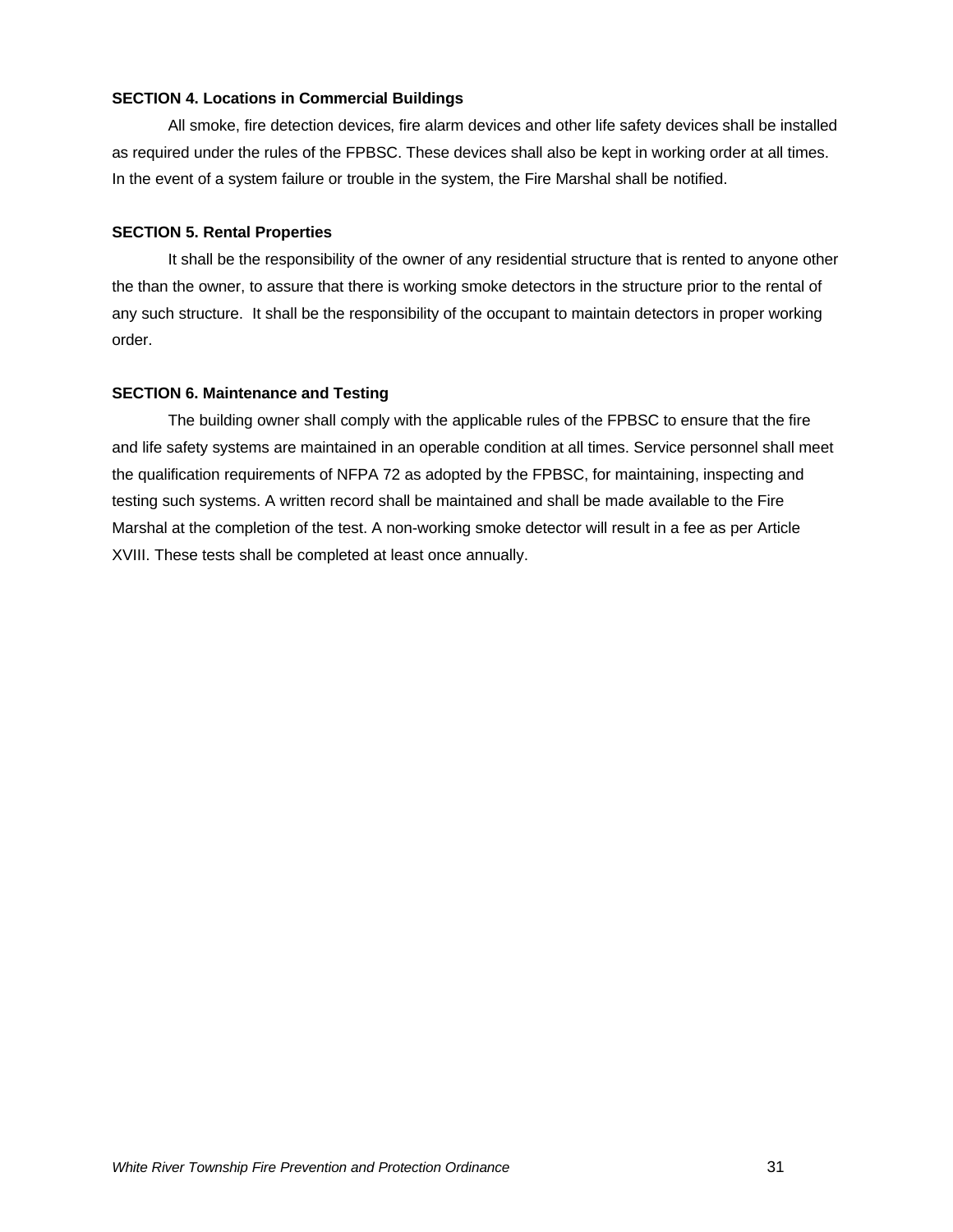### **ARTICLE XV. Property Maintenance**

#### **SECTION 1. General**

The owner of buildings and properties in the Township shall be responsible for keeping said buildings and properties maintained free of accumulations of combustible or hazardous material. The owner shall also be responsible for assuring that all fire and life safety devices are in place and operating properly.

#### **SECTION 2. Fire Alarm Testing**

- A. Testing shall be performed in accordance with NFPA 72 as adopted by the FPBSC. Where automatic testing is performed at least weekly by a remotely monitored fire alarm control unit specifically listed for the application, the manual testing frequency shall be annual. A copy of this test shall be provided to the Fire Marshal upon request.
- B Prior Notification shall be given to the Fire Marshal and the company who monitors the system prior to any testing of a monitored fire alarm system. That notification can be by telephone to the Fire Department Headquarters. Whenever or wherever any device, equipment, system, condition, arrangement, level of protection, or any other feature is required for compliance with the provisions of the Rules of the FPBSC or this ordinance, such device, equipment, system, condition, arrangement, level of protection, or other feature shall thereafter be continuously maintained in accordance with applicable Rules of the FPBSC.

#### **SECTION 3. Unsafe Structures and Equipment**

Structures or existing equipment that are or hereafter become unsafe, unsanitary or deficient because of inadequate means of egress facilities, inadequate light and ventilation, or which constitute a fire hazard, or are otherwise dangerous to human life or the public welfare, or which involve illegal or improper occupancy or inadequate maintenance, shall be deemed an unsafe condition. Unsafe structures shall be taken down and removed or made safe, as the building official deems necessary and as provided for in this section. A vacant structure that is not secured against entry shall be deemed unsafe.

The building official shall cause a report to be filed on an unsafe condition. The report shall state the occupancy of the structure and the nature of the unsafe condition. If an unsafe condition is found, the building official shall serve on the owner, agent or person in control of the structure, a written notice that describes the condition deemed unsafe and specifies the required repairs or improvements to be made to abate the unsafe condition, or that requires the unsafe structure to be demolished within a stipulated time.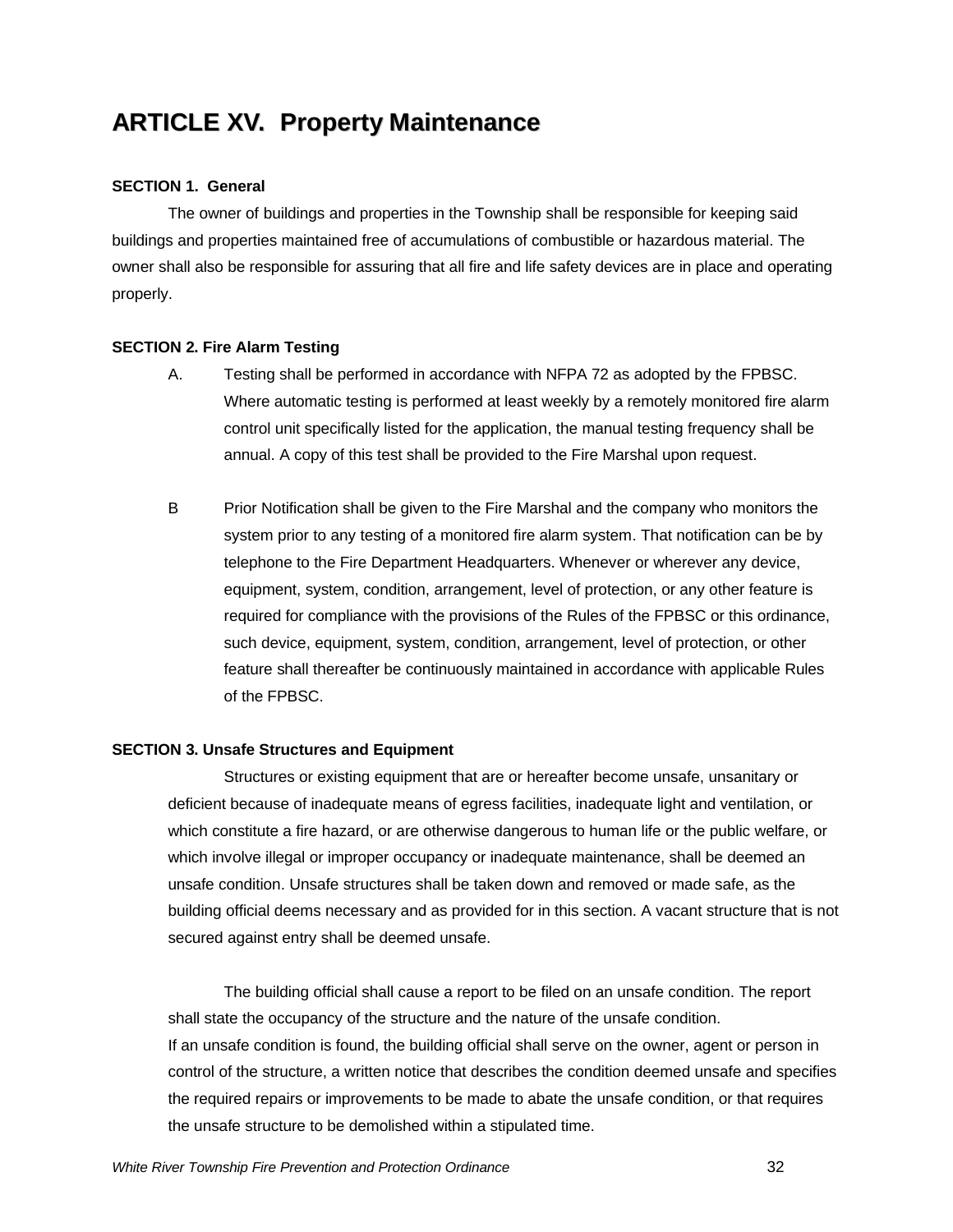Such notice shall require the person thus notified to declare immediately to the building official acceptance or rejection of the terms of the order.

Such notice shall be deemed properly served if a copy thereof is (a) delivered to the owner personally; (b) sent by certified or registered mail addressed to the owner at the last known address with the return receipt requested; or (c) delivered in any other manner as prescribed by local law. If the certified or registered letter is returned showing that the letter was not delivered, a copy thereof shall be posted in a conspicuous place in or about the structure affected by such notice. Service of such notice in the foregoing manner upon the owner's agent or upon the person responsible for the structure shall constitute service of notice upon the owner.

The structure or equipment determined to be unsafe by the building official is permitted to be restored to a safe condition. To the extent that repairs, alterations or additions are made or a change of occupancy occurs during the restoration of the structure, such repairs, alterations, additions or change of occupancy shall comply with the applicable rules of the FPBSC.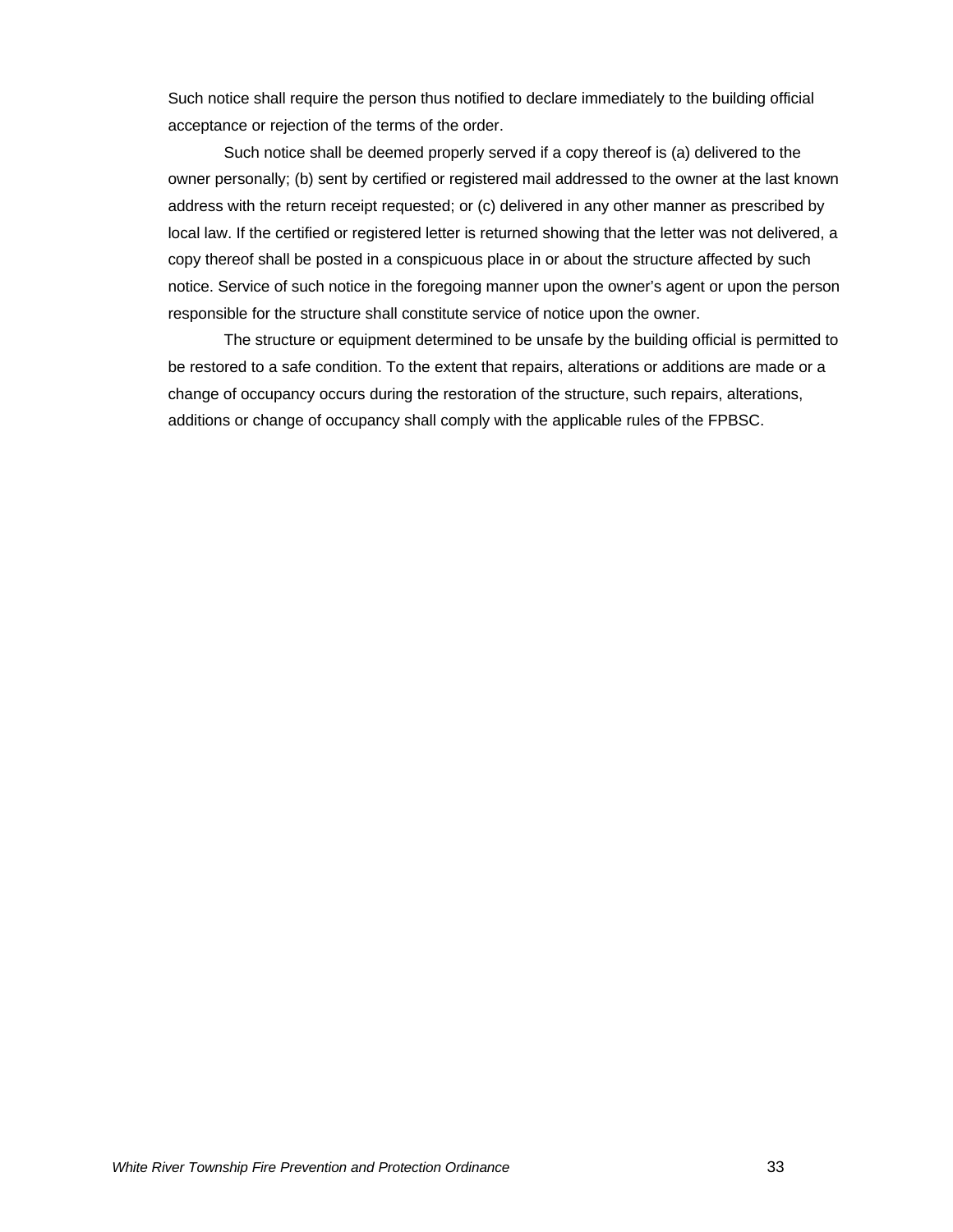### **ARTICLE XVI. Records**

#### **SECTION 1. General**

The serving Fire Marshal's office shall keep a record of all fires and of all the facts concerning the same, including statistics as to the extent of such fires and the damages caused thereby. All records shall be public except as protected by confidentiality.

The serving Fire Marshal's office shall also keep a record of all occupancies, including but not limited to inspections, violations, citations, etc.

#### **SECTION 2. Reporting**

The Fire Departments shall keep a record of all their emergency alarms and submit reports of these alarms to the State Fire Marshal's office as the Fire Marshal prescribes.

#### **SECTION 3. Availability**

Records are available, pursuant to IC 5-14-3, except as protected by confidentiality in reference to incendiary fires or EMS patient information.

Records may also be made available to insurance companies, attorneys, or others with appropriate written request of said records.

Any person requesting copies of records must complete the Request for Record information form and submit it to the Fire Marshal, who shall give final approval prior to the release of any record.

The serving Fire District shall impose any necessary fees, as set forth in Article XVIII of this Ordinance, for the reproduction of records.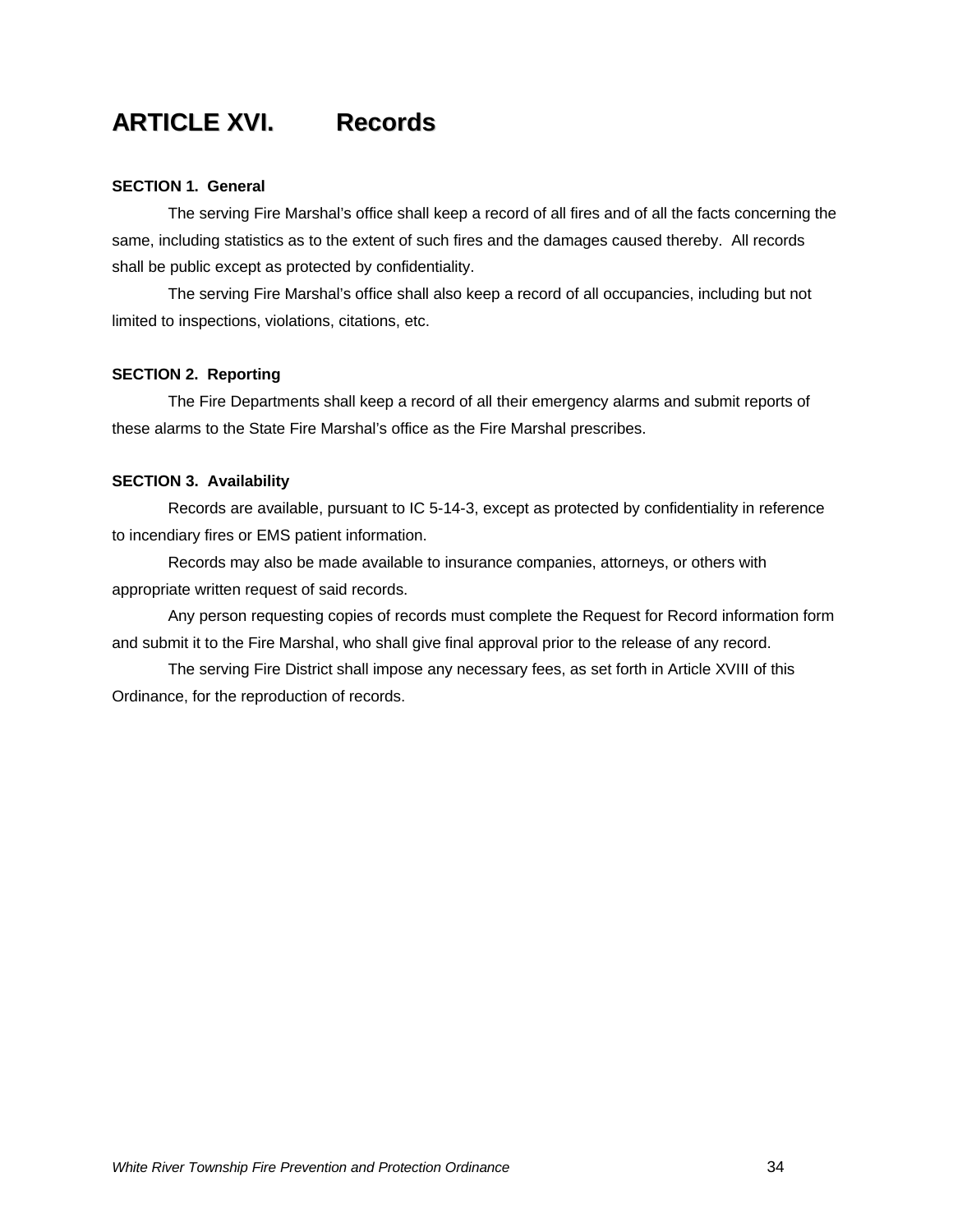### **ARTICLE XVII. Fees, Fines, Variances and Appeals**

#### **SECTION 1. General**

All funds that are generated from the fees and fines collected by this ordinance shall be placed in the serving Fire District's General Fund and such funds shall be used by the serving Fire District for Fire Prevention related activities and supplies related to the Fire Prevention Division.

#### **SECTION 2. Making Payment**

Violators of this Ordinance shall pay citations, fees and fines cited from this Ordinance to appropriate serving Fire Department at the below address.

Within the boundaries of the White River Township Fire District.

White River Township Fire Protection District

850 S. Mullinix Road

Greenwood IN 46143

(317) 888-8337

Within the boundaries of the Bargersville Fire Department

Bargersville Fire Department

89 S Baldwin Street

Bargersville IN 46106

(317) 422-5130

All payments are due within 30 days from the date or the assessment of the fee/fine. Payments can be paid in person or in mail.

#### **SECTION 3. Failure to Pay**

Violators who fail to make payment prior the due date shall be assessed a late fee as set forth in Article XVIII of this Ordinance, and be subject to litigation for failure to pay an ordinance violation fee.

#### **SECTION 4. Variance**

An owner or occupant requesting a variance from the state adopted fire and building laws as set forth by IC 22-13-2-11 shall apply for such from the Indiana Fire Prevention and Building Safety Commission in accordance with 675 IAC 12-5.

An owner or occupant requesting a variance from the provisions of this ordinance that is not part of the state adopted fire and building laws as set forth by IC 22-13-2-11 shall apply in writing to the serving Fire Chief within 14 days of the citation. The granting of a variance shall only be considered upon the written application of the owner of the property.

The owner or occupant requesting a variance from this ordinance shall pay a non-refundable fee of \$50.00 to apply for such a variance request.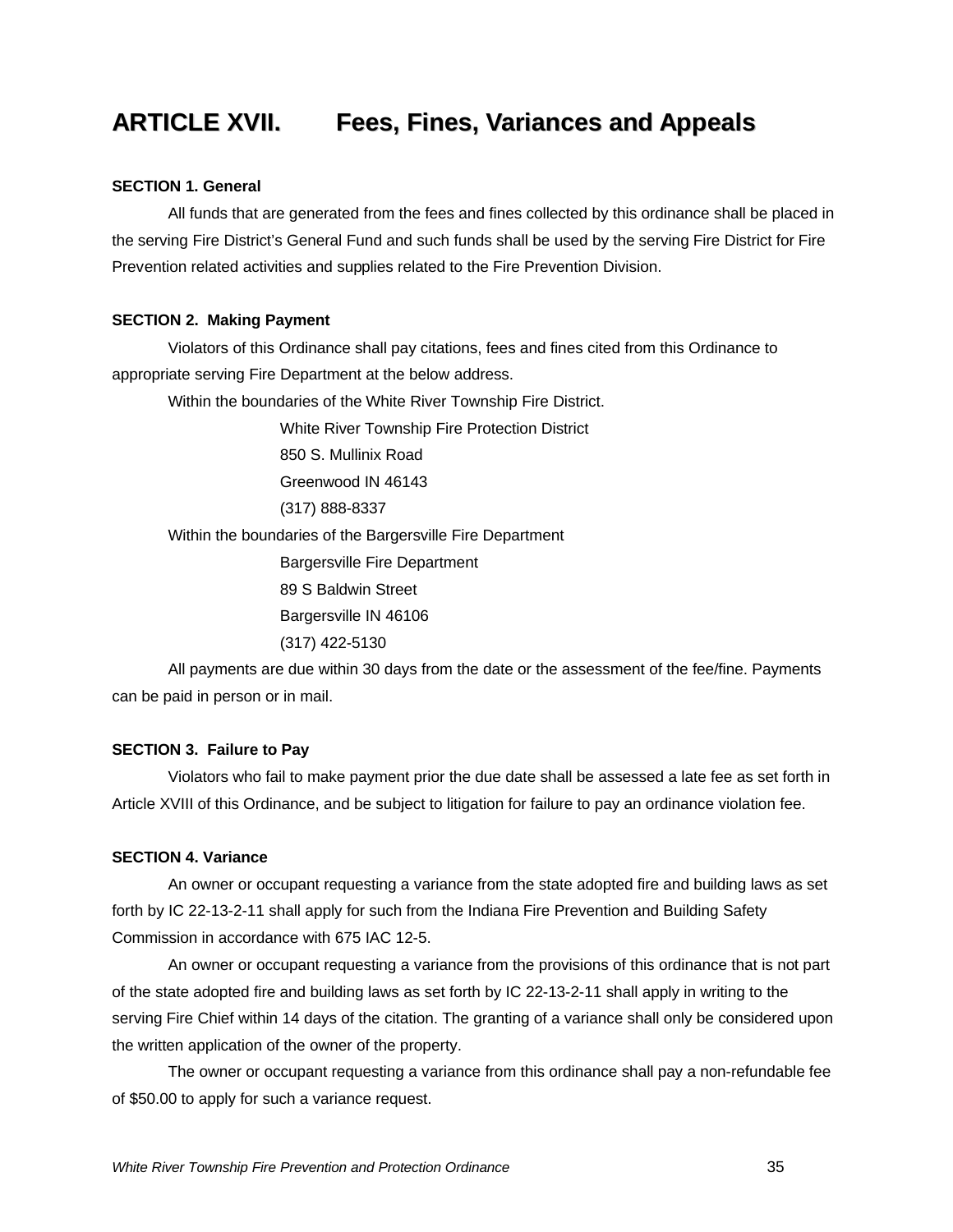A variance will only be granted if the serving Fire Chief determines that granting the variance does not increase the risk of fire or danger to the public.

In the event the variance is not granted by the Fire Chief, the owner/occupant may appeal the decision to the serving Fire Protection District Board. Such appeal shall be initiated within 18 days of the Fire Chief's decision.

#### **SECTION 5. Appeal**

At any time after the receipt of a citation, ORDER, violation notice or denial of variance, and up to 14 days prior to the final correction date on the notice, the owner or person occupying or controlling the premises may appeal to the serving Fire Protection District's Board of Directors.

Such appeal shall be in writing to the serving Board of Directors and submitted to the Fire Chief. The Fire Chief will address the appeal with the Board of Directors at a regular or adjourned meeting. A decision regarding the appeal shall be final and delivered not more than 30 days after the receipt of said appeal.

An Administrative Review fee of fifty-dollars (\$50.00) shall accompany any appeal filed. Application of wavier shall be in the form of a letter signed by the owner and their appropriate delegate. Failure to provide the administrative review fee at the time of application of waiver will result in the application being denied.

Any cited violation of the rules of the FPBSC shall not have an appeal hearing. To appeal the rules of the FPBSC you must request an administrative review of the order by filing a petition for review with the FPBSC at 302 West Washington Street Room E-243 Attn: Code Services Indianapolis Indiana 46204.

#### **SECTION 6. Schedule of Fees for Services Rendered**

A. Hazardous Materials

Pursuant to IC 36-8-12.2, the serving Fire District shall charge the owner of a vehicle or a responsible party that is involved in a hazardous material or fuel spill or chemical- or hazardous material-related fire.

(1) For initial response with a fire engine, a fire truck, or a fire apparatus, including a hazardous material response unit, or a fire rescue unit dispatched on a fire or hazardous material incident, two hundred fifty dollars (\$250.00) per response vehicle except command/control vehicle, which is one hundred dollars (\$100.00) per vehicle.

(2) For each hour or fraction thereof of on-scene assistance, one hundred fifty dollars (\$150.00) per response unit and fifty dollars (\$50.00) per command/control vehicle.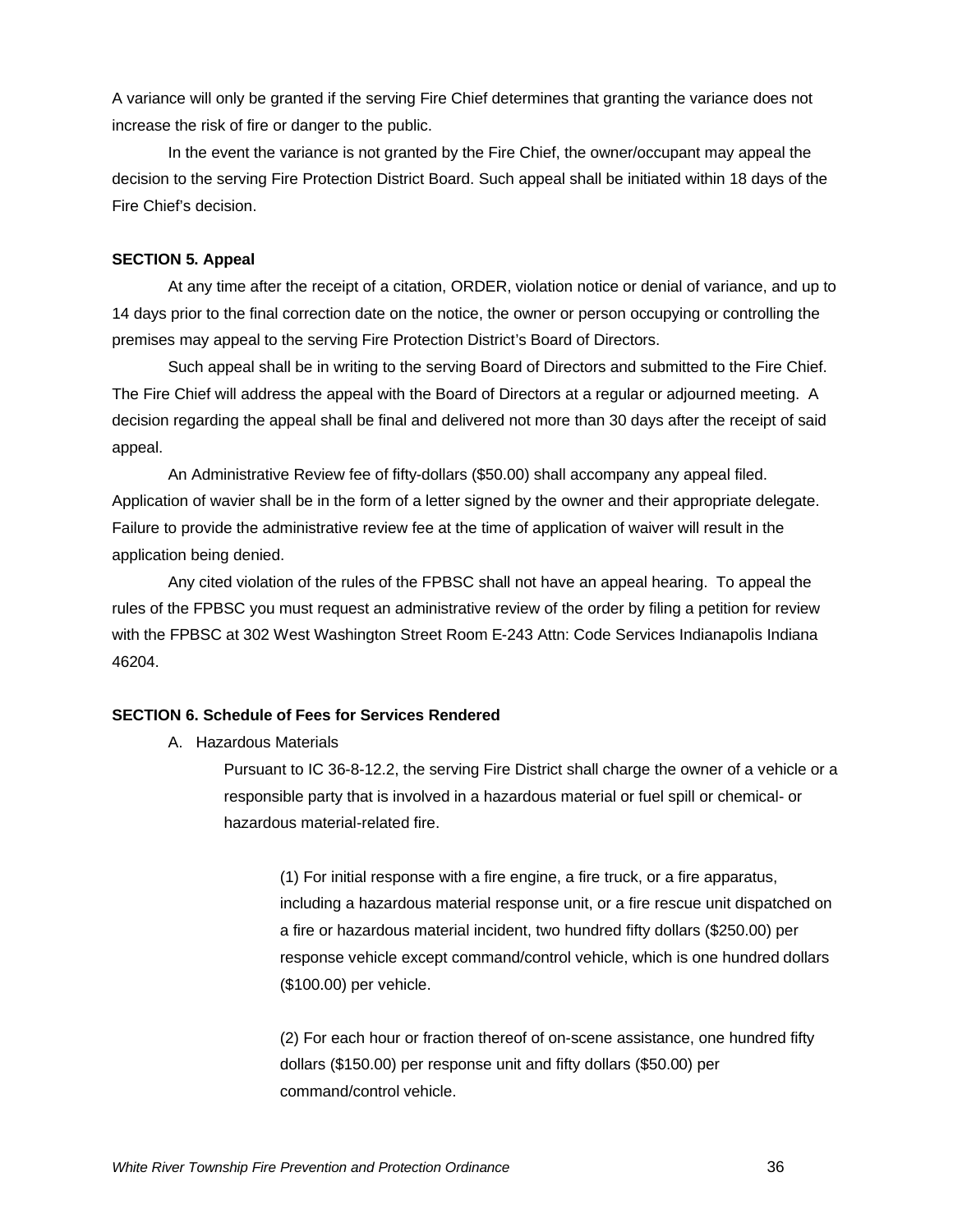(3) For expendable materials such as absorption materials, emulsifiers, or other agents used in cleanup operations, the actual replacement cost of those materials.

(4) For collection of debris, chemicals, fuel, or contaminated materials resulting from a spill, the actual cost of removal and disposal at an authorized location. The spiller or owner of the equipment involved in the spill is responsible for the entire amount of all costs involved in the emergency incident and the clean-up of the incident.

#### B. Fire Incidents

Pursuant to IC 36-8-12-16 the serving Fire District shall charge the owner of the structure the using the following schedule:

(1) For initial response with a fire engine, a fire truck, or a fire apparatus, including a hazardous material response unit, or a fire rescue unit dispatched on a fire or hazardous material incident, two hundred fifty dollars (\$250.00) per response vehicle except command/control vehicle, which is one hundred dollars (\$100.00) per vehicle.

(2) For each hour or fraction thereof as on-scene assistance, one hundred fifty dollars (\$150.00) per response unit and fifty dollars (\$50.00) per command/control vehicle.

This service fee is delivered to the Owner/Occupants Insurance Company for the payment from the owners/occupants fire department service fee amount. The fire department accepts the maximum allowed on the policy and will not require the owner/occupant any out-of-pocket expense.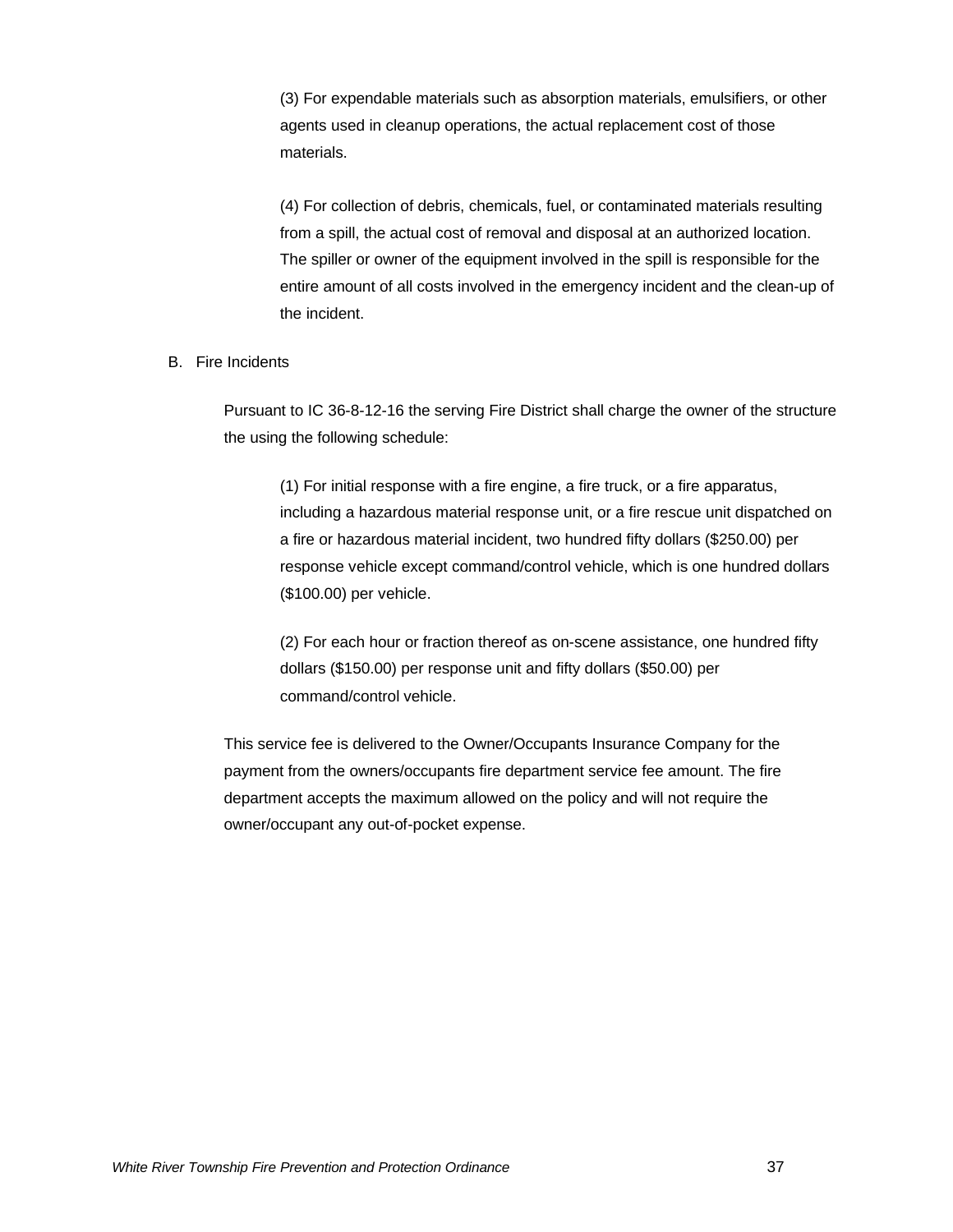## **ARTICLE XVIII. Schedule of Fees**

#### **SECTION 1. General**

The serving District shall levy a fine for any violation shown below.

| <b>VIOLATION</b>                       | <b>CODE SECTION</b> | <b>FINE</b>                                |  |
|----------------------------------------|---------------------|--------------------------------------------|--|
| <b>False/Faulty Alarms</b>             | Article 4           | 50.00min 250.00max                         |  |
| Tampering                              | Article 4           | 100.00                                     |  |
| Fire Lane                              | Article 8           | 1st/15.00                                  |  |
|                                        |                     | Add \$5 for each repeat offense            |  |
| <b>Fire Protection Obstruction</b>     | Article 4           | 25.00                                      |  |
| <b>General Violation of an Article</b> | <b>All Articles</b> | 25.00                                      |  |
| <b>Site Plan Review</b>                | Article 2           | 15.00                                      |  |
| <b>Construction Plan Review</b>        | Article 2           | 35.00                                      |  |
| <b>Fire Protection Plan Review</b>     | Article 2           | 25.00                                      |  |
| <b>Re-Inspection Fees</b>              | Article 3           | $3^{\text{rd}}$ / 30.00<br>$2^{nd}/ 15.00$ |  |
| Failure to comply with ORDER           | Article 3           | 30.00ea/\$250.00 for STOP                  |  |
|                                        |                     | <b>WORK</b>                                |  |
| <b>Occupancy Permit</b>                | Article 3           | 10.00                                      |  |
| Occupancy before a Permit              | Article 3           | 100.00                                     |  |
| Failure to provide                     | Article 3           | 10.00                                      |  |
| Change of Occupancy Information        |                     |                                            |  |
| <b>Open Burning Permit</b>             | Article 9           | 5.00                                       |  |
| <b>Unlawful Burning</b>                | Article 9           | 50.00                                      |  |
| Non-working Smoke Detector             | Article 14          | 15.00ea                                    |  |
| <b>Reports NFIRS</b>                   | Article 16          | 10.00                                      |  |
| <b>Fire Investigation Report</b>       | Article 16          | Itemized                                   |  |
| Variance Request                       | Article 17          | 50.00                                      |  |
| <b>Administrative Review/Appeal</b>    | Article 17          | 50.00                                      |  |
| Violation of Grill use                 | Article 9           | 15.00ea                                    |  |
| Late Fees for non-payment              | Article 17          | Add \$10 ea notice                         |  |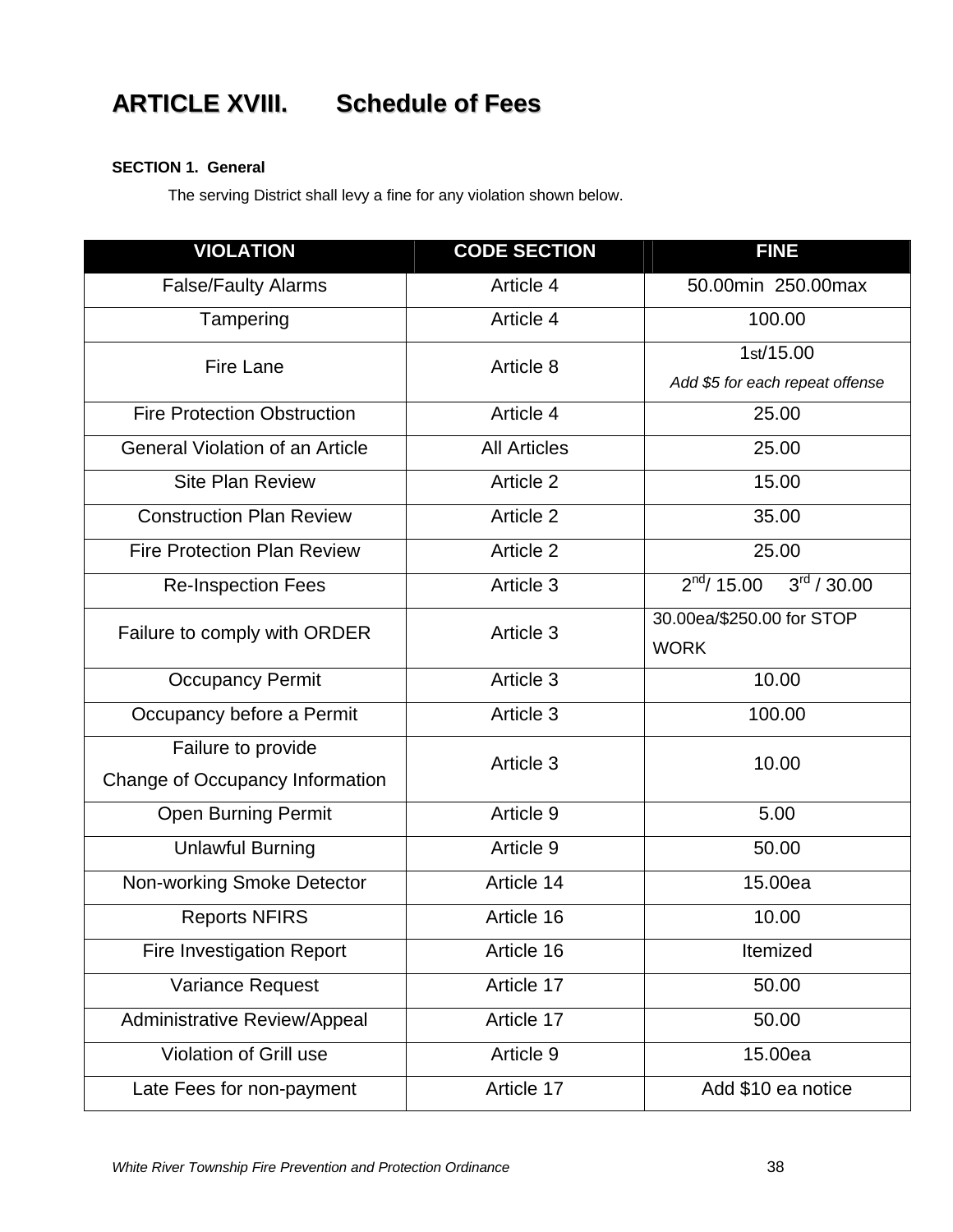

#### BOARD OF DIRECTORS

Fire trustees of a fire protection district.

#### BUILDING

A Class 1 structure used for shelter, protection, or enclosure of persons, animals, or property and which is permanently affixed to the land.

#### BUILDING CODE

Indiana Building Code (675 IAC 13)

#### BUILDING PERMIT

A certificate issued permitting a person, firm, or corporation to erect, construct, enlarge, alter, repair, move, improve, remove, convert, or demolish any building or structure

#### BUILDING PLANS

The maps and drawings showing the specific location and design of building and released by the State Fire Marshal's Office.

#### CERTIFICATE OF OCCUPANCY

A certificate issued permitting a person, firm, or corporation to occupy a building or space.

#### CLASS 1 STRUCTURE

Any part of the following:

(1) A building or structure that is intended to be or is occupied or otherwise used in any part by any of the following:

- (A) The public.
- (B) Three (3) or more tenants.
- (C) One (1) or more persons who act as the employees of another.

(2) A site improvement affecting access by persons with physical disabilities to a building or structure described in subdivision (1).

(3) Any class of buildings or structures that the commission determines by rules to affect a building or structure described in subdivision (1), except buildings or structures described in subsections (c) through (f).

(b) Subsection (a)(1) includes a structure that contains three (3) or more condominium units as defined in IC 32-25-2-9) or other units that:

(1) are intended to be or are used or leased by the owner of the unit; and

(2) are not completely separated from each other by an unimproved space.

(c) Subsection (a)(1) does not include a building or structure that:

(1) is intended to be or is used only for an agricultural purpose on the land where it is located; and

(2) is not used for retail trade or is a stand used for retail sales of farm produce for eight (8) or less consecutive months in a calendar year.

- (d) Subsection (a)(1) does not include a Class 2 structure.
- $(e)$  Subsection  $(a)(1)$  does not include a vehicular bridge.

(f) Subsection (a)(1) does not include a structure that is intended to be or is occupied solely to provide periodic maintenance or repair of:

(1) the structure; or

(2) mechanical or electrical equipment located within and affixed to the structure.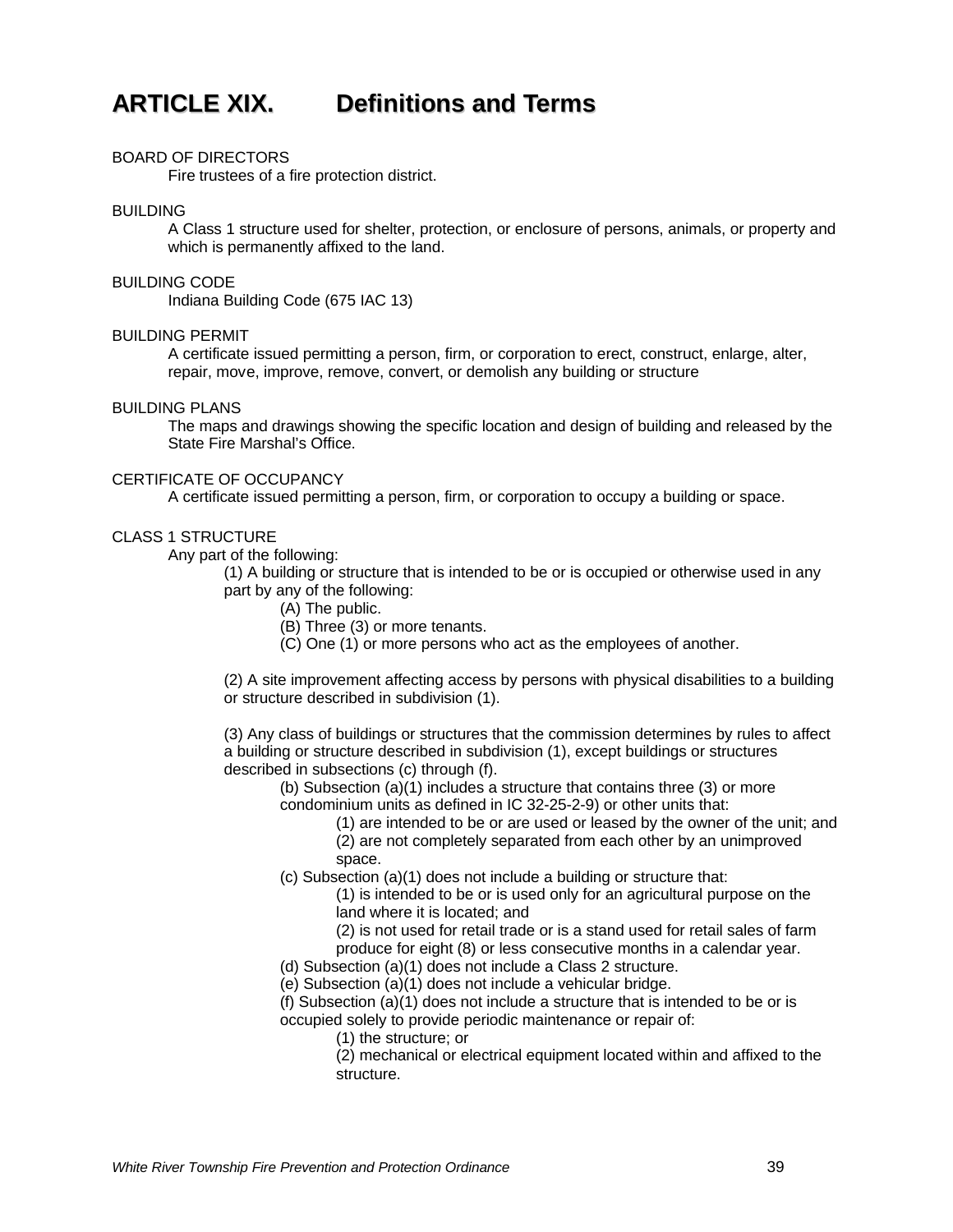#### CLASS 2 STRUCTURE

#### Any part of the following:

(1) A building or structure that is intended to contain or contains only one (1) dwelling unit or two (2) dwelling units unless any part of the building or structure is regularly used as a Class 1 structure.

(2) An outbuilding for a structure described in subdivision (1), such as a garage, barn, or family swimming pool, unless any part of the outbuilding is regularly used as a Class 1 structure.

(b) Subsection (a) does not include a vehicular bridge.

#### CODE

Either Indiana Fire Code or Indiana Building Code

#### DWELLING

A single unit providing complete, independent living facilities for one or more persons, including permanent provisions for living, sleeping, eating, cooking, and sanitation.

#### **DISTRICT**

Serving Fire District

The White River Township Fire Protection District or the Bargersville Fire Department

#### **EMERGENCY**

Sudden unforeseen crisis (usually involving danger) that requires immediate action.

#### EMS

Emergency Medical Services

#### FALSE ALARM

An alarm caused by mechanical failure, malfunction, improper installation, or lack of proper maintenance, or an alarm activated by a cause that cannot be determined.

#### FARM

A tract of land cultivated for the purpose of agricultural production or a tract of land devoted to the raising and breeding of domestic animals.

#### FIRE APPARATUS

Any vehicle utilized by the fire department in response to an emergency.

#### FIRE APPLIANCE

Any device which may be utilized to extinguish a fire.

#### FIRE CODE

Indiana Fire Code (675 IAC 22)

#### FIRE DISTRICT BOARD

The Fire Districts Board of Directors, appointed by the County legislative body, put in place for the following purposes: (1) Fire protection, including the capability for extinguishing all fires that might be reasonably expected because of the types of improvements, personal property, and real property within the boundaries of the district. (2) Fire prevention, including identification and elimination of all potential and actual sources of fire hazard. (3) Other purposes or functions related to fire protection and fire prevention.

#### FIRE DOOR

A combination of a fire door, frame, and other accessories that together provide a specific degree of fire protection to an opening.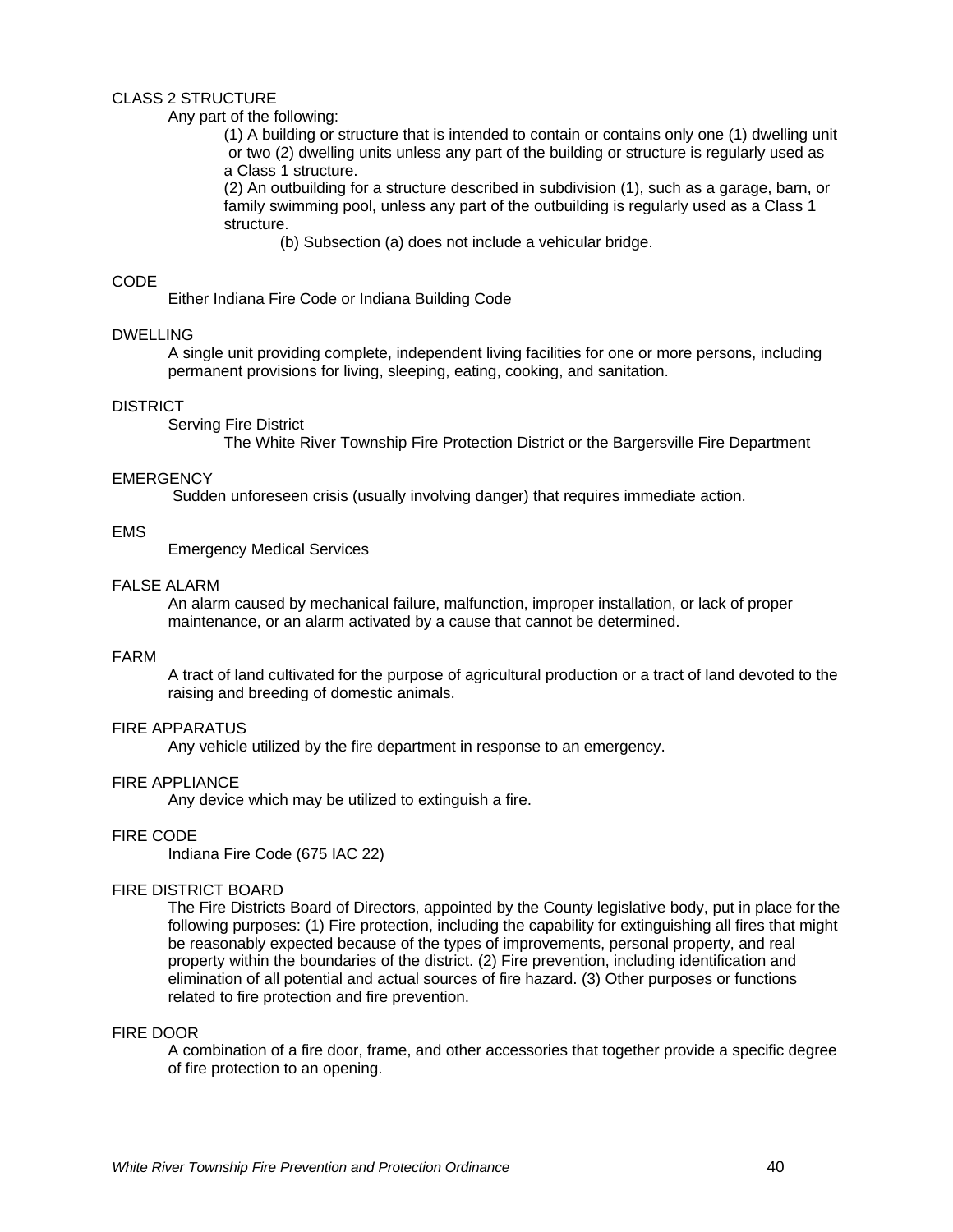#### FIRE ALARM SYSTEM

A system or portion of a combination system consisting of components and circuits arranged to monitor and annunciate the status of fire alarm or supervisory signal-initiating devices and to initiate the appropriate response to those signals.

#### FIRE DETECTION DEVICE

A device designed to detect the presence of a fire signature and to initiate action.

#### FIRE LANE

A fire lane is a designated emergency access lane that is for FIRE and EMS vehicle use only. It is marked with the words "No Parking Fire Lane" in white or yellow letters and a stripe of at least four (4) inches in width, in conformance with the Indiana Manual on Uniform Traffic Control **Devices** 

#### FIRE PROTECTION SYSTEM

Approved devices, equipment and systems or combinations of systems used to detect a fire, activate an alarm, extinguish or control a fire, control or manage smoke and products of a fire or any combination thereof.

#### FIRE WALL

A separation which provides a specific degree of fire protection between areas as per rules of the FPBSC.

#### FIRE WATCH

A fire watch is a person or persons who are assigned to monitor an area for watching for fires and other life safety concerns that may endanger the occupants or building. Fire watch personnel shall be provided with at least one approved means for notification of the fire department and their only duty shall be to perform constant patrols of the protected premises and keep watch for fires. This person must be familiar with the building, the evacuation procedure, the use of fire extinguishers and trained in Fire Safety and Prevention. Personnel used for fire watch shall be certified as a State of Indiana Firefighter and shall be approved by the Fire Marshal. All costs, including wages paid directly to the fire watch personnel, shall be the responsibility of the building owner.

#### IBC

Indiana Building Code (675 IAC 13)

#### IFC

Indiana Fire Code (675 IAC 22)

#### INDIANA BUILDING CODE (675 IAC13)

Standards for the construction of buildings, utilities, mechanical equipment, and all forms of structures and permanent installations as adopted by the FPBSC. (675 IAC 13)

#### INDIANA FIRE CODE (675 IAC 22)

Regulations affecting or relating to structures, processes and premises and safeguards from the hazard of fire and explosion arising from the storage handling or use of structures, materials or devices; from conditions hazardous to life, property or public welfare in the occupancy of structures or premises from fire hazards in the structure or on the premises from occupancy or operation; and, matters related to the construction, extension, repair , alteration or removal of fire suppression and alarm systems as adopted by the FPBSC. (675 IAC 22)

#### KEY BOX

A key box is a key box provided by the KNOX Company that the building owner utilizes to provide easy access to the fire department in the event of an emergency. This key box will have a master key to the building or keys to all areas needing to be accessed by the fire department.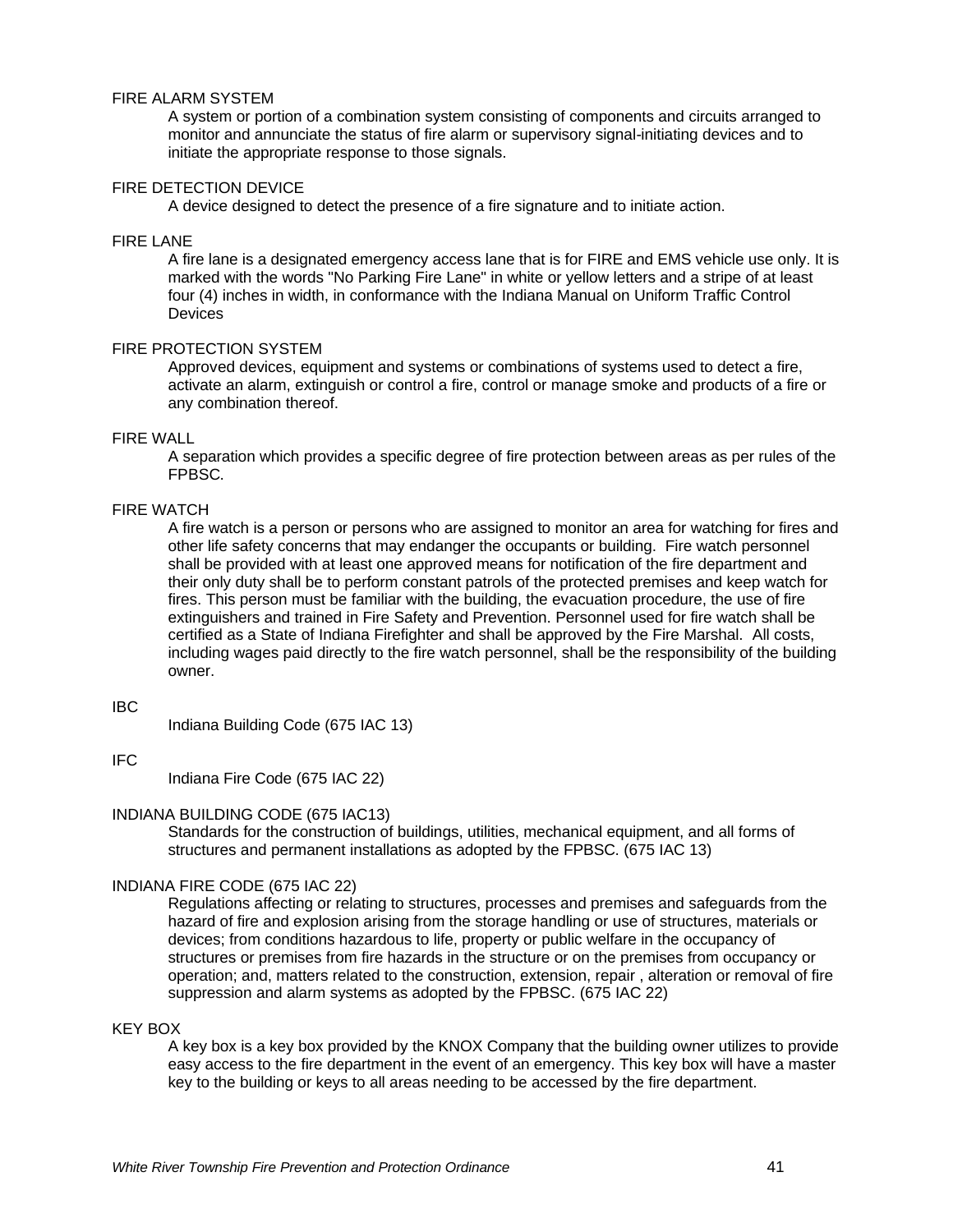#### MEANS OF EGRESS

A continuous and unobstructed path of vertical and horizontal egress travel from any point in a building or structure to a public way. A means of egress consists of three separate and distinct parts: the exit access, the exit and the exit discharge.

#### **NFPA**

National Fire Protection Association

#### OCCUPANCY PERMIT

A certificate issued permitting a person, firm, or corporation to occupy a building or space.

#### **OPTICOM**

This is referring to the brand name of the equipment that the fire department uses to control traffic control devices throughout the district.

#### ORDER

A written document that requires the person being served, to immediately take action to correct the violation. The person being served must follow the requirements of the ORDER and comply within the stated deadline.

#### PERMIT

A certificate issued by governing authority

#### PLANS

Building Plans

#### **OCCUPANT**

Person who inhabits or engages in commerce within a building

#### OWNER

Any person with legal interest with property without limitation, the holder of title in fee

#### RESIDENCE

A dwelling whose occupants may not be permanent.

#### SERVING FIRE CHIEF

The Fire Chief for the Fire Department that provides the primary fire and emergency services to the property.

#### SERVING FIRE DEPARTMENT

The fire department that provides the primary fire and emergency services to the property.

#### SERVING FIRE MARSHAL

The Fire Marshal from the department that provides the primary fire and emergency services to the property.

#### SMOKE DETECTOR

A listed device that senses visible or invisible particles of combustion.

#### STANDARD/RULE

Requirement established by governing body

#### **STRUCTURE**

Anything constructed, erected, or established that requires location on or in the ground or is attached to something having a location on or in the ground.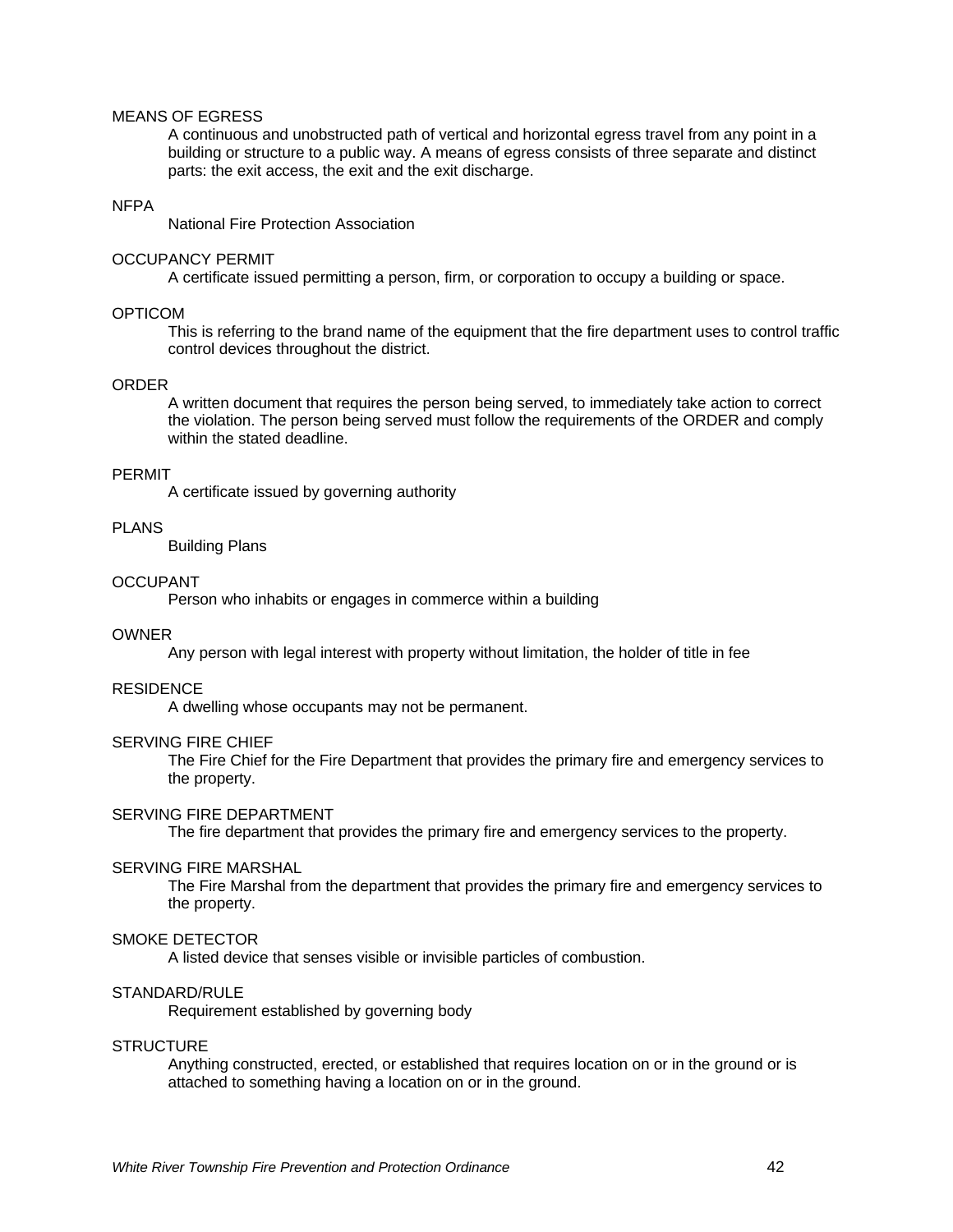#### SUPERVISORY TROUBLE SIGNAL

A signal initiated by the fire alarm system or device indicative of a fault in a monitored circuit or component.

#### TOWNSHIP TRUSTEE

The White River Township Trustee.

#### VACANT

Building or structure which remains unoccupied.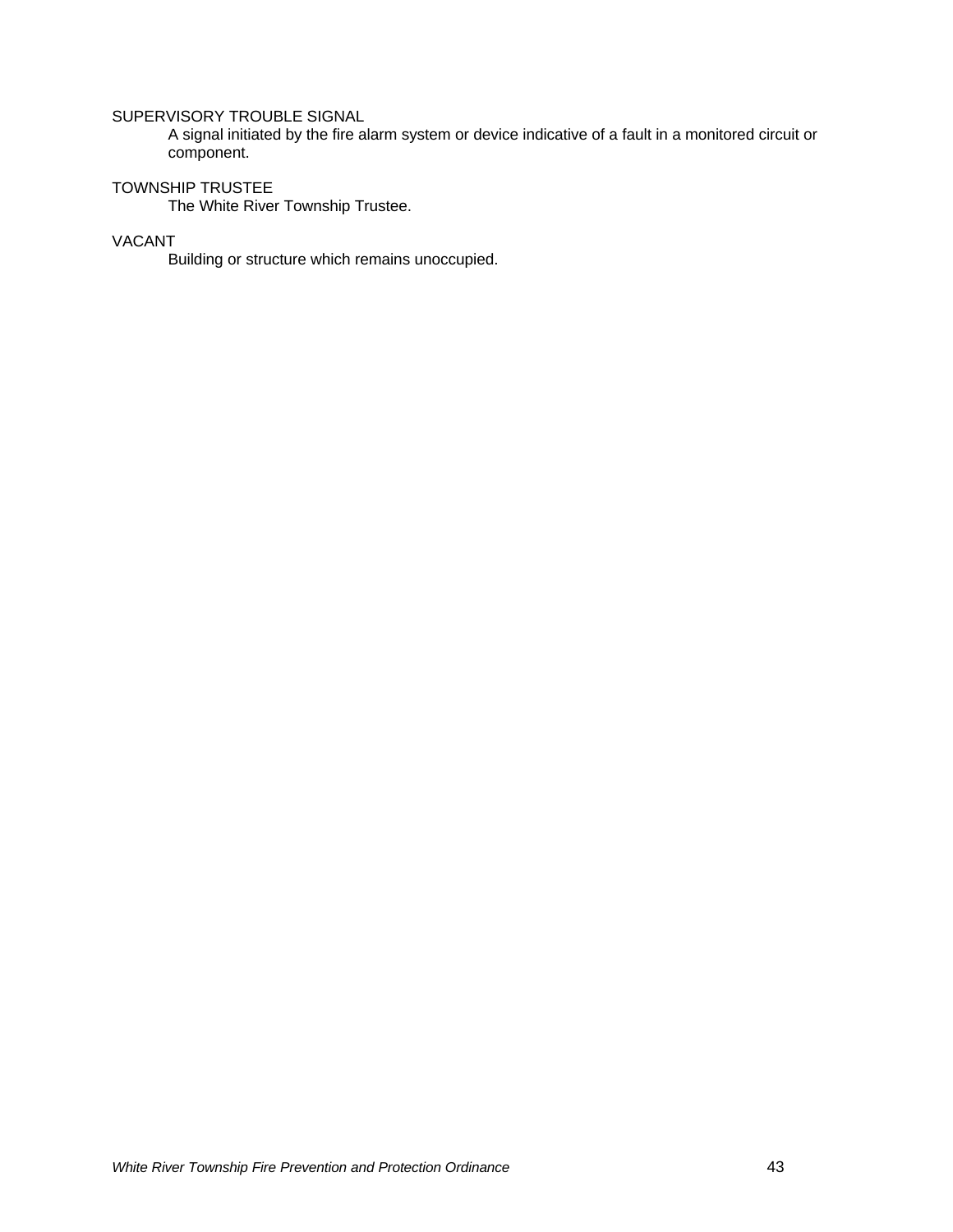## **ARTICLE XX. Disclaimers**

#### **SECTION 1. Severability**

If any section, subsection, sentence, clause, phrase, or portion of this Ordinance is for any reason held invalid or unconstitutional by any court of competent jurisdiction, such portion shall be deemed a separate, distinct, and independent provision and such holding shall not affect the validity of the remaining portion hereto.

#### **SECTION 2. Codification**

It is the intention of the Township Fire Districts, that the provisions of this Ordinance shall be made a part of the Code of Ordinances of the City of Greenwood, Town of Bargersville as well as the Code of Ordinances of Johnson County; and that sections of this Ordinance may be renumbered or relettered and the word "ordinance" may be changed to "chapter", "section", "article" or such other appropriate word or phrase in order to accomplish such intentions; and regardless of whether such inclusion in the Code is accomplished, sections of this Ordinance may be renumbered or re-lettered and the correction of typographical errors which do not affect the intent may be authorized by the County Commissioners, without need of public hearing, by filing a corrected or re-codified copy of same with the County Clerk.

#### **SECTION 3. Local Ordinances**

Nothing contained in these regulations shall be considered as abrogating the provisions of any ordinance, rule or regulation of any state or local jurisdiction providing such ordinance, rule, regulation or general plan element is equal to or more stringent than these minimum standards. The Commissioners may certify local ordinances as equaling or exceeding these regulations when they provide the same practical effect.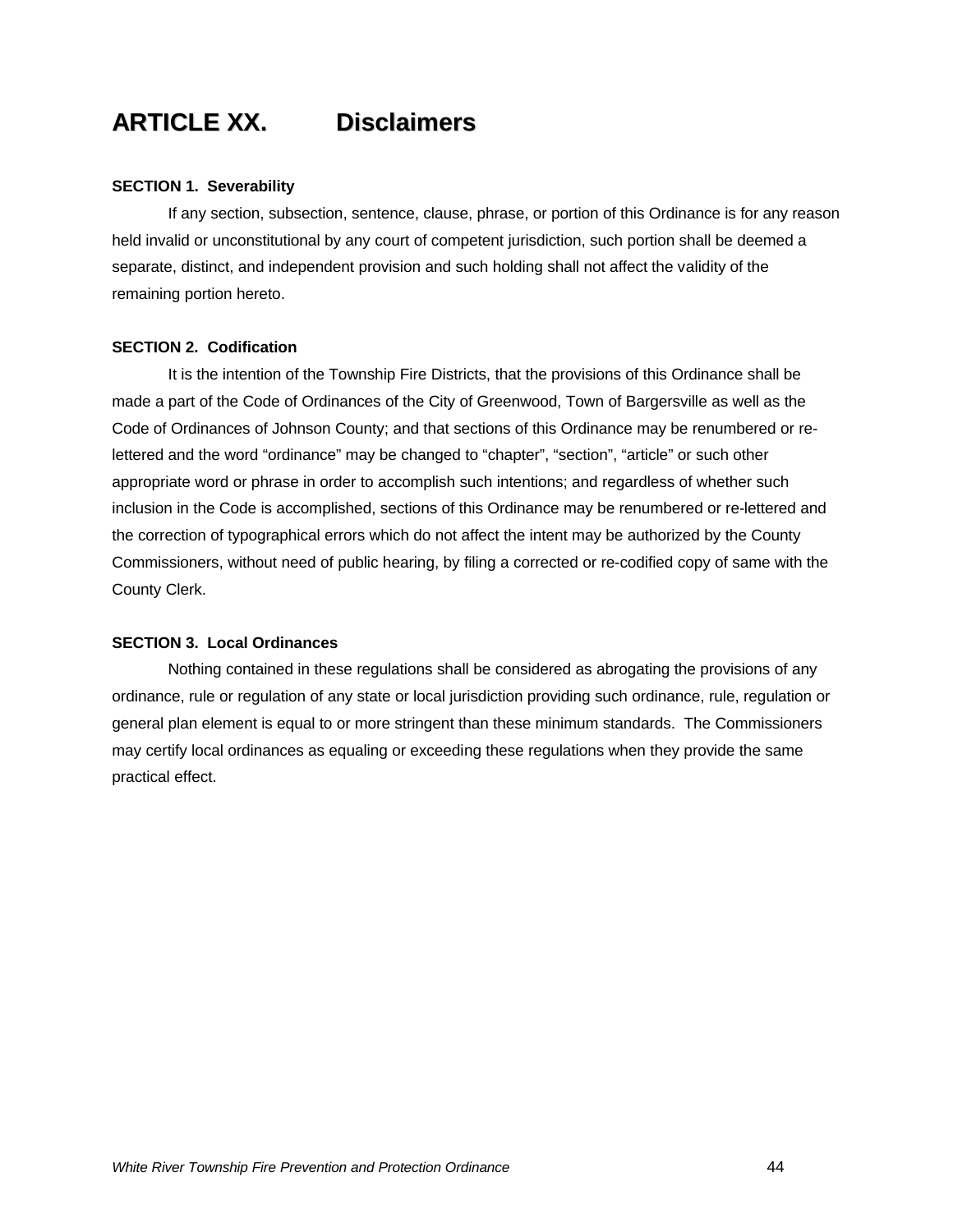## **ARTICLE XXI. Approval and Adoption**

### **PASSED AND ADOPTED:**

This \_\_\_\_\_\_\_\_\_\_\_\_\_ day of \_\_\_\_\_\_\_\_\_\_\_\_\_\_, 20\_\_\_.

### **APPROVED AND ATTESTED: JOHNSON COUNTY COMMISSIONERS**

\_\_\_\_\_\_\_\_\_\_\_\_\_\_\_\_\_\_\_\_\_\_\_\_\_\_\_\_ \_\_\_\_\_\_\_\_\_\_\_\_\_\_\_\_\_\_\_\_\_\_\_\_\_\_\_\_

**County Clerk** County Clerk County Commissioner

\_\_\_\_\_\_\_\_\_\_\_\_\_\_\_\_\_\_\_\_\_\_\_\_\_\_\_\_ \_\_\_\_\_\_\_\_\_\_\_\_\_\_\_\_\_\_\_\_\_\_\_\_\_\_\_\_ Bargersville Fire Protection District White River Township Fire Protection District

### **APPROVED AS TO FORM AND LEGALITY**

This \_\_\_\_\_\_\_\_ day of \_\_\_\_\_\_\_\_\_\_, 20\_\_\_\_\_\_

 $\mathsf{B} \mathsf{v}$ :

Date Advertised \_\_\_\_\_\_\_\_\_\_\_\_\_\_\_\_\_\_\_

Date of First Reading \_\_\_\_\_\_\_\_\_\_\_\_\_\_\_\_\_

Date of Second Reading & Adoption \_\_\_\_\_\_\_\_\_\_\_\_\_\_\_\_\_\_\_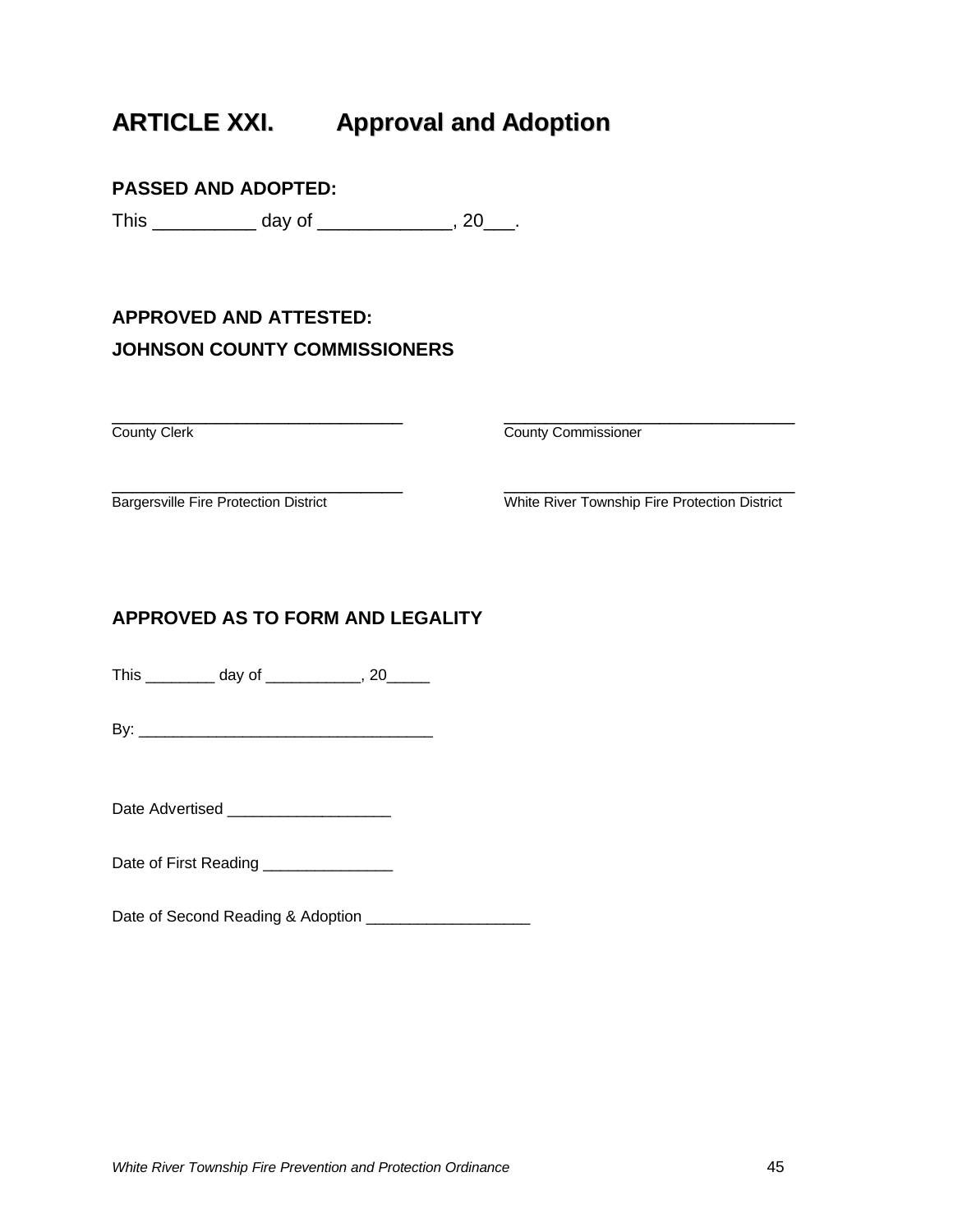### **Index**

|    | White River Township Fire Prevention and Protection Ordinance                                                                                                                                                       | $\overline{2}$ |
|----|---------------------------------------------------------------------------------------------------------------------------------------------------------------------------------------------------------------------|----------------|
| 1. | Article I - General Provisions                                                                                                                                                                                      | 3              |
|    | the control of the control of the control of the control of the control of the control of<br>Section 1 - Purpose<br>а.<br>the control of the control of the control of the control of the control of the control of | 3              |
|    | Section 2 - Applicability<br>b.                                                                                                                                                                                     | $\mathbf{3}$   |
|    | Section 3 - Authority<br>C.                                                                                                                                                                                         | 3              |
|    | Section 4 – Organization<br>d.                                                                                                                                                                                      | 3              |
| 2. | Article II - Plan Review                                                                                                                                                                                            | $\overline{4}$ |
|    | Section 1 - General<br>а.                                                                                                                                                                                           | $\overline{4}$ |
|    | Section 2 - Fire Protection Requirements<br>b.                                                                                                                                                                      | 4              |
|    | i. Fire Hydrants                                                                                                                                                                                                    | 4              |
|    | 1.<br>General                                                                                                                                                                                                       | 4              |
|    | 2.<br>Multiple Family, Commercial and Industrial Development_                                                                                                                                                       | 5              |
|    | Single Family Residential Development<br>3.<br><u> 1980 - Andrea Andrew Maria (h. 1980).</u>                                                                                                                        | 6              |
|    | Sprinkler Systems or Standpipes<br>4.                                                                                                                                                                               | 6              |
|    | 5.<br>Dry Hydrants                                                                                                                                                                                                  | 6              |
|    | Public and Private Fire Hydrants<br>6.                                                                                                                                                                              | 6              |
|    | ii. Fire Department Access                                                                                                                                                                                          | $\overline{7}$ |
|    | iii. Fire Department Access Roads                                                                                                                                                                                   | $\overline{7}$ |
|    | Gates and Other Traffic Controlling Devices<br>iv.                                                                                                                                                                  | 8              |
|    | <b>Response Map Updates</b><br>V.<br><u> 1989 - Johann Stein, mars et al. 1990 - Anna ann an t-Anna ann an t-Anna ann an t-Anna ann an t-Anna ann an t-</u>                                                         | 8              |
|    | Fees<br>vi. I                                                                                                                                                                                                       | 8              |
| 3. |                                                                                                                                                                                                                     | 9              |
|    | Section 1 - General<br>a.                                                                                                                                                                                           | 9              |
|    | Section 2 - Right of Entry<br>b.<br>the control of the control of the control of the control of the control of the control of                                                                                       | 9              |
|    | Section 3 – Inspection Process <b>Executive Section</b> 3 – Inspection Process<br>C.                                                                                                                                | 9              |
|    | <i>i.</i> New Construction                                                                                                                                                                                          | 9              |
|    | ii.<br>Existing Class 1 Structures                                                                                                                                                                                  | 10             |
|    | Section 4 - Limits<br>d.                                                                                                                                                                                            | 11             |
|    | Section 5 - Construal of Permit; Validity; Effect<br>е.                                                                                                                                                             | 11             |
|    | Section 6 – Service of Orders or Notices<br>f.                                                                                                                                                                      | 11             |
|    | Section 7 - Building Permit<br>g.                                                                                                                                                                                   | 12             |
|    | Section 8 - Occupancy Permit<br>h.                                                                                                                                                                                  | 12             |
|    | Section 9 - Stop Work ORDER<br>i.<br>the control of the control of the control of the control of the control of                                                                                                     | 12             |
|    | Section 10 - Current Occupant Information<br>j.                                                                                                                                                                     | 13             |
|    | Section 11 - Fees<br>k.                                                                                                                                                                                             | 13             |
| 4. | Article IV – Automatic Fire Protection Systems                                                                                                                                                                      | 14             |
|    | Section 1 - General<br>a.                                                                                                                                                                                           | 14             |
|    | Section 2 - Hood Suppression Systems<br>b.                                                                                                                                                                          | 14             |
|    | Section 3 - Fire Protection Systems Installation and Testing<br>C.                                                                                                                                                  | 14             |
|    | d.<br>Section 4 - Tampering                                                                                                                                                                                         | 15             |
|    | Section 5 - Fire Appliance Obstruction<br>е.                                                                                                                                                                        | 15             |
|    | Section 6 - False or Faulty Alarms<br>f.                                                                                                                                                                            | 16             |
| 5. | Article V - Exits and Egress                                                                                                                                                                                        | 17             |
|    | Section 1 - General<br>а.                                                                                                                                                                                           | 17             |
|    | Section 2 - Locks and Latches<br>b.                                                                                                                                                                                 | 17             |
|    | Section 3 - Occupant Load<br>C.                                                                                                                                                                                     | 17             |
|    | d.<br>Section 4 – EXIT Signs                                                                                                                                                                                        | 17             |
|    | Section 5 - Egress Illumination<br>е.                                                                                                                                                                               | 18             |
| 6. | Article VI - Fire Resistive Construction Requirements                                                                                                                                                               | 19             |
|    | Section 1 - General<br>a.                                                                                                                                                                                           | 19             |
| 7. | Article VII - Signage and Building Numbering                                                                                                                                                                        | 20             |
|    | Section 1 - General<br>a.                                                                                                                                                                                           | 20             |
|    | Section 2 - Timing of Installation<br>b.                                                                                                                                                                            | 20             |
|    | Section 3 - Size of Letters, Numbers and Symbols for Street and Road Signs<br>c.                                                                                                                                    | 20             |
|    | Section 4 - Visibility and Legibility of Street and Road Signs<br>d.                                                                                                                                                | 20             |
|    | Section 5 - Height of Street and Road Signs<br>е.                                                                                                                                                                   | 20             |
|    | Section 6 - Names and Numbers on Street and Road Signs<br>f.                                                                                                                                                        | 20             |
|    | Section 7 - Addresses for Buildings<br>g.                                                                                                                                                                           | 21             |
|    | Section 8 - Citation Fee<br>h.                                                                                                                                                                                      | 21             |
|    |                                                                                                                                                                                                                     |                |